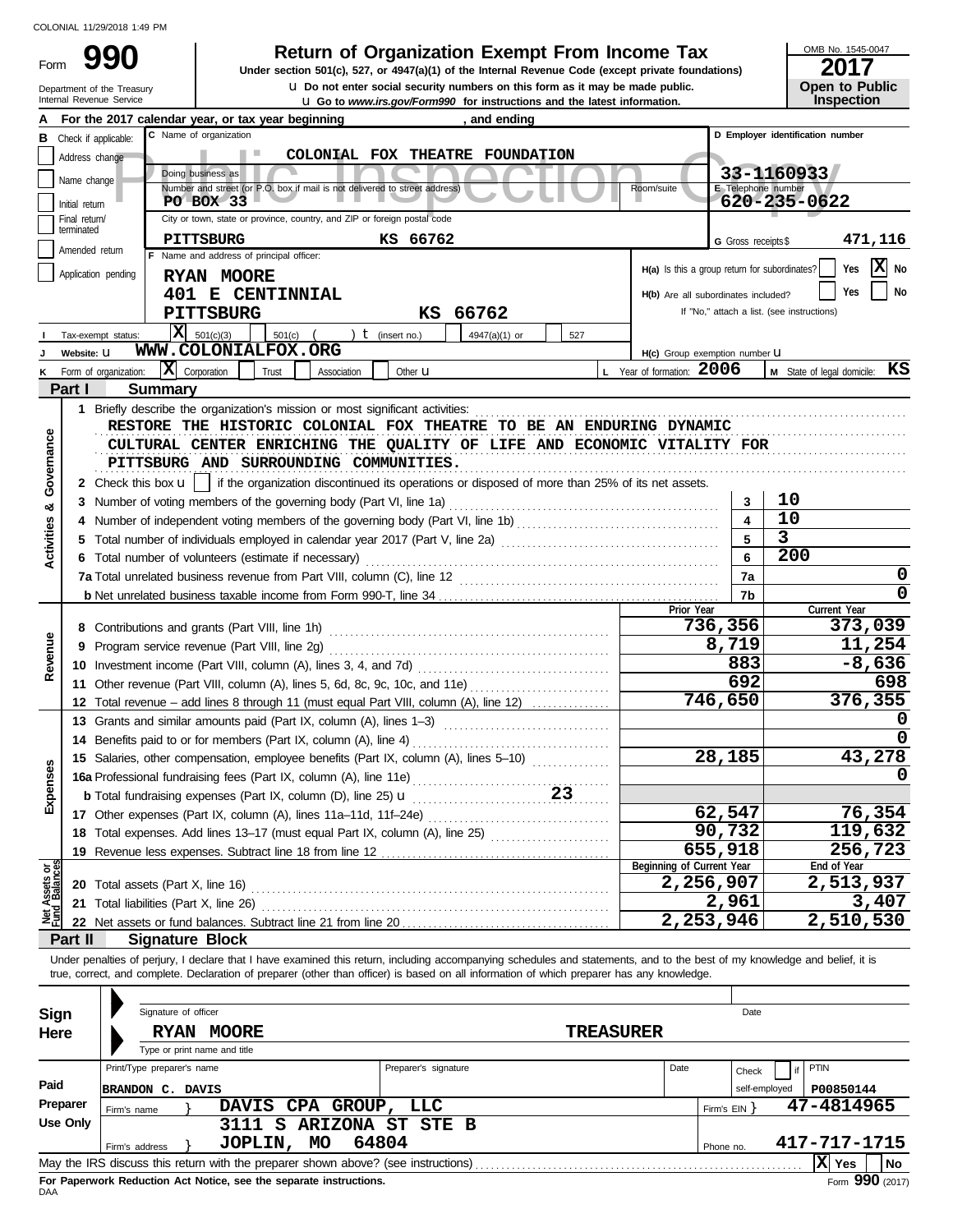|                |                                                                             | Form 990 (2017) COLONIAL FOX THEATRE FOUNDATION                                                                                                                                                                                                                                                                                                                                                                                         | 33-1160933    | Page 2                |
|----------------|-----------------------------------------------------------------------------|-----------------------------------------------------------------------------------------------------------------------------------------------------------------------------------------------------------------------------------------------------------------------------------------------------------------------------------------------------------------------------------------------------------------------------------------|---------------|-----------------------|
| Part III       |                                                                             | <b>Statement of Program Service Accomplishments</b>                                                                                                                                                                                                                                                                                                                                                                                     |               |                       |
|                |                                                                             | Check if Schedule O contains a response or note to any line in this Part III [11] [11] [11] [11] [11] [11] [1                                                                                                                                                                                                                                                                                                                           |               | $\boxed{\mathbf{X}}$  |
| SEE SCHEDULE O | Briefly describe the organization's mission:                                |                                                                                                                                                                                                                                                                                                                                                                                                                                         |               |                       |
|                |                                                                             |                                                                                                                                                                                                                                                                                                                                                                                                                                         |               |                       |
|                |                                                                             |                                                                                                                                                                                                                                                                                                                                                                                                                                         |               |                       |
| $\mathbf{2}$   |                                                                             | Did the organization undertake any significant program services during the year which were not listed on the                                                                                                                                                                                                                                                                                                                            |               |                       |
|                |                                                                             |                                                                                                                                                                                                                                                                                                                                                                                                                                         |               | Yes $X$ No            |
|                | If "Yes," describe these new services on Schedule O.                        |                                                                                                                                                                                                                                                                                                                                                                                                                                         |               |                       |
| 3<br>services? |                                                                             | Did the organization cease conducting, or make significant changes in how it conducts, any program                                                                                                                                                                                                                                                                                                                                      |               | Yes $ \mathbf{X} $ No |
|                | If "Yes," describe these changes on Schedule O.                             |                                                                                                                                                                                                                                                                                                                                                                                                                                         |               |                       |
| 4              |                                                                             | Describe the organization's program service accomplishments for each of its three largest program services, as measured by                                                                                                                                                                                                                                                                                                              |               |                       |
|                |                                                                             | expenses. Section 501(c)(3) and 501(c)(4) organizations are required to report the amount of grants and allocations to others,                                                                                                                                                                                                                                                                                                          |               |                       |
|                | the total expenses, and revenue, if any, for each program service reported. |                                                                                                                                                                                                                                                                                                                                                                                                                                         |               |                       |
|                |                                                                             | BUILDING IN PITTSBURG, KS, IN ORDER TO BE AN ENDURING DYNAMIC CULTURAL<br>CENTER ENRICHING THE QUALITY OF LIFE AND AND ECONOMIC VITALITY FOR<br>PITTSBURG AND SURROUNDING COMMUNITIES. TO PROMOTE, CONDUCT, AND CARRY ON<br>CHARITABLE, CULTURAL, RECREATIONAL, AND EDUCATIONAL PROGRAMS FOR THE<br>CITIZENS OF PITTSBURG, KS, AND THE SURROUNDING COMMUNITIES.<br>PROMOTE THE HISTORY AND HERITAGE OF THE COMMUNITY AND ITS LANDMARKS. |               | ALSO TO               |
|                |                                                                             |                                                                                                                                                                                                                                                                                                                                                                                                                                         |               |                       |
|                |                                                                             |                                                                                                                                                                                                                                                                                                                                                                                                                                         |               |                       |
|                |                                                                             |                                                                                                                                                                                                                                                                                                                                                                                                                                         |               |                       |
|                |                                                                             |                                                                                                                                                                                                                                                                                                                                                                                                                                         |               |                       |
| 4b $(Code:$    |                                                                             | ) (Expenses $\sqrt[3]{2}$ , $\sqrt[3]{2}$ , $\sqrt[3]{2}$ , $\sqrt[3]{2}$ , $\sqrt[3]{2}$ , $\sqrt[3]{2}$ , $\sqrt[3]{2}$ , $\sqrt[3]{2}$ , $\sqrt[3]{2}$ , $\sqrt[3]{2}$ , $\sqrt[3]{2}$ , $\sqrt[3]{2}$ , $\sqrt[3]{2}$ , $\sqrt[3]{2}$ , $\sqrt[3]{2}$ , $\sqrt[3]{2}$ , $\sqrt[3]{2}$ , $\sqrt[3]{2}$ , $\sqrt[3]{2}$ ,                                                                                                             |               |                       |
|                |                                                                             |                                                                                                                                                                                                                                                                                                                                                                                                                                         |               |                       |
|                |                                                                             |                                                                                                                                                                                                                                                                                                                                                                                                                                         |               |                       |
|                |                                                                             |                                                                                                                                                                                                                                                                                                                                                                                                                                         |               |                       |
|                |                                                                             |                                                                                                                                                                                                                                                                                                                                                                                                                                         |               |                       |
|                |                                                                             |                                                                                                                                                                                                                                                                                                                                                                                                                                         |               |                       |
|                |                                                                             |                                                                                                                                                                                                                                                                                                                                                                                                                                         |               |                       |
|                |                                                                             |                                                                                                                                                                                                                                                                                                                                                                                                                                         |               |                       |
|                |                                                                             |                                                                                                                                                                                                                                                                                                                                                                                                                                         |               |                       |
|                |                                                                             |                                                                                                                                                                                                                                                                                                                                                                                                                                         |               |                       |
|                |                                                                             |                                                                                                                                                                                                                                                                                                                                                                                                                                         |               |                       |
|                | 4c (Code: ) (Expenses \$                                                    | $\ldots$ , $\ldots$ , $\ldots$ including grants of \$ $\ldots$ , $\ldots$ , $\ldots$ , $\ldots$ , $\ldots$                                                                                                                                                                                                                                                                                                                              | ) (Revenue \$ |                       |
|                |                                                                             |                                                                                                                                                                                                                                                                                                                                                                                                                                         |               |                       |
|                |                                                                             |                                                                                                                                                                                                                                                                                                                                                                                                                                         |               |                       |
|                |                                                                             |                                                                                                                                                                                                                                                                                                                                                                                                                                         |               |                       |
|                |                                                                             |                                                                                                                                                                                                                                                                                                                                                                                                                                         |               |                       |
|                |                                                                             |                                                                                                                                                                                                                                                                                                                                                                                                                                         |               |                       |
|                |                                                                             |                                                                                                                                                                                                                                                                                                                                                                                                                                         |               |                       |
|                |                                                                             |                                                                                                                                                                                                                                                                                                                                                                                                                                         |               |                       |
|                |                                                                             |                                                                                                                                                                                                                                                                                                                                                                                                                                         |               |                       |
|                |                                                                             |                                                                                                                                                                                                                                                                                                                                                                                                                                         |               |                       |
|                |                                                                             |                                                                                                                                                                                                                                                                                                                                                                                                                                         |               |                       |
|                | 4d Other program services (Describe in Schedule O.)                         |                                                                                                                                                                                                                                                                                                                                                                                                                                         |               |                       |
| (Expenses \$   |                                                                             | including grants of \$                                                                                                                                                                                                                                                                                                                                                                                                                  | (Revenue \$   |                       |
|                | 4e Total program service expenses u                                         |                                                                                                                                                                                                                                                                                                                                                                                                                                         |               |                       |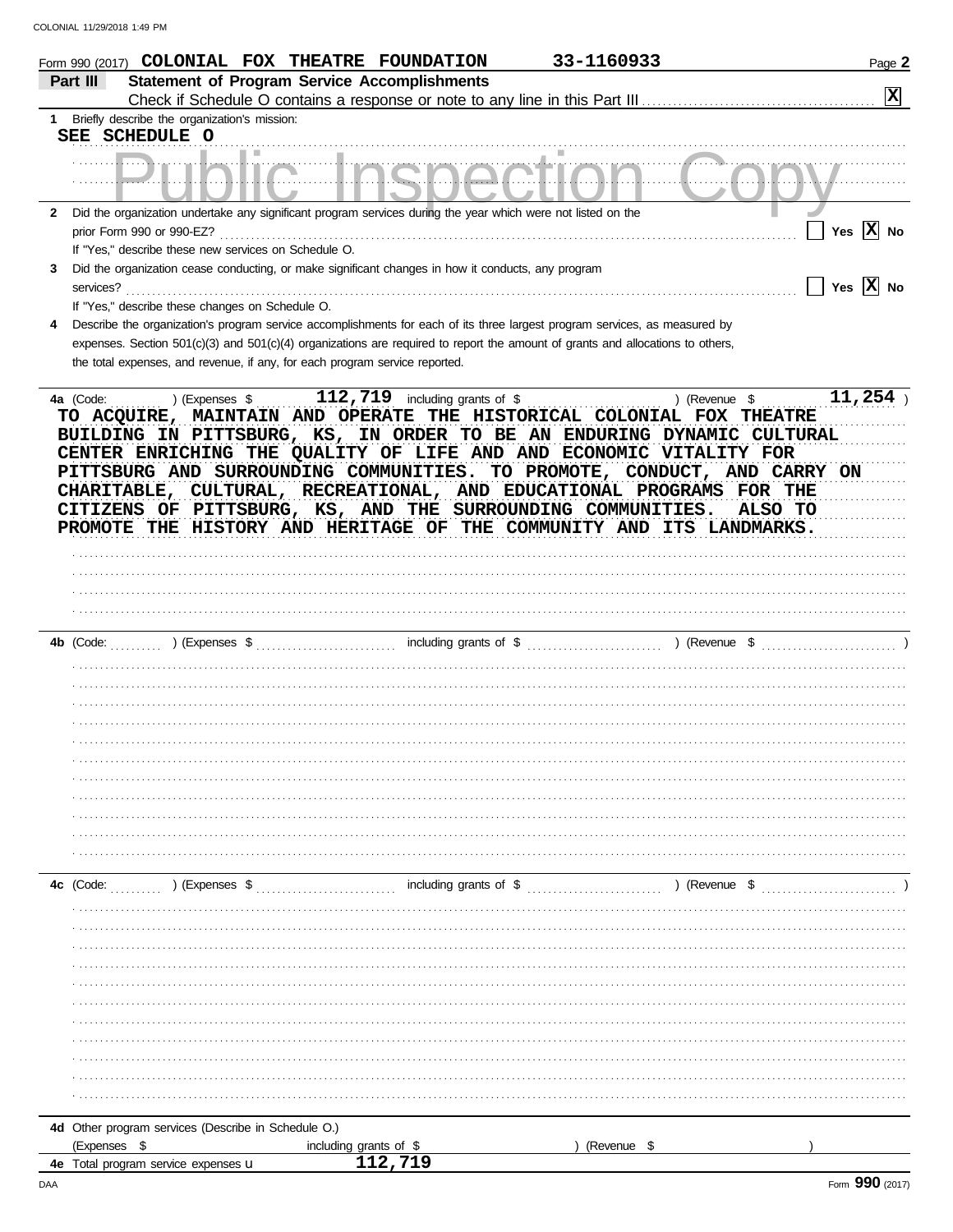### **Part IV Checklist of Required Schedules Form 990 (2017) COLONIAL FOX THEATRE FOUNDATION** 33-1160933 Page 3

|     |                                                                                                                                                                                                                                                                                                                                                                                                                                                                                                                                                                                                                                                                                  |                 | Yes | No     |
|-----|----------------------------------------------------------------------------------------------------------------------------------------------------------------------------------------------------------------------------------------------------------------------------------------------------------------------------------------------------------------------------------------------------------------------------------------------------------------------------------------------------------------------------------------------------------------------------------------------------------------------------------------------------------------------------------|-----------------|-----|--------|
| 1   | Is the organization described in section 501(c)(3) or 4947(a)(1) (other than a private foundation)? If "Yes,"                                                                                                                                                                                                                                                                                                                                                                                                                                                                                                                                                                    |                 |     |        |
|     | complete Schedule A                                                                                                                                                                                                                                                                                                                                                                                                                                                                                                                                                                                                                                                              | 1               | x   |        |
| 2   | Is the organization required to complete Schedule B, Schedule of Contributors (see instructions)?                                                                                                                                                                                                                                                                                                                                                                                                                                                                                                                                                                                | $\mathbf{2}$    | X   |        |
| 3   | Did the organization engage in direct or indirect political campaign activities on behalf of or in opposition to<br>candidates for public office? If "Yes," complete Schedule C, Part I                                                                                                                                                                                                                                                                                                                                                                                                                                                                                          |                 |     | X.     |
| 4   | Section 501(c)(3) organizations. Did the organization engage in lobbying activities, or have a section 501(h)                                                                                                                                                                                                                                                                                                                                                                                                                                                                                                                                                                    |                 |     |        |
|     | election in effect during the tax year? If "Yes," complete Schedule C, Part II                                                                                                                                                                                                                                                                                                                                                                                                                                                                                                                                                                                                   | 4               |     | X.     |
| 5   | Is the organization a section $501(c)(4)$ , $501(c)(5)$ , or $501(c)(6)$ organization that receives membership dues,                                                                                                                                                                                                                                                                                                                                                                                                                                                                                                                                                             |                 |     |        |
|     | assessments, or similar amounts as defined in Revenue Procedure 98-19? If "Yes," complete Schedule C.                                                                                                                                                                                                                                                                                                                                                                                                                                                                                                                                                                            |                 |     |        |
|     | Part III                                                                                                                                                                                                                                                                                                                                                                                                                                                                                                                                                                                                                                                                         | 5               |     | X.     |
| 6   | Did the organization maintain any donor advised funds or any similar funds or accounts for which donors                                                                                                                                                                                                                                                                                                                                                                                                                                                                                                                                                                          |                 |     |        |
|     | have the right to provide advice on the distribution or investment of amounts in such funds or accounts? If                                                                                                                                                                                                                                                                                                                                                                                                                                                                                                                                                                      |                 |     |        |
|     | "Yes," complete Schedule D, Part I                                                                                                                                                                                                                                                                                                                                                                                                                                                                                                                                                                                                                                               | 6               |     | x      |
| 7   | Did the organization receive or hold a conservation easement, including easements to preserve open space,                                                                                                                                                                                                                                                                                                                                                                                                                                                                                                                                                                        |                 |     |        |
|     | the environment, historic land areas, or historic structures? If "Yes," complete Schedule D, Part II                                                                                                                                                                                                                                                                                                                                                                                                                                                                                                                                                                             | 7               |     | X.     |
| 8   | Did the organization maintain collections of works of art, historical treasures, or other similar assets? If "Yes,"                                                                                                                                                                                                                                                                                                                                                                                                                                                                                                                                                              |                 |     |        |
|     | complete Schedule D, Part III                                                                                                                                                                                                                                                                                                                                                                                                                                                                                                                                                                                                                                                    | 8               |     | x      |
| 9   | Did the organization report an amount in Part X, line 21, for escrow or custodial account liability, serve as a                                                                                                                                                                                                                                                                                                                                                                                                                                                                                                                                                                  |                 |     |        |
|     | custodian for amounts not listed in Part X; or provide credit counseling, debt management, credit repair, or                                                                                                                                                                                                                                                                                                                                                                                                                                                                                                                                                                     |                 |     |        |
|     | debt negotiation services? If "Yes," complete Schedule D, Part IV                                                                                                                                                                                                                                                                                                                                                                                                                                                                                                                                                                                                                | 9               |     | x      |
| 10  | Did the organization, directly or through a related organization, hold assets in temporarily restricted                                                                                                                                                                                                                                                                                                                                                                                                                                                                                                                                                                          |                 |     |        |
|     | endowments, permanent endowments, or quasi-endowments? If "Yes," complete Schedule D, Part V                                                                                                                                                                                                                                                                                                                                                                                                                                                                                                                                                                                     | 10              |     | x      |
| 11  | If the organization's answer to any of the following questions is "Yes," then complete Schedule D, Parts VI,                                                                                                                                                                                                                                                                                                                                                                                                                                                                                                                                                                     |                 |     |        |
|     | VII, VIII, IX, or X as applicable.                                                                                                                                                                                                                                                                                                                                                                                                                                                                                                                                                                                                                                               |                 |     |        |
| a   | Did the organization report an amount for land, buildings, and equipment in Part X, line 10? If "Yes,"                                                                                                                                                                                                                                                                                                                                                                                                                                                                                                                                                                           |                 |     |        |
|     | complete Schedule D, Part VI                                                                                                                                                                                                                                                                                                                                                                                                                                                                                                                                                                                                                                                     | 11a             | x   |        |
| b   | Did the organization report an amount for investments—other securities in Part X, line 12 that is 5% or more                                                                                                                                                                                                                                                                                                                                                                                                                                                                                                                                                                     |                 |     |        |
|     | of its total assets reported in Part X, line 16? If "Yes," complete Schedule D, Part VII                                                                                                                                                                                                                                                                                                                                                                                                                                                                                                                                                                                         | 11b             |     | X.     |
| c   | Did the organization report an amount for investments—program related in Part X, line 13 that is 5% or more                                                                                                                                                                                                                                                                                                                                                                                                                                                                                                                                                                      |                 |     |        |
|     | of its total assets reported in Part X, line 16? If "Yes," complete Schedule D, Part VIII                                                                                                                                                                                                                                                                                                                                                                                                                                                                                                                                                                                        | 11c             |     | x      |
| d   | Did the organization report an amount for other assets in Part X, line 15 that is 5% or more of its total assets                                                                                                                                                                                                                                                                                                                                                                                                                                                                                                                                                                 |                 |     |        |
|     | reported in Part X, line 16? If "Yes," complete Schedule D, Part IX                                                                                                                                                                                                                                                                                                                                                                                                                                                                                                                                                                                                              | 11d             |     | X      |
| е   | Did the organization report an amount for other liabilities in Part X, line 25? If "Yes," complete Schedule D, Part X                                                                                                                                                                                                                                                                                                                                                                                                                                                                                                                                                            | 11e             |     | X      |
| f   | Did the organization's separate or consolidated financial statements for the tax year include a footnote that addresses                                                                                                                                                                                                                                                                                                                                                                                                                                                                                                                                                          |                 |     |        |
|     | the organization's liability for uncertain tax positions under FIN 48 (ASC 740)? If "Yes," complete Schedule D, Part X                                                                                                                                                                                                                                                                                                                                                                                                                                                                                                                                                           | 11f             |     | X      |
| 12a | Did the organization obtain separate, independent audited financial statements for the tax year? If "Yes," complete                                                                                                                                                                                                                                                                                                                                                                                                                                                                                                                                                              |                 |     |        |
|     |                                                                                                                                                                                                                                                                                                                                                                                                                                                                                                                                                                                                                                                                                  | 12a             |     | х      |
| b   | Was the organization included in consolidated, independent audited financial statements for the tax year? If                                                                                                                                                                                                                                                                                                                                                                                                                                                                                                                                                                     |                 |     |        |
|     | "Yes," and if the organization answered "No" to line 12a, then completing Schedule D, Parts XI and XII is optional <i>mimimimimim</i>                                                                                                                                                                                                                                                                                                                                                                                                                                                                                                                                            | 12 <sub>b</sub> |     | X<br>X |
| 13  |                                                                                                                                                                                                                                                                                                                                                                                                                                                                                                                                                                                                                                                                                  | 13              |     |        |
| 14a | Did the organization maintain an office, employees, or agents outside of the United States?                                                                                                                                                                                                                                                                                                                                                                                                                                                                                                                                                                                      | 14a             |     | X      |
| b   | Did the organization have aggregate revenues or expenses of more than \$10,000 from grantmaking,                                                                                                                                                                                                                                                                                                                                                                                                                                                                                                                                                                                 |                 |     |        |
|     | fundraising, business, investment, and program service activities outside the United States, or aggregate                                                                                                                                                                                                                                                                                                                                                                                                                                                                                                                                                                        |                 |     |        |
|     |                                                                                                                                                                                                                                                                                                                                                                                                                                                                                                                                                                                                                                                                                  | 14b             |     | X      |
| 15  | Did the organization report on Part IX, column (A), line 3, more than \$5,000 of grants or other assistance to or                                                                                                                                                                                                                                                                                                                                                                                                                                                                                                                                                                |                 |     | X      |
|     |                                                                                                                                                                                                                                                                                                                                                                                                                                                                                                                                                                                                                                                                                  |                 |     |        |
| 16  |                                                                                                                                                                                                                                                                                                                                                                                                                                                                                                                                                                                                                                                                                  |                 |     | X.     |
| 17  |                                                                                                                                                                                                                                                                                                                                                                                                                                                                                                                                                                                                                                                                                  |                 |     |        |
|     |                                                                                                                                                                                                                                                                                                                                                                                                                                                                                                                                                                                                                                                                                  |                 |     | x      |
| 18  |                                                                                                                                                                                                                                                                                                                                                                                                                                                                                                                                                                                                                                                                                  |                 |     |        |
|     |                                                                                                                                                                                                                                                                                                                                                                                                                                                                                                                                                                                                                                                                                  |                 |     | x      |
| 19  |                                                                                                                                                                                                                                                                                                                                                                                                                                                                                                                                                                                                                                                                                  |                 |     |        |
|     |                                                                                                                                                                                                                                                                                                                                                                                                                                                                                                                                                                                                                                                                                  |                 |     | X,     |
|     | for any foreign organization? If "Yes," complete Schedule F, Parts II and IV [[[[[[[[[[[[[[[[[[[[[[[[[[[[[[[[<br>15<br>Did the organization report on Part IX, column (A), line 3, more than \$5,000 of aggregate grants or other<br>16<br>Did the organization report a total of more than \$15,000 of expenses for professional fundraising services on<br>17<br>Did the organization report more than \$15,000 total of fundraising event gross income and contributions on<br>Part VIII, lines 1c and 8a? If "Yes," complete Schedule G, Part II<br>18<br>Did the organization report more than \$15,000 of gross income from gaming activities on Part VIII, line 9a?<br>19 |                 |     |        |

Form **990** (2017)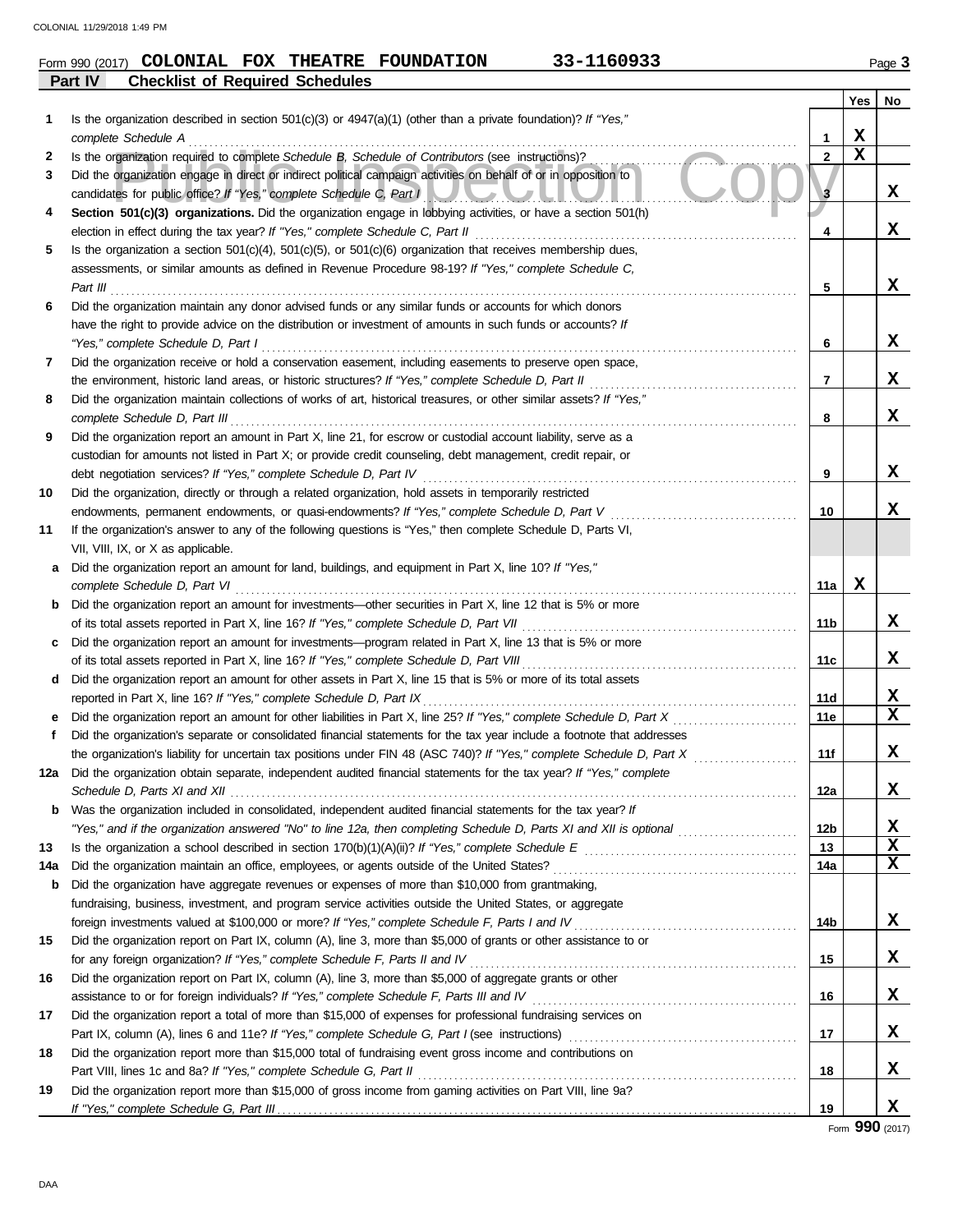| <b>Yes</b><br>No<br>X<br>20a<br>Did the organization operate one or more hospital facilities? If "Yes," complete Schedule H<br>20a<br>If "Yes" to line 20a, did the organization attach a copy of its audited financial statements to this return?<br>20 <sub>b</sub><br>b<br>Did the organization report more than \$5,000 of grants or other assistance to any domestic organization or<br>21<br>x<br>domestic government on Part IX, column (A), line 1? If "Yes," complete Schedule I, Parts I and II<br>21 <sub>2</sub><br>Did the organization report more than \$5,000 of grants or other assistance to or for domestic individuals on<br>22<br>X<br>Part IX, column (A), line 2? If "Yes," complete Schedule I, Parts I and III<br>22<br>Did the organization answer "Yes" to Part VII, Section A, line 3, 4, or 5 about compensation of the<br>23<br>organization's current and former officers, directors, trustees, key employees, and highest compensated<br>x<br>employees? If "Yes," complete Schedule J<br>23<br>Did the organization have a tax-exempt bond issue with an outstanding principal amount of more than<br>24a<br>\$100,000 as of the last day of the year, that was issued after December 31, 2002? If "Yes," answer lines 24b<br>X<br>through 24d and complete Schedule K. If "No," go to line 25a<br>24a<br>Did the organization invest any proceeds of tax-exempt bonds beyond a temporary period exception?<br>24b<br>b<br>Did the organization maintain an escrow account other than a refunding escrow at any time during the year<br>c<br>24c<br>to defease any tax-exempt bonds?<br>24d<br>d<br>Section 501(c)(3), 501(c)(4), and 501(c)(29) organizations. Did the organization engage in an excess benefit<br>25a<br>x<br>transaction with a disqualified person during the year? If "Yes," complete Schedule L, Part I<br>25a<br>Is the organization aware that it engaged in an excess benefit transaction with a disqualified person in a prior<br>b<br>year, and that the transaction has not been reported on any of the organization's prior Forms 990 or 990-EZ?<br>X<br>25 <sub>b</sub><br>If "Yes," complete Schedule L, Part I<br>Did the organization report any amount on Part X, line 5, 6, or 22 for receivables from or payables to any<br>26<br>current or former officers, directors, trustees, key employees, highest compensated employees, or<br>x<br>disqualified persons? If "Yes," complete Schedule L, Part II<br>26<br>Did the organization provide a grant or other assistance to an officer, director, trustee, key employee,<br>27<br>substantial contributor or employee thereof, a grant selection committee member, or to a 35% controlled<br>x<br>entity or family member of any of these persons? If "Yes," complete Schedule L, Part III<br>27<br>28<br>Was the organization a party to a business transaction with one of the following parties (see Schedule L,<br>Part IV instructions for applicable filing thresholds, conditions, and exceptions):<br>X<br>A current or former officer, director, trustee, or key employee? If "Yes," complete Schedule L, Part IV<br>28a<br>а<br>A family member of a current or former officer, director, trustee, or key employee? If "Yes," complete<br>b<br>x<br>28b<br>Schedule L, Part IV<br>An entity of which a current or former officer, director, trustee, or key employee (or a family member thereof)<br>c<br>X<br>was an officer, director, trustee, or direct or indirect owner? If "Yes," complete Schedule L, Part IV<br>28c<br>$\mathbf x$<br>29<br>Did the organization receive more than \$25,000 in non-cash contributions? If "Yes," complete Schedule M<br>29<br>30<br>Did the organization receive contributions of art, historical treasures, or other similar assets, or qualified<br>x<br>conservation contributions? If "Yes," complete Schedule M<br>30<br>Did the organization liquidate, terminate, or dissolve and cease operations? If "Yes," complete Schedule N,<br>31<br>x<br>31<br>Part $I$<br>Did the organization sell, exchange, dispose of, or transfer more than 25% of its net assets? If "Yes,"<br>32<br>X<br>32<br>complete Schedule N, Part II<br>Did the organization own 100% of an entity disregarded as separate from the organization under Regulations<br>33<br>X<br>33<br>Was the organization related to any tax-exempt or taxable entity? If "Yes," complete Schedule R, Part II, III,<br>34<br>X<br>or IV, and Part V, line 1<br>34<br>$\mathbf x$<br>35a<br>35a<br>If "Yes" to line 35a, did the organization receive any payment from or engage in any transaction with a<br>$\mathbf b$<br>35 <sub>b</sub><br>Section 501(c)(3) organizations. Did the organization make any transfers to an exempt non-charitable<br>36<br>x<br>related organization? If "Yes," complete Schedule R, Part V, line 2<br>36<br>Did the organization conduct more than 5% of its activities through an entity that is not a related organization<br>37<br>and that is treated as a partnership for federal income tax purposes? If "Yes," complete Schedule R,<br>x<br>Part VI<br>37<br>Did the organization complete Schedule O and provide explanations in Schedule O for Part VI, lines 11b and<br>38<br>X<br>19? Note. All Form 990 filers are required to complete Schedule O.<br>38<br>Form 990 (2017) | Part IV<br><b>Checklist of Required Schedules (continued)</b> |  |  |
|-----------------------------------------------------------------------------------------------------------------------------------------------------------------------------------------------------------------------------------------------------------------------------------------------------------------------------------------------------------------------------------------------------------------------------------------------------------------------------------------------------------------------------------------------------------------------------------------------------------------------------------------------------------------------------------------------------------------------------------------------------------------------------------------------------------------------------------------------------------------------------------------------------------------------------------------------------------------------------------------------------------------------------------------------------------------------------------------------------------------------------------------------------------------------------------------------------------------------------------------------------------------------------------------------------------------------------------------------------------------------------------------------------------------------------------------------------------------------------------------------------------------------------------------------------------------------------------------------------------------------------------------------------------------------------------------------------------------------------------------------------------------------------------------------------------------------------------------------------------------------------------------------------------------------------------------------------------------------------------------------------------------------------------------------------------------------------------------------------------------------------------------------------------------------------------------------------------------------------------------------------------------------------------------------------------------------------------------------------------------------------------------------------------------------------------------------------------------------------------------------------------------------------------------------------------------------------------------------------------------------------------------------------------------------------------------------------------------------------------------------------------------------------------------------------------------------------------------------------------------------------------------------------------------------------------------------------------------------------------------------------------------------------------------------------------------------------------------------------------------------------------------------------------------------------------------------------------------------------------------------------------------------------------------------------------------------------------------------------------------------------------------------------------------------------------------------------------------------------------------------------------------------------------------------------------------------------------------------------------------------------------------------------------------------------------------------------------------------------------------------------------------------------------------------------------------------------------------------------------------------------------------------------------------------------------------------------------------------------------------------------------------------------------------------------------------------------------------------------------------------------------------------------------------------------------------------------------------------------------------------------------------------------------------------------------------------------------------------------------------------------------------------------------------------------------------------------------------------------------------------------------------------------------------------------------------------------------------------------------------------------------------------------------------------------------------------------------------------------------------------------------------------------------------------------------------------------------------------------------------------------------------------------------------------------------------------------------------------------------------------------------------------------------------------------------------------------------------------------------------------------------------------------------------------------------------------------------------------------------------------------------------------------------------------------------------------------------------------------------------------|---------------------------------------------------------------|--|--|
|                                                                                                                                                                                                                                                                                                                                                                                                                                                                                                                                                                                                                                                                                                                                                                                                                                                                                                                                                                                                                                                                                                                                                                                                                                                                                                                                                                                                                                                                                                                                                                                                                                                                                                                                                                                                                                                                                                                                                                                                                                                                                                                                                                                                                                                                                                                                                                                                                                                                                                                                                                                                                                                                                                                                                                                                                                                                                                                                                                                                                                                                                                                                                                                                                                                                                                                                                                                                                                                                                                                                                                                                                                                                                                                                                                                                                                                                                                                                                                                                                                                                                                                                                                                                                                                                                                                                                                                                                                                                                                                                                                                                                                                                                                                                                                                                                                                                                                                                                                                                                                                                                                                                                                                                                                                                                                                                                                       |                                                               |  |  |
|                                                                                                                                                                                                                                                                                                                                                                                                                                                                                                                                                                                                                                                                                                                                                                                                                                                                                                                                                                                                                                                                                                                                                                                                                                                                                                                                                                                                                                                                                                                                                                                                                                                                                                                                                                                                                                                                                                                                                                                                                                                                                                                                                                                                                                                                                                                                                                                                                                                                                                                                                                                                                                                                                                                                                                                                                                                                                                                                                                                                                                                                                                                                                                                                                                                                                                                                                                                                                                                                                                                                                                                                                                                                                                                                                                                                                                                                                                                                                                                                                                                                                                                                                                                                                                                                                                                                                                                                                                                                                                                                                                                                                                                                                                                                                                                                                                                                                                                                                                                                                                                                                                                                                                                                                                                                                                                                                                       |                                                               |  |  |
|                                                                                                                                                                                                                                                                                                                                                                                                                                                                                                                                                                                                                                                                                                                                                                                                                                                                                                                                                                                                                                                                                                                                                                                                                                                                                                                                                                                                                                                                                                                                                                                                                                                                                                                                                                                                                                                                                                                                                                                                                                                                                                                                                                                                                                                                                                                                                                                                                                                                                                                                                                                                                                                                                                                                                                                                                                                                                                                                                                                                                                                                                                                                                                                                                                                                                                                                                                                                                                                                                                                                                                                                                                                                                                                                                                                                                                                                                                                                                                                                                                                                                                                                                                                                                                                                                                                                                                                                                                                                                                                                                                                                                                                                                                                                                                                                                                                                                                                                                                                                                                                                                                                                                                                                                                                                                                                                                                       |                                                               |  |  |
|                                                                                                                                                                                                                                                                                                                                                                                                                                                                                                                                                                                                                                                                                                                                                                                                                                                                                                                                                                                                                                                                                                                                                                                                                                                                                                                                                                                                                                                                                                                                                                                                                                                                                                                                                                                                                                                                                                                                                                                                                                                                                                                                                                                                                                                                                                                                                                                                                                                                                                                                                                                                                                                                                                                                                                                                                                                                                                                                                                                                                                                                                                                                                                                                                                                                                                                                                                                                                                                                                                                                                                                                                                                                                                                                                                                                                                                                                                                                                                                                                                                                                                                                                                                                                                                                                                                                                                                                                                                                                                                                                                                                                                                                                                                                                                                                                                                                                                                                                                                                                                                                                                                                                                                                                                                                                                                                                                       |                                                               |  |  |
|                                                                                                                                                                                                                                                                                                                                                                                                                                                                                                                                                                                                                                                                                                                                                                                                                                                                                                                                                                                                                                                                                                                                                                                                                                                                                                                                                                                                                                                                                                                                                                                                                                                                                                                                                                                                                                                                                                                                                                                                                                                                                                                                                                                                                                                                                                                                                                                                                                                                                                                                                                                                                                                                                                                                                                                                                                                                                                                                                                                                                                                                                                                                                                                                                                                                                                                                                                                                                                                                                                                                                                                                                                                                                                                                                                                                                                                                                                                                                                                                                                                                                                                                                                                                                                                                                                                                                                                                                                                                                                                                                                                                                                                                                                                                                                                                                                                                                                                                                                                                                                                                                                                                                                                                                                                                                                                                                                       |                                                               |  |  |
|                                                                                                                                                                                                                                                                                                                                                                                                                                                                                                                                                                                                                                                                                                                                                                                                                                                                                                                                                                                                                                                                                                                                                                                                                                                                                                                                                                                                                                                                                                                                                                                                                                                                                                                                                                                                                                                                                                                                                                                                                                                                                                                                                                                                                                                                                                                                                                                                                                                                                                                                                                                                                                                                                                                                                                                                                                                                                                                                                                                                                                                                                                                                                                                                                                                                                                                                                                                                                                                                                                                                                                                                                                                                                                                                                                                                                                                                                                                                                                                                                                                                                                                                                                                                                                                                                                                                                                                                                                                                                                                                                                                                                                                                                                                                                                                                                                                                                                                                                                                                                                                                                                                                                                                                                                                                                                                                                                       |                                                               |  |  |
|                                                                                                                                                                                                                                                                                                                                                                                                                                                                                                                                                                                                                                                                                                                                                                                                                                                                                                                                                                                                                                                                                                                                                                                                                                                                                                                                                                                                                                                                                                                                                                                                                                                                                                                                                                                                                                                                                                                                                                                                                                                                                                                                                                                                                                                                                                                                                                                                                                                                                                                                                                                                                                                                                                                                                                                                                                                                                                                                                                                                                                                                                                                                                                                                                                                                                                                                                                                                                                                                                                                                                                                                                                                                                                                                                                                                                                                                                                                                                                                                                                                                                                                                                                                                                                                                                                                                                                                                                                                                                                                                                                                                                                                                                                                                                                                                                                                                                                                                                                                                                                                                                                                                                                                                                                                                                                                                                                       |                                                               |  |  |
|                                                                                                                                                                                                                                                                                                                                                                                                                                                                                                                                                                                                                                                                                                                                                                                                                                                                                                                                                                                                                                                                                                                                                                                                                                                                                                                                                                                                                                                                                                                                                                                                                                                                                                                                                                                                                                                                                                                                                                                                                                                                                                                                                                                                                                                                                                                                                                                                                                                                                                                                                                                                                                                                                                                                                                                                                                                                                                                                                                                                                                                                                                                                                                                                                                                                                                                                                                                                                                                                                                                                                                                                                                                                                                                                                                                                                                                                                                                                                                                                                                                                                                                                                                                                                                                                                                                                                                                                                                                                                                                                                                                                                                                                                                                                                                                                                                                                                                                                                                                                                                                                                                                                                                                                                                                                                                                                                                       |                                                               |  |  |
|                                                                                                                                                                                                                                                                                                                                                                                                                                                                                                                                                                                                                                                                                                                                                                                                                                                                                                                                                                                                                                                                                                                                                                                                                                                                                                                                                                                                                                                                                                                                                                                                                                                                                                                                                                                                                                                                                                                                                                                                                                                                                                                                                                                                                                                                                                                                                                                                                                                                                                                                                                                                                                                                                                                                                                                                                                                                                                                                                                                                                                                                                                                                                                                                                                                                                                                                                                                                                                                                                                                                                                                                                                                                                                                                                                                                                                                                                                                                                                                                                                                                                                                                                                                                                                                                                                                                                                                                                                                                                                                                                                                                                                                                                                                                                                                                                                                                                                                                                                                                                                                                                                                                                                                                                                                                                                                                                                       |                                                               |  |  |
|                                                                                                                                                                                                                                                                                                                                                                                                                                                                                                                                                                                                                                                                                                                                                                                                                                                                                                                                                                                                                                                                                                                                                                                                                                                                                                                                                                                                                                                                                                                                                                                                                                                                                                                                                                                                                                                                                                                                                                                                                                                                                                                                                                                                                                                                                                                                                                                                                                                                                                                                                                                                                                                                                                                                                                                                                                                                                                                                                                                                                                                                                                                                                                                                                                                                                                                                                                                                                                                                                                                                                                                                                                                                                                                                                                                                                                                                                                                                                                                                                                                                                                                                                                                                                                                                                                                                                                                                                                                                                                                                                                                                                                                                                                                                                                                                                                                                                                                                                                                                                                                                                                                                                                                                                                                                                                                                                                       |                                                               |  |  |
|                                                                                                                                                                                                                                                                                                                                                                                                                                                                                                                                                                                                                                                                                                                                                                                                                                                                                                                                                                                                                                                                                                                                                                                                                                                                                                                                                                                                                                                                                                                                                                                                                                                                                                                                                                                                                                                                                                                                                                                                                                                                                                                                                                                                                                                                                                                                                                                                                                                                                                                                                                                                                                                                                                                                                                                                                                                                                                                                                                                                                                                                                                                                                                                                                                                                                                                                                                                                                                                                                                                                                                                                                                                                                                                                                                                                                                                                                                                                                                                                                                                                                                                                                                                                                                                                                                                                                                                                                                                                                                                                                                                                                                                                                                                                                                                                                                                                                                                                                                                                                                                                                                                                                                                                                                                                                                                                                                       |                                                               |  |  |
|                                                                                                                                                                                                                                                                                                                                                                                                                                                                                                                                                                                                                                                                                                                                                                                                                                                                                                                                                                                                                                                                                                                                                                                                                                                                                                                                                                                                                                                                                                                                                                                                                                                                                                                                                                                                                                                                                                                                                                                                                                                                                                                                                                                                                                                                                                                                                                                                                                                                                                                                                                                                                                                                                                                                                                                                                                                                                                                                                                                                                                                                                                                                                                                                                                                                                                                                                                                                                                                                                                                                                                                                                                                                                                                                                                                                                                                                                                                                                                                                                                                                                                                                                                                                                                                                                                                                                                                                                                                                                                                                                                                                                                                                                                                                                                                                                                                                                                                                                                                                                                                                                                                                                                                                                                                                                                                                                                       |                                                               |  |  |
|                                                                                                                                                                                                                                                                                                                                                                                                                                                                                                                                                                                                                                                                                                                                                                                                                                                                                                                                                                                                                                                                                                                                                                                                                                                                                                                                                                                                                                                                                                                                                                                                                                                                                                                                                                                                                                                                                                                                                                                                                                                                                                                                                                                                                                                                                                                                                                                                                                                                                                                                                                                                                                                                                                                                                                                                                                                                                                                                                                                                                                                                                                                                                                                                                                                                                                                                                                                                                                                                                                                                                                                                                                                                                                                                                                                                                                                                                                                                                                                                                                                                                                                                                                                                                                                                                                                                                                                                                                                                                                                                                                                                                                                                                                                                                                                                                                                                                                                                                                                                                                                                                                                                                                                                                                                                                                                                                                       |                                                               |  |  |
|                                                                                                                                                                                                                                                                                                                                                                                                                                                                                                                                                                                                                                                                                                                                                                                                                                                                                                                                                                                                                                                                                                                                                                                                                                                                                                                                                                                                                                                                                                                                                                                                                                                                                                                                                                                                                                                                                                                                                                                                                                                                                                                                                                                                                                                                                                                                                                                                                                                                                                                                                                                                                                                                                                                                                                                                                                                                                                                                                                                                                                                                                                                                                                                                                                                                                                                                                                                                                                                                                                                                                                                                                                                                                                                                                                                                                                                                                                                                                                                                                                                                                                                                                                                                                                                                                                                                                                                                                                                                                                                                                                                                                                                                                                                                                                                                                                                                                                                                                                                                                                                                                                                                                                                                                                                                                                                                                                       |                                                               |  |  |
|                                                                                                                                                                                                                                                                                                                                                                                                                                                                                                                                                                                                                                                                                                                                                                                                                                                                                                                                                                                                                                                                                                                                                                                                                                                                                                                                                                                                                                                                                                                                                                                                                                                                                                                                                                                                                                                                                                                                                                                                                                                                                                                                                                                                                                                                                                                                                                                                                                                                                                                                                                                                                                                                                                                                                                                                                                                                                                                                                                                                                                                                                                                                                                                                                                                                                                                                                                                                                                                                                                                                                                                                                                                                                                                                                                                                                                                                                                                                                                                                                                                                                                                                                                                                                                                                                                                                                                                                                                                                                                                                                                                                                                                                                                                                                                                                                                                                                                                                                                                                                                                                                                                                                                                                                                                                                                                                                                       |                                                               |  |  |
|                                                                                                                                                                                                                                                                                                                                                                                                                                                                                                                                                                                                                                                                                                                                                                                                                                                                                                                                                                                                                                                                                                                                                                                                                                                                                                                                                                                                                                                                                                                                                                                                                                                                                                                                                                                                                                                                                                                                                                                                                                                                                                                                                                                                                                                                                                                                                                                                                                                                                                                                                                                                                                                                                                                                                                                                                                                                                                                                                                                                                                                                                                                                                                                                                                                                                                                                                                                                                                                                                                                                                                                                                                                                                                                                                                                                                                                                                                                                                                                                                                                                                                                                                                                                                                                                                                                                                                                                                                                                                                                                                                                                                                                                                                                                                                                                                                                                                                                                                                                                                                                                                                                                                                                                                                                                                                                                                                       |                                                               |  |  |
|                                                                                                                                                                                                                                                                                                                                                                                                                                                                                                                                                                                                                                                                                                                                                                                                                                                                                                                                                                                                                                                                                                                                                                                                                                                                                                                                                                                                                                                                                                                                                                                                                                                                                                                                                                                                                                                                                                                                                                                                                                                                                                                                                                                                                                                                                                                                                                                                                                                                                                                                                                                                                                                                                                                                                                                                                                                                                                                                                                                                                                                                                                                                                                                                                                                                                                                                                                                                                                                                                                                                                                                                                                                                                                                                                                                                                                                                                                                                                                                                                                                                                                                                                                                                                                                                                                                                                                                                                                                                                                                                                                                                                                                                                                                                                                                                                                                                                                                                                                                                                                                                                                                                                                                                                                                                                                                                                                       |                                                               |  |  |
|                                                                                                                                                                                                                                                                                                                                                                                                                                                                                                                                                                                                                                                                                                                                                                                                                                                                                                                                                                                                                                                                                                                                                                                                                                                                                                                                                                                                                                                                                                                                                                                                                                                                                                                                                                                                                                                                                                                                                                                                                                                                                                                                                                                                                                                                                                                                                                                                                                                                                                                                                                                                                                                                                                                                                                                                                                                                                                                                                                                                                                                                                                                                                                                                                                                                                                                                                                                                                                                                                                                                                                                                                                                                                                                                                                                                                                                                                                                                                                                                                                                                                                                                                                                                                                                                                                                                                                                                                                                                                                                                                                                                                                                                                                                                                                                                                                                                                                                                                                                                                                                                                                                                                                                                                                                                                                                                                                       |                                                               |  |  |
|                                                                                                                                                                                                                                                                                                                                                                                                                                                                                                                                                                                                                                                                                                                                                                                                                                                                                                                                                                                                                                                                                                                                                                                                                                                                                                                                                                                                                                                                                                                                                                                                                                                                                                                                                                                                                                                                                                                                                                                                                                                                                                                                                                                                                                                                                                                                                                                                                                                                                                                                                                                                                                                                                                                                                                                                                                                                                                                                                                                                                                                                                                                                                                                                                                                                                                                                                                                                                                                                                                                                                                                                                                                                                                                                                                                                                                                                                                                                                                                                                                                                                                                                                                                                                                                                                                                                                                                                                                                                                                                                                                                                                                                                                                                                                                                                                                                                                                                                                                                                                                                                                                                                                                                                                                                                                                                                                                       |                                                               |  |  |
|                                                                                                                                                                                                                                                                                                                                                                                                                                                                                                                                                                                                                                                                                                                                                                                                                                                                                                                                                                                                                                                                                                                                                                                                                                                                                                                                                                                                                                                                                                                                                                                                                                                                                                                                                                                                                                                                                                                                                                                                                                                                                                                                                                                                                                                                                                                                                                                                                                                                                                                                                                                                                                                                                                                                                                                                                                                                                                                                                                                                                                                                                                                                                                                                                                                                                                                                                                                                                                                                                                                                                                                                                                                                                                                                                                                                                                                                                                                                                                                                                                                                                                                                                                                                                                                                                                                                                                                                                                                                                                                                                                                                                                                                                                                                                                                                                                                                                                                                                                                                                                                                                                                                                                                                                                                                                                                                                                       |                                                               |  |  |
|                                                                                                                                                                                                                                                                                                                                                                                                                                                                                                                                                                                                                                                                                                                                                                                                                                                                                                                                                                                                                                                                                                                                                                                                                                                                                                                                                                                                                                                                                                                                                                                                                                                                                                                                                                                                                                                                                                                                                                                                                                                                                                                                                                                                                                                                                                                                                                                                                                                                                                                                                                                                                                                                                                                                                                                                                                                                                                                                                                                                                                                                                                                                                                                                                                                                                                                                                                                                                                                                                                                                                                                                                                                                                                                                                                                                                                                                                                                                                                                                                                                                                                                                                                                                                                                                                                                                                                                                                                                                                                                                                                                                                                                                                                                                                                                                                                                                                                                                                                                                                                                                                                                                                                                                                                                                                                                                                                       |                                                               |  |  |
|                                                                                                                                                                                                                                                                                                                                                                                                                                                                                                                                                                                                                                                                                                                                                                                                                                                                                                                                                                                                                                                                                                                                                                                                                                                                                                                                                                                                                                                                                                                                                                                                                                                                                                                                                                                                                                                                                                                                                                                                                                                                                                                                                                                                                                                                                                                                                                                                                                                                                                                                                                                                                                                                                                                                                                                                                                                                                                                                                                                                                                                                                                                                                                                                                                                                                                                                                                                                                                                                                                                                                                                                                                                                                                                                                                                                                                                                                                                                                                                                                                                                                                                                                                                                                                                                                                                                                                                                                                                                                                                                                                                                                                                                                                                                                                                                                                                                                                                                                                                                                                                                                                                                                                                                                                                                                                                                                                       |                                                               |  |  |
|                                                                                                                                                                                                                                                                                                                                                                                                                                                                                                                                                                                                                                                                                                                                                                                                                                                                                                                                                                                                                                                                                                                                                                                                                                                                                                                                                                                                                                                                                                                                                                                                                                                                                                                                                                                                                                                                                                                                                                                                                                                                                                                                                                                                                                                                                                                                                                                                                                                                                                                                                                                                                                                                                                                                                                                                                                                                                                                                                                                                                                                                                                                                                                                                                                                                                                                                                                                                                                                                                                                                                                                                                                                                                                                                                                                                                                                                                                                                                                                                                                                                                                                                                                                                                                                                                                                                                                                                                                                                                                                                                                                                                                                                                                                                                                                                                                                                                                                                                                                                                                                                                                                                                                                                                                                                                                                                                                       |                                                               |  |  |
|                                                                                                                                                                                                                                                                                                                                                                                                                                                                                                                                                                                                                                                                                                                                                                                                                                                                                                                                                                                                                                                                                                                                                                                                                                                                                                                                                                                                                                                                                                                                                                                                                                                                                                                                                                                                                                                                                                                                                                                                                                                                                                                                                                                                                                                                                                                                                                                                                                                                                                                                                                                                                                                                                                                                                                                                                                                                                                                                                                                                                                                                                                                                                                                                                                                                                                                                                                                                                                                                                                                                                                                                                                                                                                                                                                                                                                                                                                                                                                                                                                                                                                                                                                                                                                                                                                                                                                                                                                                                                                                                                                                                                                                                                                                                                                                                                                                                                                                                                                                                                                                                                                                                                                                                                                                                                                                                                                       |                                                               |  |  |
|                                                                                                                                                                                                                                                                                                                                                                                                                                                                                                                                                                                                                                                                                                                                                                                                                                                                                                                                                                                                                                                                                                                                                                                                                                                                                                                                                                                                                                                                                                                                                                                                                                                                                                                                                                                                                                                                                                                                                                                                                                                                                                                                                                                                                                                                                                                                                                                                                                                                                                                                                                                                                                                                                                                                                                                                                                                                                                                                                                                                                                                                                                                                                                                                                                                                                                                                                                                                                                                                                                                                                                                                                                                                                                                                                                                                                                                                                                                                                                                                                                                                                                                                                                                                                                                                                                                                                                                                                                                                                                                                                                                                                                                                                                                                                                                                                                                                                                                                                                                                                                                                                                                                                                                                                                                                                                                                                                       |                                                               |  |  |
|                                                                                                                                                                                                                                                                                                                                                                                                                                                                                                                                                                                                                                                                                                                                                                                                                                                                                                                                                                                                                                                                                                                                                                                                                                                                                                                                                                                                                                                                                                                                                                                                                                                                                                                                                                                                                                                                                                                                                                                                                                                                                                                                                                                                                                                                                                                                                                                                                                                                                                                                                                                                                                                                                                                                                                                                                                                                                                                                                                                                                                                                                                                                                                                                                                                                                                                                                                                                                                                                                                                                                                                                                                                                                                                                                                                                                                                                                                                                                                                                                                                                                                                                                                                                                                                                                                                                                                                                                                                                                                                                                                                                                                                                                                                                                                                                                                                                                                                                                                                                                                                                                                                                                                                                                                                                                                                                                                       |                                                               |  |  |
|                                                                                                                                                                                                                                                                                                                                                                                                                                                                                                                                                                                                                                                                                                                                                                                                                                                                                                                                                                                                                                                                                                                                                                                                                                                                                                                                                                                                                                                                                                                                                                                                                                                                                                                                                                                                                                                                                                                                                                                                                                                                                                                                                                                                                                                                                                                                                                                                                                                                                                                                                                                                                                                                                                                                                                                                                                                                                                                                                                                                                                                                                                                                                                                                                                                                                                                                                                                                                                                                                                                                                                                                                                                                                                                                                                                                                                                                                                                                                                                                                                                                                                                                                                                                                                                                                                                                                                                                                                                                                                                                                                                                                                                                                                                                                                                                                                                                                                                                                                                                                                                                                                                                                                                                                                                                                                                                                                       |                                                               |  |  |
|                                                                                                                                                                                                                                                                                                                                                                                                                                                                                                                                                                                                                                                                                                                                                                                                                                                                                                                                                                                                                                                                                                                                                                                                                                                                                                                                                                                                                                                                                                                                                                                                                                                                                                                                                                                                                                                                                                                                                                                                                                                                                                                                                                                                                                                                                                                                                                                                                                                                                                                                                                                                                                                                                                                                                                                                                                                                                                                                                                                                                                                                                                                                                                                                                                                                                                                                                                                                                                                                                                                                                                                                                                                                                                                                                                                                                                                                                                                                                                                                                                                                                                                                                                                                                                                                                                                                                                                                                                                                                                                                                                                                                                                                                                                                                                                                                                                                                                                                                                                                                                                                                                                                                                                                                                                                                                                                                                       |                                                               |  |  |
|                                                                                                                                                                                                                                                                                                                                                                                                                                                                                                                                                                                                                                                                                                                                                                                                                                                                                                                                                                                                                                                                                                                                                                                                                                                                                                                                                                                                                                                                                                                                                                                                                                                                                                                                                                                                                                                                                                                                                                                                                                                                                                                                                                                                                                                                                                                                                                                                                                                                                                                                                                                                                                                                                                                                                                                                                                                                                                                                                                                                                                                                                                                                                                                                                                                                                                                                                                                                                                                                                                                                                                                                                                                                                                                                                                                                                                                                                                                                                                                                                                                                                                                                                                                                                                                                                                                                                                                                                                                                                                                                                                                                                                                                                                                                                                                                                                                                                                                                                                                                                                                                                                                                                                                                                                                                                                                                                                       |                                                               |  |  |
|                                                                                                                                                                                                                                                                                                                                                                                                                                                                                                                                                                                                                                                                                                                                                                                                                                                                                                                                                                                                                                                                                                                                                                                                                                                                                                                                                                                                                                                                                                                                                                                                                                                                                                                                                                                                                                                                                                                                                                                                                                                                                                                                                                                                                                                                                                                                                                                                                                                                                                                                                                                                                                                                                                                                                                                                                                                                                                                                                                                                                                                                                                                                                                                                                                                                                                                                                                                                                                                                                                                                                                                                                                                                                                                                                                                                                                                                                                                                                                                                                                                                                                                                                                                                                                                                                                                                                                                                                                                                                                                                                                                                                                                                                                                                                                                                                                                                                                                                                                                                                                                                                                                                                                                                                                                                                                                                                                       |                                                               |  |  |
|                                                                                                                                                                                                                                                                                                                                                                                                                                                                                                                                                                                                                                                                                                                                                                                                                                                                                                                                                                                                                                                                                                                                                                                                                                                                                                                                                                                                                                                                                                                                                                                                                                                                                                                                                                                                                                                                                                                                                                                                                                                                                                                                                                                                                                                                                                                                                                                                                                                                                                                                                                                                                                                                                                                                                                                                                                                                                                                                                                                                                                                                                                                                                                                                                                                                                                                                                                                                                                                                                                                                                                                                                                                                                                                                                                                                                                                                                                                                                                                                                                                                                                                                                                                                                                                                                                                                                                                                                                                                                                                                                                                                                                                                                                                                                                                                                                                                                                                                                                                                                                                                                                                                                                                                                                                                                                                                                                       |                                                               |  |  |
|                                                                                                                                                                                                                                                                                                                                                                                                                                                                                                                                                                                                                                                                                                                                                                                                                                                                                                                                                                                                                                                                                                                                                                                                                                                                                                                                                                                                                                                                                                                                                                                                                                                                                                                                                                                                                                                                                                                                                                                                                                                                                                                                                                                                                                                                                                                                                                                                                                                                                                                                                                                                                                                                                                                                                                                                                                                                                                                                                                                                                                                                                                                                                                                                                                                                                                                                                                                                                                                                                                                                                                                                                                                                                                                                                                                                                                                                                                                                                                                                                                                                                                                                                                                                                                                                                                                                                                                                                                                                                                                                                                                                                                                                                                                                                                                                                                                                                                                                                                                                                                                                                                                                                                                                                                                                                                                                                                       |                                                               |  |  |
|                                                                                                                                                                                                                                                                                                                                                                                                                                                                                                                                                                                                                                                                                                                                                                                                                                                                                                                                                                                                                                                                                                                                                                                                                                                                                                                                                                                                                                                                                                                                                                                                                                                                                                                                                                                                                                                                                                                                                                                                                                                                                                                                                                                                                                                                                                                                                                                                                                                                                                                                                                                                                                                                                                                                                                                                                                                                                                                                                                                                                                                                                                                                                                                                                                                                                                                                                                                                                                                                                                                                                                                                                                                                                                                                                                                                                                                                                                                                                                                                                                                                                                                                                                                                                                                                                                                                                                                                                                                                                                                                                                                                                                                                                                                                                                                                                                                                                                                                                                                                                                                                                                                                                                                                                                                                                                                                                                       |                                                               |  |  |
|                                                                                                                                                                                                                                                                                                                                                                                                                                                                                                                                                                                                                                                                                                                                                                                                                                                                                                                                                                                                                                                                                                                                                                                                                                                                                                                                                                                                                                                                                                                                                                                                                                                                                                                                                                                                                                                                                                                                                                                                                                                                                                                                                                                                                                                                                                                                                                                                                                                                                                                                                                                                                                                                                                                                                                                                                                                                                                                                                                                                                                                                                                                                                                                                                                                                                                                                                                                                                                                                                                                                                                                                                                                                                                                                                                                                                                                                                                                                                                                                                                                                                                                                                                                                                                                                                                                                                                                                                                                                                                                                                                                                                                                                                                                                                                                                                                                                                                                                                                                                                                                                                                                                                                                                                                                                                                                                                                       |                                                               |  |  |
|                                                                                                                                                                                                                                                                                                                                                                                                                                                                                                                                                                                                                                                                                                                                                                                                                                                                                                                                                                                                                                                                                                                                                                                                                                                                                                                                                                                                                                                                                                                                                                                                                                                                                                                                                                                                                                                                                                                                                                                                                                                                                                                                                                                                                                                                                                                                                                                                                                                                                                                                                                                                                                                                                                                                                                                                                                                                                                                                                                                                                                                                                                                                                                                                                                                                                                                                                                                                                                                                                                                                                                                                                                                                                                                                                                                                                                                                                                                                                                                                                                                                                                                                                                                                                                                                                                                                                                                                                                                                                                                                                                                                                                                                                                                                                                                                                                                                                                                                                                                                                                                                                                                                                                                                                                                                                                                                                                       |                                                               |  |  |
|                                                                                                                                                                                                                                                                                                                                                                                                                                                                                                                                                                                                                                                                                                                                                                                                                                                                                                                                                                                                                                                                                                                                                                                                                                                                                                                                                                                                                                                                                                                                                                                                                                                                                                                                                                                                                                                                                                                                                                                                                                                                                                                                                                                                                                                                                                                                                                                                                                                                                                                                                                                                                                                                                                                                                                                                                                                                                                                                                                                                                                                                                                                                                                                                                                                                                                                                                                                                                                                                                                                                                                                                                                                                                                                                                                                                                                                                                                                                                                                                                                                                                                                                                                                                                                                                                                                                                                                                                                                                                                                                                                                                                                                                                                                                                                                                                                                                                                                                                                                                                                                                                                                                                                                                                                                                                                                                                                       |                                                               |  |  |
|                                                                                                                                                                                                                                                                                                                                                                                                                                                                                                                                                                                                                                                                                                                                                                                                                                                                                                                                                                                                                                                                                                                                                                                                                                                                                                                                                                                                                                                                                                                                                                                                                                                                                                                                                                                                                                                                                                                                                                                                                                                                                                                                                                                                                                                                                                                                                                                                                                                                                                                                                                                                                                                                                                                                                                                                                                                                                                                                                                                                                                                                                                                                                                                                                                                                                                                                                                                                                                                                                                                                                                                                                                                                                                                                                                                                                                                                                                                                                                                                                                                                                                                                                                                                                                                                                                                                                                                                                                                                                                                                                                                                                                                                                                                                                                                                                                                                                                                                                                                                                                                                                                                                                                                                                                                                                                                                                                       |                                                               |  |  |
|                                                                                                                                                                                                                                                                                                                                                                                                                                                                                                                                                                                                                                                                                                                                                                                                                                                                                                                                                                                                                                                                                                                                                                                                                                                                                                                                                                                                                                                                                                                                                                                                                                                                                                                                                                                                                                                                                                                                                                                                                                                                                                                                                                                                                                                                                                                                                                                                                                                                                                                                                                                                                                                                                                                                                                                                                                                                                                                                                                                                                                                                                                                                                                                                                                                                                                                                                                                                                                                                                                                                                                                                                                                                                                                                                                                                                                                                                                                                                                                                                                                                                                                                                                                                                                                                                                                                                                                                                                                                                                                                                                                                                                                                                                                                                                                                                                                                                                                                                                                                                                                                                                                                                                                                                                                                                                                                                                       |                                                               |  |  |
|                                                                                                                                                                                                                                                                                                                                                                                                                                                                                                                                                                                                                                                                                                                                                                                                                                                                                                                                                                                                                                                                                                                                                                                                                                                                                                                                                                                                                                                                                                                                                                                                                                                                                                                                                                                                                                                                                                                                                                                                                                                                                                                                                                                                                                                                                                                                                                                                                                                                                                                                                                                                                                                                                                                                                                                                                                                                                                                                                                                                                                                                                                                                                                                                                                                                                                                                                                                                                                                                                                                                                                                                                                                                                                                                                                                                                                                                                                                                                                                                                                                                                                                                                                                                                                                                                                                                                                                                                                                                                                                                                                                                                                                                                                                                                                                                                                                                                                                                                                                                                                                                                                                                                                                                                                                                                                                                                                       |                                                               |  |  |
|                                                                                                                                                                                                                                                                                                                                                                                                                                                                                                                                                                                                                                                                                                                                                                                                                                                                                                                                                                                                                                                                                                                                                                                                                                                                                                                                                                                                                                                                                                                                                                                                                                                                                                                                                                                                                                                                                                                                                                                                                                                                                                                                                                                                                                                                                                                                                                                                                                                                                                                                                                                                                                                                                                                                                                                                                                                                                                                                                                                                                                                                                                                                                                                                                                                                                                                                                                                                                                                                                                                                                                                                                                                                                                                                                                                                                                                                                                                                                                                                                                                                                                                                                                                                                                                                                                                                                                                                                                                                                                                                                                                                                                                                                                                                                                                                                                                                                                                                                                                                                                                                                                                                                                                                                                                                                                                                                                       |                                                               |  |  |
|                                                                                                                                                                                                                                                                                                                                                                                                                                                                                                                                                                                                                                                                                                                                                                                                                                                                                                                                                                                                                                                                                                                                                                                                                                                                                                                                                                                                                                                                                                                                                                                                                                                                                                                                                                                                                                                                                                                                                                                                                                                                                                                                                                                                                                                                                                                                                                                                                                                                                                                                                                                                                                                                                                                                                                                                                                                                                                                                                                                                                                                                                                                                                                                                                                                                                                                                                                                                                                                                                                                                                                                                                                                                                                                                                                                                                                                                                                                                                                                                                                                                                                                                                                                                                                                                                                                                                                                                                                                                                                                                                                                                                                                                                                                                                                                                                                                                                                                                                                                                                                                                                                                                                                                                                                                                                                                                                                       |                                                               |  |  |
|                                                                                                                                                                                                                                                                                                                                                                                                                                                                                                                                                                                                                                                                                                                                                                                                                                                                                                                                                                                                                                                                                                                                                                                                                                                                                                                                                                                                                                                                                                                                                                                                                                                                                                                                                                                                                                                                                                                                                                                                                                                                                                                                                                                                                                                                                                                                                                                                                                                                                                                                                                                                                                                                                                                                                                                                                                                                                                                                                                                                                                                                                                                                                                                                                                                                                                                                                                                                                                                                                                                                                                                                                                                                                                                                                                                                                                                                                                                                                                                                                                                                                                                                                                                                                                                                                                                                                                                                                                                                                                                                                                                                                                                                                                                                                                                                                                                                                                                                                                                                                                                                                                                                                                                                                                                                                                                                                                       |                                                               |  |  |
|                                                                                                                                                                                                                                                                                                                                                                                                                                                                                                                                                                                                                                                                                                                                                                                                                                                                                                                                                                                                                                                                                                                                                                                                                                                                                                                                                                                                                                                                                                                                                                                                                                                                                                                                                                                                                                                                                                                                                                                                                                                                                                                                                                                                                                                                                                                                                                                                                                                                                                                                                                                                                                                                                                                                                                                                                                                                                                                                                                                                                                                                                                                                                                                                                                                                                                                                                                                                                                                                                                                                                                                                                                                                                                                                                                                                                                                                                                                                                                                                                                                                                                                                                                                                                                                                                                                                                                                                                                                                                                                                                                                                                                                                                                                                                                                                                                                                                                                                                                                                                                                                                                                                                                                                                                                                                                                                                                       |                                                               |  |  |
|                                                                                                                                                                                                                                                                                                                                                                                                                                                                                                                                                                                                                                                                                                                                                                                                                                                                                                                                                                                                                                                                                                                                                                                                                                                                                                                                                                                                                                                                                                                                                                                                                                                                                                                                                                                                                                                                                                                                                                                                                                                                                                                                                                                                                                                                                                                                                                                                                                                                                                                                                                                                                                                                                                                                                                                                                                                                                                                                                                                                                                                                                                                                                                                                                                                                                                                                                                                                                                                                                                                                                                                                                                                                                                                                                                                                                                                                                                                                                                                                                                                                                                                                                                                                                                                                                                                                                                                                                                                                                                                                                                                                                                                                                                                                                                                                                                                                                                                                                                                                                                                                                                                                                                                                                                                                                                                                                                       |                                                               |  |  |
|                                                                                                                                                                                                                                                                                                                                                                                                                                                                                                                                                                                                                                                                                                                                                                                                                                                                                                                                                                                                                                                                                                                                                                                                                                                                                                                                                                                                                                                                                                                                                                                                                                                                                                                                                                                                                                                                                                                                                                                                                                                                                                                                                                                                                                                                                                                                                                                                                                                                                                                                                                                                                                                                                                                                                                                                                                                                                                                                                                                                                                                                                                                                                                                                                                                                                                                                                                                                                                                                                                                                                                                                                                                                                                                                                                                                                                                                                                                                                                                                                                                                                                                                                                                                                                                                                                                                                                                                                                                                                                                                                                                                                                                                                                                                                                                                                                                                                                                                                                                                                                                                                                                                                                                                                                                                                                                                                                       |                                                               |  |  |
|                                                                                                                                                                                                                                                                                                                                                                                                                                                                                                                                                                                                                                                                                                                                                                                                                                                                                                                                                                                                                                                                                                                                                                                                                                                                                                                                                                                                                                                                                                                                                                                                                                                                                                                                                                                                                                                                                                                                                                                                                                                                                                                                                                                                                                                                                                                                                                                                                                                                                                                                                                                                                                                                                                                                                                                                                                                                                                                                                                                                                                                                                                                                                                                                                                                                                                                                                                                                                                                                                                                                                                                                                                                                                                                                                                                                                                                                                                                                                                                                                                                                                                                                                                                                                                                                                                                                                                                                                                                                                                                                                                                                                                                                                                                                                                                                                                                                                                                                                                                                                                                                                                                                                                                                                                                                                                                                                                       |                                                               |  |  |
|                                                                                                                                                                                                                                                                                                                                                                                                                                                                                                                                                                                                                                                                                                                                                                                                                                                                                                                                                                                                                                                                                                                                                                                                                                                                                                                                                                                                                                                                                                                                                                                                                                                                                                                                                                                                                                                                                                                                                                                                                                                                                                                                                                                                                                                                                                                                                                                                                                                                                                                                                                                                                                                                                                                                                                                                                                                                                                                                                                                                                                                                                                                                                                                                                                                                                                                                                                                                                                                                                                                                                                                                                                                                                                                                                                                                                                                                                                                                                                                                                                                                                                                                                                                                                                                                                                                                                                                                                                                                                                                                                                                                                                                                                                                                                                                                                                                                                                                                                                                                                                                                                                                                                                                                                                                                                                                                                                       |                                                               |  |  |
|                                                                                                                                                                                                                                                                                                                                                                                                                                                                                                                                                                                                                                                                                                                                                                                                                                                                                                                                                                                                                                                                                                                                                                                                                                                                                                                                                                                                                                                                                                                                                                                                                                                                                                                                                                                                                                                                                                                                                                                                                                                                                                                                                                                                                                                                                                                                                                                                                                                                                                                                                                                                                                                                                                                                                                                                                                                                                                                                                                                                                                                                                                                                                                                                                                                                                                                                                                                                                                                                                                                                                                                                                                                                                                                                                                                                                                                                                                                                                                                                                                                                                                                                                                                                                                                                                                                                                                                                                                                                                                                                                                                                                                                                                                                                                                                                                                                                                                                                                                                                                                                                                                                                                                                                                                                                                                                                                                       |                                                               |  |  |
|                                                                                                                                                                                                                                                                                                                                                                                                                                                                                                                                                                                                                                                                                                                                                                                                                                                                                                                                                                                                                                                                                                                                                                                                                                                                                                                                                                                                                                                                                                                                                                                                                                                                                                                                                                                                                                                                                                                                                                                                                                                                                                                                                                                                                                                                                                                                                                                                                                                                                                                                                                                                                                                                                                                                                                                                                                                                                                                                                                                                                                                                                                                                                                                                                                                                                                                                                                                                                                                                                                                                                                                                                                                                                                                                                                                                                                                                                                                                                                                                                                                                                                                                                                                                                                                                                                                                                                                                                                                                                                                                                                                                                                                                                                                                                                                                                                                                                                                                                                                                                                                                                                                                                                                                                                                                                                                                                                       |                                                               |  |  |
|                                                                                                                                                                                                                                                                                                                                                                                                                                                                                                                                                                                                                                                                                                                                                                                                                                                                                                                                                                                                                                                                                                                                                                                                                                                                                                                                                                                                                                                                                                                                                                                                                                                                                                                                                                                                                                                                                                                                                                                                                                                                                                                                                                                                                                                                                                                                                                                                                                                                                                                                                                                                                                                                                                                                                                                                                                                                                                                                                                                                                                                                                                                                                                                                                                                                                                                                                                                                                                                                                                                                                                                                                                                                                                                                                                                                                                                                                                                                                                                                                                                                                                                                                                                                                                                                                                                                                                                                                                                                                                                                                                                                                                                                                                                                                                                                                                                                                                                                                                                                                                                                                                                                                                                                                                                                                                                                                                       |                                                               |  |  |
|                                                                                                                                                                                                                                                                                                                                                                                                                                                                                                                                                                                                                                                                                                                                                                                                                                                                                                                                                                                                                                                                                                                                                                                                                                                                                                                                                                                                                                                                                                                                                                                                                                                                                                                                                                                                                                                                                                                                                                                                                                                                                                                                                                                                                                                                                                                                                                                                                                                                                                                                                                                                                                                                                                                                                                                                                                                                                                                                                                                                                                                                                                                                                                                                                                                                                                                                                                                                                                                                                                                                                                                                                                                                                                                                                                                                                                                                                                                                                                                                                                                                                                                                                                                                                                                                                                                                                                                                                                                                                                                                                                                                                                                                                                                                                                                                                                                                                                                                                                                                                                                                                                                                                                                                                                                                                                                                                                       |                                                               |  |  |
|                                                                                                                                                                                                                                                                                                                                                                                                                                                                                                                                                                                                                                                                                                                                                                                                                                                                                                                                                                                                                                                                                                                                                                                                                                                                                                                                                                                                                                                                                                                                                                                                                                                                                                                                                                                                                                                                                                                                                                                                                                                                                                                                                                                                                                                                                                                                                                                                                                                                                                                                                                                                                                                                                                                                                                                                                                                                                                                                                                                                                                                                                                                                                                                                                                                                                                                                                                                                                                                                                                                                                                                                                                                                                                                                                                                                                                                                                                                                                                                                                                                                                                                                                                                                                                                                                                                                                                                                                                                                                                                                                                                                                                                                                                                                                                                                                                                                                                                                                                                                                                                                                                                                                                                                                                                                                                                                                                       |                                                               |  |  |
|                                                                                                                                                                                                                                                                                                                                                                                                                                                                                                                                                                                                                                                                                                                                                                                                                                                                                                                                                                                                                                                                                                                                                                                                                                                                                                                                                                                                                                                                                                                                                                                                                                                                                                                                                                                                                                                                                                                                                                                                                                                                                                                                                                                                                                                                                                                                                                                                                                                                                                                                                                                                                                                                                                                                                                                                                                                                                                                                                                                                                                                                                                                                                                                                                                                                                                                                                                                                                                                                                                                                                                                                                                                                                                                                                                                                                                                                                                                                                                                                                                                                                                                                                                                                                                                                                                                                                                                                                                                                                                                                                                                                                                                                                                                                                                                                                                                                                                                                                                                                                                                                                                                                                                                                                                                                                                                                                                       |                                                               |  |  |
|                                                                                                                                                                                                                                                                                                                                                                                                                                                                                                                                                                                                                                                                                                                                                                                                                                                                                                                                                                                                                                                                                                                                                                                                                                                                                                                                                                                                                                                                                                                                                                                                                                                                                                                                                                                                                                                                                                                                                                                                                                                                                                                                                                                                                                                                                                                                                                                                                                                                                                                                                                                                                                                                                                                                                                                                                                                                                                                                                                                                                                                                                                                                                                                                                                                                                                                                                                                                                                                                                                                                                                                                                                                                                                                                                                                                                                                                                                                                                                                                                                                                                                                                                                                                                                                                                                                                                                                                                                                                                                                                                                                                                                                                                                                                                                                                                                                                                                                                                                                                                                                                                                                                                                                                                                                                                                                                                                       |                                                               |  |  |
|                                                                                                                                                                                                                                                                                                                                                                                                                                                                                                                                                                                                                                                                                                                                                                                                                                                                                                                                                                                                                                                                                                                                                                                                                                                                                                                                                                                                                                                                                                                                                                                                                                                                                                                                                                                                                                                                                                                                                                                                                                                                                                                                                                                                                                                                                                                                                                                                                                                                                                                                                                                                                                                                                                                                                                                                                                                                                                                                                                                                                                                                                                                                                                                                                                                                                                                                                                                                                                                                                                                                                                                                                                                                                                                                                                                                                                                                                                                                                                                                                                                                                                                                                                                                                                                                                                                                                                                                                                                                                                                                                                                                                                                                                                                                                                                                                                                                                                                                                                                                                                                                                                                                                                                                                                                                                                                                                                       |                                                               |  |  |
|                                                                                                                                                                                                                                                                                                                                                                                                                                                                                                                                                                                                                                                                                                                                                                                                                                                                                                                                                                                                                                                                                                                                                                                                                                                                                                                                                                                                                                                                                                                                                                                                                                                                                                                                                                                                                                                                                                                                                                                                                                                                                                                                                                                                                                                                                                                                                                                                                                                                                                                                                                                                                                                                                                                                                                                                                                                                                                                                                                                                                                                                                                                                                                                                                                                                                                                                                                                                                                                                                                                                                                                                                                                                                                                                                                                                                                                                                                                                                                                                                                                                                                                                                                                                                                                                                                                                                                                                                                                                                                                                                                                                                                                                                                                                                                                                                                                                                                                                                                                                                                                                                                                                                                                                                                                                                                                                                                       |                                                               |  |  |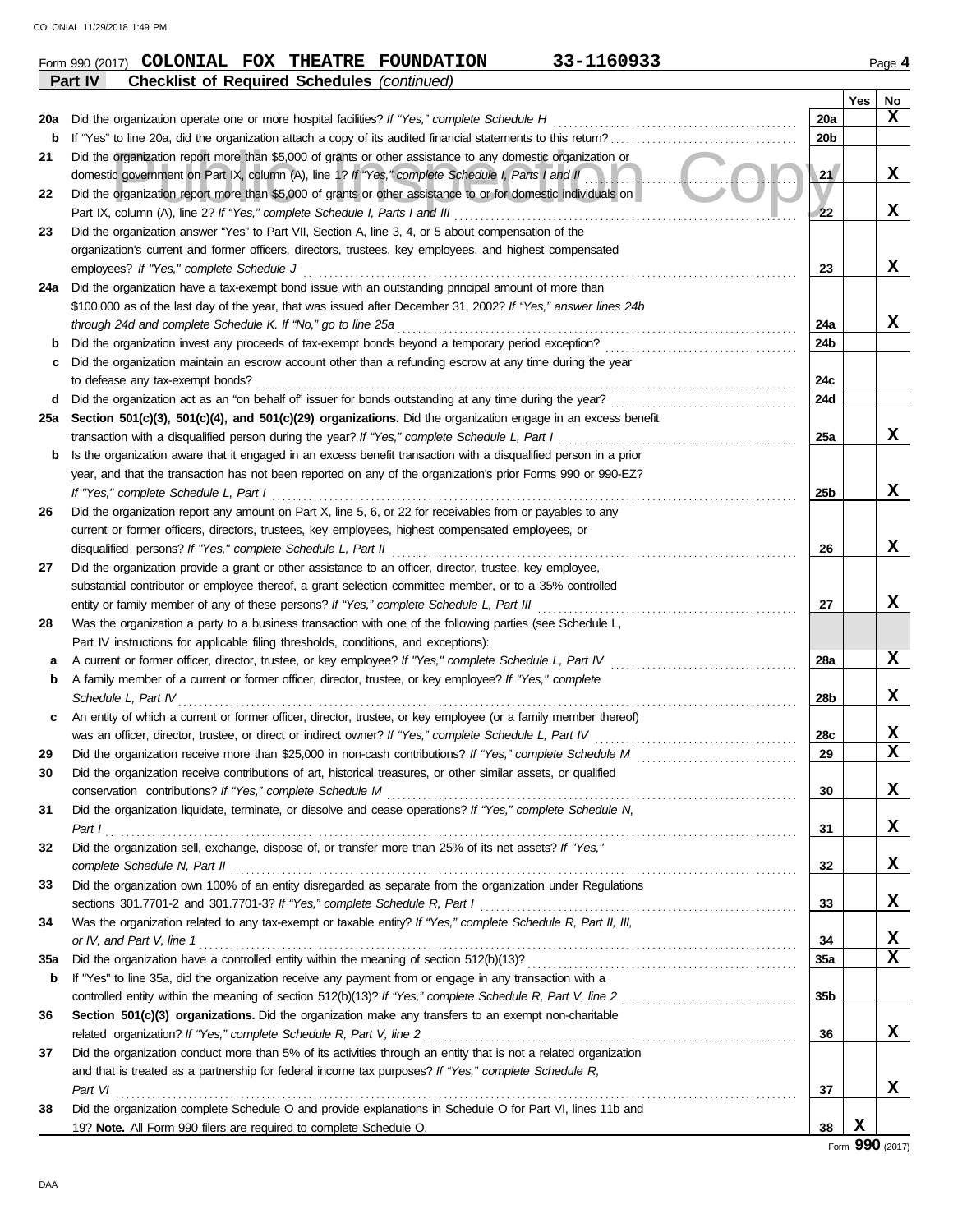|          | Part V<br>Statements Regarding Other IRS Filings and Tax Compliance                                                                |                |             |                 |  |  |  |  |  |  |  |  |
|----------|------------------------------------------------------------------------------------------------------------------------------------|----------------|-------------|-----------------|--|--|--|--|--|--|--|--|
|          | Check if Schedule O contains a response or note to any line in this Part V                                                         |                |             |                 |  |  |  |  |  |  |  |  |
|          |                                                                                                                                    |                | <b>Yes</b>  | No              |  |  |  |  |  |  |  |  |
| 1а       | Enter the number reported in Box 3 of Form 1096. Enter -0- if not applicable<br>1a                                                 | 0              |             |                 |  |  |  |  |  |  |  |  |
| b        | 1 <sub>b</sub><br>Enter the number of Forms W-2G included in line 1a. Enter -0- if not applicable                                  | $\mathbf 0$    |             |                 |  |  |  |  |  |  |  |  |
| c        | Did the organization comply with backup withholding rules for reportable payments to vendors and                                   |                |             |                 |  |  |  |  |  |  |  |  |
|          | reportable gaming (gambling) winnings to prize winners? New York Martin Law                                                        | 1 <sub>c</sub> | X           |                 |  |  |  |  |  |  |  |  |
| 2a       | Enter the number of employees reported on Form W-3, Transmittal of Wage and Tax                                                    |                |             |                 |  |  |  |  |  |  |  |  |
|          | Statements, filed for the calendar year ending with or within the year covered by this return<br>2a                                | 3              |             |                 |  |  |  |  |  |  |  |  |
| b        |                                                                                                                                    | 2 <sub>b</sub> | $\mathbf x$ |                 |  |  |  |  |  |  |  |  |
|          | Note. If the sum of lines 1a and 2a is greater than 250, you may be required to e-file (see instructions)                          |                |             |                 |  |  |  |  |  |  |  |  |
| За       | Did the organization have unrelated business gross income of \$1,000 or more during the year?                                      |                |             |                 |  |  |  |  |  |  |  |  |
| b        |                                                                                                                                    |                |             |                 |  |  |  |  |  |  |  |  |
| 4a       | At any time during the calendar year, did the organization have an interest in, or a signature or other authority                  |                |             |                 |  |  |  |  |  |  |  |  |
|          | over, a financial account in a foreign country (such as a bank account, securities account, or other financial                     |                |             |                 |  |  |  |  |  |  |  |  |
|          | account)?                                                                                                                          | 4a             |             | x               |  |  |  |  |  |  |  |  |
| b        |                                                                                                                                    |                |             |                 |  |  |  |  |  |  |  |  |
|          | See instructions for filing requirements for FinCEN Form 114, Report of Foreign Bank and Financial Accounts                        |                |             |                 |  |  |  |  |  |  |  |  |
|          | (FBAR).                                                                                                                            |                |             |                 |  |  |  |  |  |  |  |  |
| 5a       |                                                                                                                                    | 5a             |             | X<br>X          |  |  |  |  |  |  |  |  |
| b        | Did any taxable party notify the organization that it was or is a party to a prohibited tax shelter transaction?                   | 5 <sub>b</sub> |             |                 |  |  |  |  |  |  |  |  |
| c        | If "Yes" to line 5a or 5b, did the organization file Form 8886-T?                                                                  | 5c             |             |                 |  |  |  |  |  |  |  |  |
| 6a       | Does the organization have annual gross receipts that are normally greater than \$100,000, and did the                             | 6a             |             | x               |  |  |  |  |  |  |  |  |
| b        | If "Yes," did the organization include with every solicitation an express statement that such contributions or                     |                |             |                 |  |  |  |  |  |  |  |  |
|          | gifts were not tax deductible?                                                                                                     | 6b             |             |                 |  |  |  |  |  |  |  |  |
| 7        | Organizations that may receive deductible contributions under section 170(c).                                                      |                |             |                 |  |  |  |  |  |  |  |  |
| а        | Did the organization receive a payment in excess of \$75 made partly as a contribution and partly for goods                        |                |             |                 |  |  |  |  |  |  |  |  |
|          | and services provided to the payor?                                                                                                | 7a             |             | X               |  |  |  |  |  |  |  |  |
| b        |                                                                                                                                    | 7b             |             |                 |  |  |  |  |  |  |  |  |
| c        | Did the organization sell, exchange, or otherwise dispose of tangible personal property for which it was                           |                |             |                 |  |  |  |  |  |  |  |  |
|          |                                                                                                                                    | 7c             |             | x               |  |  |  |  |  |  |  |  |
| d        | If "Yes," indicate the number of Forms 8282 filed during the year<br>[[[[[[[[[[[[[[[[]]]]]]]<br>7d                                 |                |             |                 |  |  |  |  |  |  |  |  |
| е        |                                                                                                                                    | 7e             |             | X               |  |  |  |  |  |  |  |  |
|          |                                                                                                                                    | 7f             |             | $\mathbf x$     |  |  |  |  |  |  |  |  |
| g        |                                                                                                                                    | 7g             |             |                 |  |  |  |  |  |  |  |  |
| h        | If the organization received a contribution of cars, boats, airplanes, or other vehicles, did the organization file a Form 1098-C? | 7h             |             |                 |  |  |  |  |  |  |  |  |
| 8        | Sponsoring organizations maintaining donor advised funds. Did a donor advised fund maintained by the                               |                |             |                 |  |  |  |  |  |  |  |  |
|          |                                                                                                                                    | 8              |             |                 |  |  |  |  |  |  |  |  |
| 9        | Sponsoring organizations maintaining donor advised funds.                                                                          |                |             |                 |  |  |  |  |  |  |  |  |
| a        |                                                                                                                                    | 9a             |             |                 |  |  |  |  |  |  |  |  |
| b        |                                                                                                                                    | 9b             |             |                 |  |  |  |  |  |  |  |  |
| 10       | Section 501(c)(7) organizations. Enter:                                                                                            |                |             |                 |  |  |  |  |  |  |  |  |
| а        | 10a                                                                                                                                |                |             |                 |  |  |  |  |  |  |  |  |
| b        | 10 <sub>b</sub><br>Gross receipts, included on Form 990, Part VIII, line 12, for public use of club facilities                     |                |             |                 |  |  |  |  |  |  |  |  |
| 11       | Section 501(c)(12) organizations. Enter:                                                                                           |                |             |                 |  |  |  |  |  |  |  |  |
| а        | 11a<br>Gross income from members or shareholders                                                                                   |                |             |                 |  |  |  |  |  |  |  |  |
| b        | Gross income from other sources (Do not net amounts due or paid to other sources                                                   |                |             |                 |  |  |  |  |  |  |  |  |
|          | 11 <sub>b</sub><br>against amounts due or received from them.)                                                                     |                |             |                 |  |  |  |  |  |  |  |  |
| 12a      | Section 4947(a)(1) non-exempt charitable trusts. Is the organization filing Form 990 in lieu of Form 1041?                         | 12a            |             |                 |  |  |  |  |  |  |  |  |
| b        | If "Yes," enter the amount of tax-exempt interest received or accrued during the year<br>12b                                       |                |             |                 |  |  |  |  |  |  |  |  |
| 13       | Section 501(c)(29) qualified nonprofit health insurance issuers.                                                                   |                |             |                 |  |  |  |  |  |  |  |  |
| a        | Is the organization licensed to issue qualified health plans in more than one state?                                               | 13a            |             |                 |  |  |  |  |  |  |  |  |
|          | Note. See the instructions for additional information the organization must report on Schedule O.                                  |                |             |                 |  |  |  |  |  |  |  |  |
| b        | Enter the amount of reserves the organization is required to maintain by the states in which                                       |                |             |                 |  |  |  |  |  |  |  |  |
|          | 13 <sub>b</sub><br>13 <sub>c</sub>                                                                                                 |                |             |                 |  |  |  |  |  |  |  |  |
| c<br>14a | Enter the amount of reserves on hand                                                                                               | 14a            |             | x               |  |  |  |  |  |  |  |  |
| b        |                                                                                                                                    | 14b            |             |                 |  |  |  |  |  |  |  |  |
| DAA      |                                                                                                                                    |                |             | Form 990 (2017) |  |  |  |  |  |  |  |  |

**Form 990 (2017) COLONIAL FOX THEATRE FOUNDATION** 33-1160933 Page 5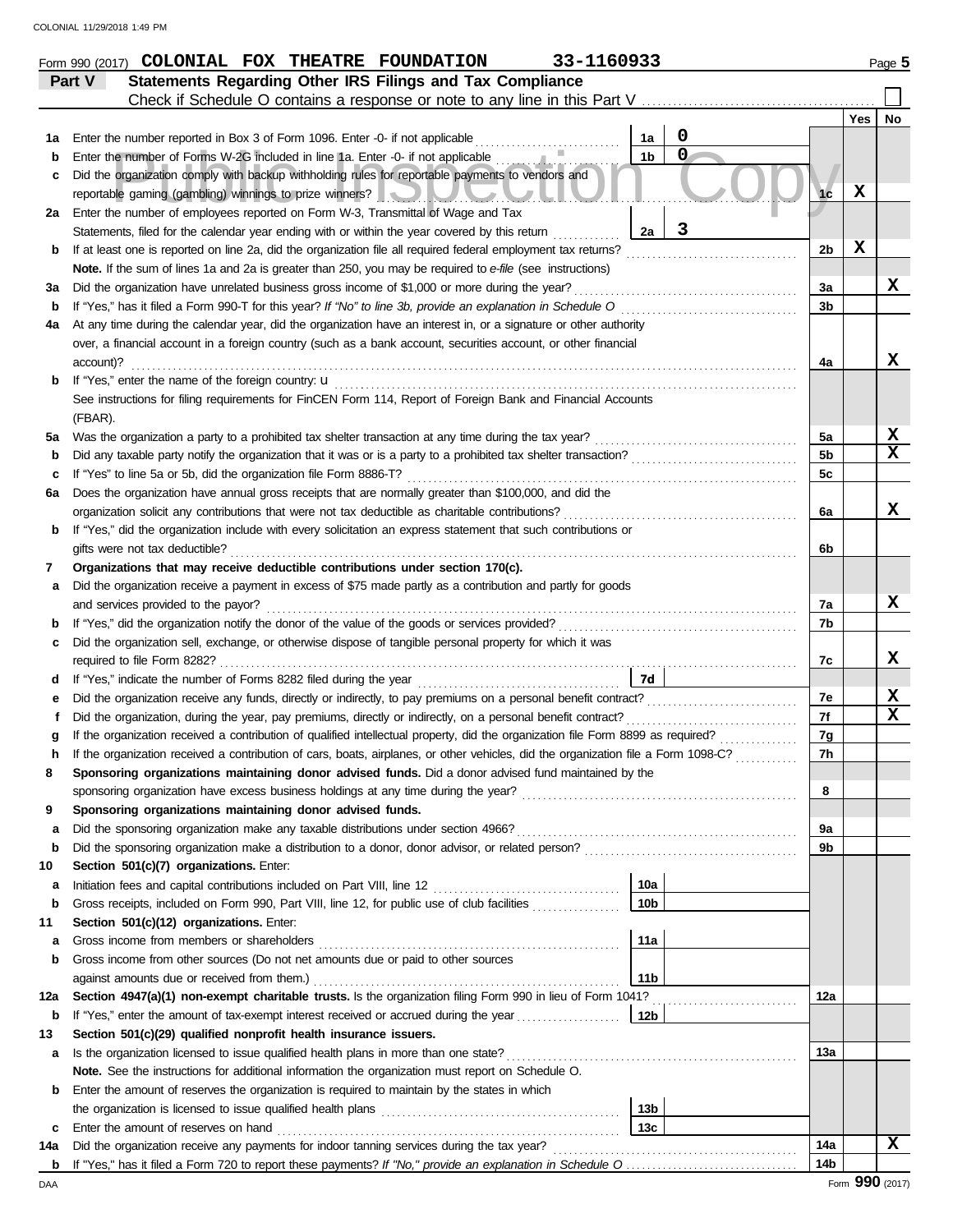|     | 33-1160933<br>COLONIAL FOX THEATRE FOUNDATION<br>Form 990 (2017)                                                                    |                 |             | Page 6          |
|-----|-------------------------------------------------------------------------------------------------------------------------------------|-----------------|-------------|-----------------|
|     | Governance, Management, and Disclosure For each "Yes" response to lines 2 through 7b below, and for a "No"<br>Part VI               |                 |             |                 |
|     | response to line 8a, 8b, or 10b below, describe the circumstances, processes, or changes in Schedule O. See instructions.           |                 |             |                 |
|     |                                                                                                                                     |                 |             | xl              |
|     | Section A. Governing Body and Management                                                                                            |                 |             |                 |
|     |                                                                                                                                     |                 | Yes         | No              |
| 1а  | Enter the number of voting members of the governing body at the end of the tax year<br>1a                                           |                 |             |                 |
|     | If there are material differences in voting rights among members of the governing body, or                                          |                 |             |                 |
|     | if the governing body delegated broad authority to an executive committee or similar                                                |                 |             |                 |
|     | committee, explain in Schedule O.                                                                                                   |                 |             |                 |
| b   | 10<br>1b<br>Enter the number of voting members included in line 1a, above, who are independent                                      |                 |             |                 |
| 2   | Did any officer, director, trustee, or key employee have a family relationship or a business relationship with                      |                 |             |                 |
|     | any other officer, director, trustee, or key employee?                                                                              | $\mathbf{2}$    |             | x               |
| 3   | Did the organization delegate control over management duties customarily performed by or under the direct                           |                 |             |                 |
|     | supervision of officers, directors, or trustees, or key employees to a management company or other person?                          | 3               |             | X               |
| 4   | Did the organization make any significant changes to its governing documents since the prior Form 990 was filed?                    | $\overline{4}$  |             | $\mathbf x$     |
| 5   | Did the organization become aware during the year of a significant diversion of the organization's assets?                          | 5               |             | X               |
| 6   | Did the organization have members or stockholders?                                                                                  | 6               | X           |                 |
| 7a  | Did the organization have members, stockholders, or other persons who had the power to elect or appoint                             |                 |             |                 |
|     | one or more members of the governing body?                                                                                          | 7a              | X           |                 |
| b   | Are any governance decisions of the organization reserved to (or subject to approval by) members,                                   |                 |             |                 |
|     | stockholders, or persons other than the governing body?                                                                             | 7b              | X           |                 |
| 8   | Did the organization contemporaneously document the meetings held or written actions undertaken during the year by the following:   |                 |             |                 |
| а   | The governing body?                                                                                                                 | 8a              | X           |                 |
| b   | Each committee with authority to act on behalf of the governing body?                                                               | 8b              | X           |                 |
| 9   | Is there any officer, director, trustee, or key employee listed in Part VII, Section A, who cannot be reached at                    |                 |             |                 |
|     |                                                                                                                                     | 9               |             | x               |
|     | <b>Section B. Policies</b> (This Section B requests information about policies not required by the Internal Revenue Code.)          |                 |             |                 |
|     |                                                                                                                                     |                 | Yes         | No              |
| 10a | Did the organization have local chapters, branches, or affiliates?                                                                  | 10a             |             | x               |
| b   | If "Yes," did the organization have written policies and procedures governing the activities of such chapters,                      |                 |             |                 |
|     | affiliates, and branches to ensure their operations are consistent with the organization's exempt purposes?                         | 10b             |             |                 |
| 11a | Has the organization provided a complete copy of this Form 990 to all members of its governing body before filing the form?         | 11a             | X           |                 |
| b   | Describe in Schedule O the process, if any, used by the organization to review this Form 990.                                       |                 |             |                 |
| 12a | Did the organization have a written conflict of interest policy? If "No," go to line 13                                             | 12a             | X           |                 |
| b   | Were officers, directors, or trustees, and key employees required to disclose annually interests that could give rise to conflicts? | 12 <sub>b</sub> | X           |                 |
| с   | Did the organization regularly and consistently monitor and enforce compliance with the policy? If "Yes,"                           |                 |             |                 |
|     | describe in Schedule O how this was done                                                                                            | 12 <sub>c</sub> | X           |                 |
| 13  | Did the organization have a written whistleblower policy?                                                                           | 13              | $\mathbf x$ |                 |
| 14  | Did the organization have a written document retention and destruction policy?                                                      | 14              | x           |                 |
| 15  | Did the process for determining compensation of the following persons include a review and approval by                              |                 |             |                 |
|     | independent persons, comparability data, and contemporaneous substantiation of the deliberation and decision?                       |                 |             |                 |
| а   | The organization's CEO, Executive Director, or top management official                                                              | 15a             |             | x               |
| b   | Other officers or key employees of the organization                                                                                 | 15b             |             | x               |
|     | If "Yes" to line 15a or 15b, describe the process in Schedule O (see instructions).                                                 |                 |             |                 |
| 16a | Did the organization invest in, contribute assets to, or participate in a joint venture or similar arrangement                      |                 |             |                 |
|     | with a taxable entity during the year?                                                                                              | 16a             |             | X               |
| b   | If "Yes," did the organization follow a written policy or procedure requiring the organization to evaluate its                      |                 |             |                 |
|     | participation in joint venture arrangements under applicable federal tax law, and take steps to safeguard the                       |                 |             |                 |
|     |                                                                                                                                     | 16 <sub>b</sub> |             |                 |
|     | <b>Section C. Disclosure</b>                                                                                                        |                 |             |                 |
| 17  | NONE<br>List the states with which a copy of this Form 990 is required to be filed $\mathbf u$                                      |                 |             |                 |
| 18  | Section 6104 requires an organization to make its Forms 1023 (or 1024 if applicable), 990, and 990-T (Section 501(c)(3)s only)      |                 |             |                 |
|     | available for public inspection. Indicate how you made these available. Check all that apply.                                       |                 |             |                 |
|     | Another's website $ X $ Upon request<br>Other (explain in Schedule O)<br>Own website                                                |                 |             |                 |
| 19  | Describe in Schedule O whether (and if so, how) the organization made its governing documents, conflict of interest policy, and     |                 |             |                 |
|     | financial statements available to the public during the tax year.                                                                   |                 |             |                 |
| 20  | State the name, address, and telephone number of the person who possesses the organization's books and records: u                   |                 |             |                 |
|     | WHEELER & MITCHELSON, CHTD.<br><b>4TH &amp; BROADWAY</b>                                                                            |                 |             |                 |
|     | 66762<br>кs<br><b>PITTSBURG</b>                                                                                                     | 620-231-4650    |             |                 |
| DAA |                                                                                                                                     |                 |             | Form 990 (2017) |
|     |                                                                                                                                     |                 |             |                 |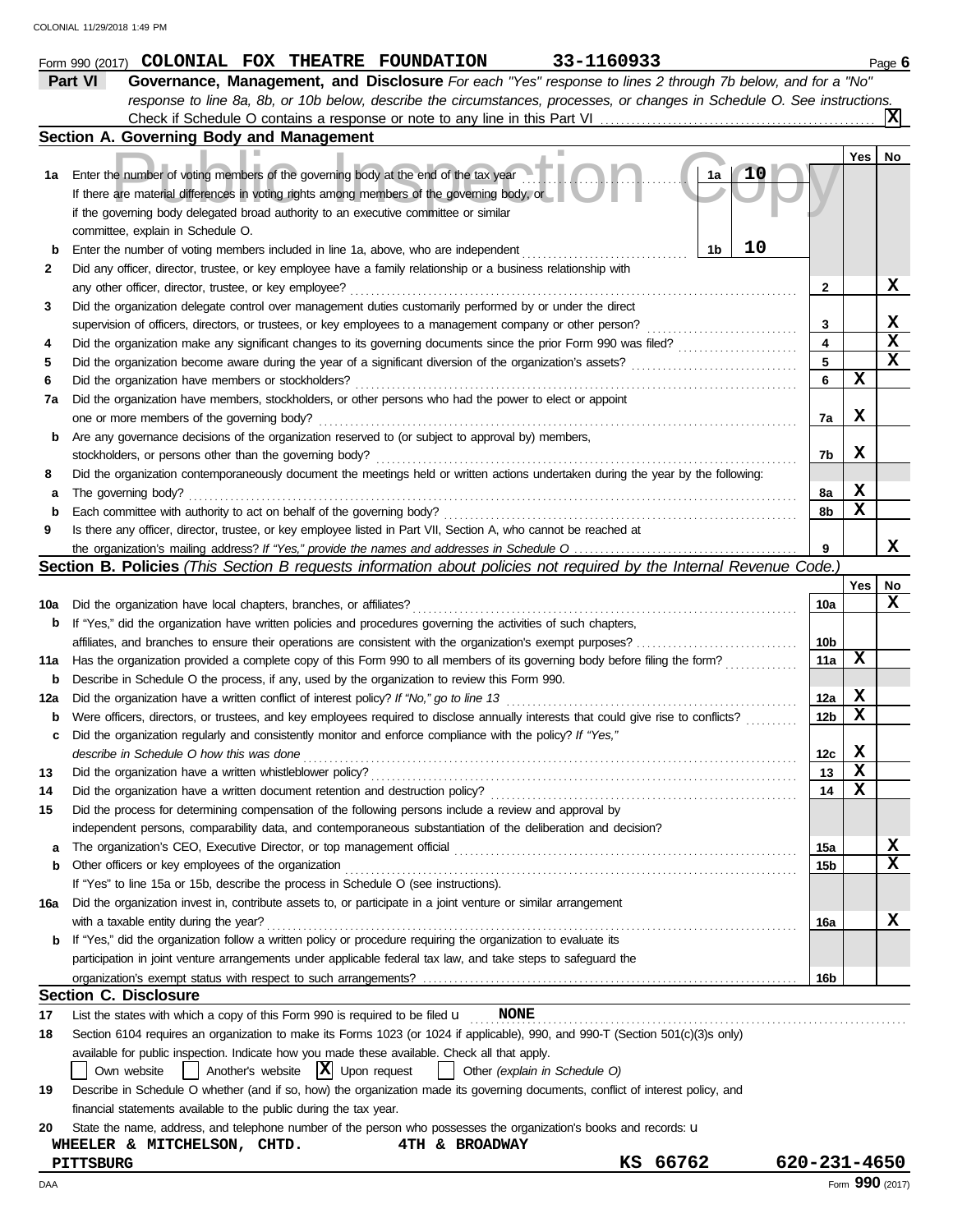| 33-1160933<br><b>THEATRE</b><br><b>COLONIAL</b><br><b>FOUNDATION</b><br><b>FOX</b><br>Form 990 (2017)<br>Page 7                                                                                                                                                                                                   |
|-------------------------------------------------------------------------------------------------------------------------------------------------------------------------------------------------------------------------------------------------------------------------------------------------------------------|
| Compensation of Officers, Directors, Trustees, Key Employees, Highest Compensated Employees, and<br><b>Part VII</b>                                                                                                                                                                                               |
| <b>Independent Contractors</b>                                                                                                                                                                                                                                                                                    |
| Check if Schedule O contains a response or note to any line in this Part VII                                                                                                                                                                                                                                      |
| Officers, Directors, Trustees, Key Employees, and Highest Compensated Employees<br>Section A.                                                                                                                                                                                                                     |
| 1a Complete this table for all persons required to be listed. Report compensation for the calendar year ending with or within the<br>organization's tax year.                                                                                                                                                     |
| • List all of the organization's current officers, directors, trustees (whether individuals or organizations), regardless of amount of<br>compensation. Enter -0- in columns (D), (E), and (F) if no compensation was paid.                                                                                       |
| • List all of the organization's current key employees, if any. See instructions for definition of "key employee."                                                                                                                                                                                                |
| • List the organization's five <b>current</b> highest compensated employees (other than an officer, director, trustee, or key employee)<br>who received reportable compensation (Box 5 of Form W-2 and/or Box 7 of Form 1099-MISC) of more than \$100,000 from the<br>organization and any related organizations. |
| <b>List all of the organization's former officers, key employees, and highest compensated employees who received more than</b><br>\$100,000 of reportable compensation from the organization and any related organizations.                                                                                       |

List all of the organization's **former directors or trustees** that received, in the capacity as a former director or trustee of the ● List all of the organization's **former directors or trustees** that received, in the capacity as a former directorganization, more than \$10,000 of reportable compensation from the organization and any related organizatio List persons in the following order: individual trustees or directors; institutional trustees; officers; key employees; highest

compensated employees; and former such persons.

Check this box if neither the organization nor any related organization compensated any current officer, director, or trustee. **X**

| (A)<br>Name and Title | (B)<br>Average<br>hours per<br>week<br>(list any<br>hours for<br>related |                                   |                          | Officer     | (C)<br>Position | (do not check more than one<br>box, unless person is both an<br>officer and a director/trustee) | Former | (D)<br>Reportable<br>compensation<br>from<br>the<br>organization<br>(W-2/1099-MISC) | (E)<br>Reportable<br>compensation from<br>related<br>organizations<br>(W-2/1099-MISC) | (F)<br>Estimated<br>amount of<br>other<br>compensation<br>from the<br>organization |
|-----------------------|--------------------------------------------------------------------------|-----------------------------------|--------------------------|-------------|-----------------|-------------------------------------------------------------------------------------------------|--------|-------------------------------------------------------------------------------------|---------------------------------------------------------------------------------------|------------------------------------------------------------------------------------|
|                       | organizations<br>below dotted<br>line)                                   | Individual trustee<br>or director | Institutional<br>trustee |             | Key employee    | Highest compensated<br>employee                                                                 |        |                                                                                     |                                                                                       | and related<br>organizations                                                       |
| $(1)$ ROB POOLE       | 2.00                                                                     |                                   |                          |             |                 |                                                                                                 |        |                                                                                     |                                                                                       |                                                                                    |
| PRESIDENT             | 0.00                                                                     | $\mathbf x$                       |                          | $\mathbf x$ |                 |                                                                                                 |        | 0                                                                                   | 0                                                                                     | $\mathbf 0$                                                                        |
| (2) LESLIE LACKAMP    |                                                                          |                                   |                          |             |                 |                                                                                                 |        |                                                                                     |                                                                                       |                                                                                    |
|                       | 2.00                                                                     |                                   |                          |             |                 |                                                                                                 |        |                                                                                     |                                                                                       |                                                                                    |
| VICE PRESIDENT        | 0.00                                                                     | X                                 |                          | $\mathbf x$ |                 |                                                                                                 |        | 0                                                                                   | 0                                                                                     | $\mathbf 0$                                                                        |
| (3) RYAN MOORE        |                                                                          |                                   |                          |             |                 |                                                                                                 |        |                                                                                     |                                                                                       |                                                                                    |
|                       | 3.00                                                                     |                                   |                          |             |                 |                                                                                                 |        |                                                                                     |                                                                                       |                                                                                    |
| TREASURER             | 0.00                                                                     | $\mathbf x$                       |                          | $\mathbf x$ |                 |                                                                                                 |        | 0                                                                                   | 0                                                                                     | 0                                                                                  |
| (4) SARAH RUNYON      |                                                                          |                                   |                          |             |                 |                                                                                                 |        |                                                                                     |                                                                                       |                                                                                    |
|                       | 2.00                                                                     |                                   |                          |             |                 |                                                                                                 |        |                                                                                     |                                                                                       |                                                                                    |
| <b>SECRETARY</b>      | 0.00                                                                     | $\mathbf x$                       |                          | $\mathbf x$ |                 |                                                                                                 |        | 0                                                                                   | 0                                                                                     | $\mathbf 0$                                                                        |
| (5) CYNDEE MATLOCK    | 2.00                                                                     |                                   |                          |             |                 |                                                                                                 |        |                                                                                     |                                                                                       |                                                                                    |
| <b>VICE TREASURER</b> | 0.00                                                                     | $\mathbf x$                       |                          | $\mathbf x$ |                 |                                                                                                 |        | 0                                                                                   | 0                                                                                     | 0                                                                                  |
| (6) GINGER CAWLEY     |                                                                          |                                   |                          |             |                 |                                                                                                 |        |                                                                                     |                                                                                       |                                                                                    |
|                       | 1.00                                                                     |                                   |                          |             |                 |                                                                                                 |        |                                                                                     |                                                                                       |                                                                                    |
| <b>PROMOTION</b>      | 0.00                                                                     | X                                 |                          |             |                 |                                                                                                 |        | 0                                                                                   | 0                                                                                     | 0                                                                                  |
| (7) ABBY FERN         |                                                                          |                                   |                          |             |                 |                                                                                                 |        |                                                                                     |                                                                                       |                                                                                    |
|                       | 1.00                                                                     |                                   |                          |             |                 |                                                                                                 |        |                                                                                     |                                                                                       |                                                                                    |
| <b>PROMOTION</b>      | 0.00                                                                     | X                                 |                          |             |                 |                                                                                                 |        | 0                                                                                   | 0                                                                                     | $\mathbf 0$                                                                        |
| (8) LARRY FIELDS      |                                                                          |                                   |                          |             |                 |                                                                                                 |        |                                                                                     |                                                                                       |                                                                                    |
|                       | 1.00                                                                     |                                   |                          |             |                 |                                                                                                 |        |                                                                                     |                                                                                       |                                                                                    |
| <b>FACILITIES</b>     | 0.00                                                                     | $\mathbf x$                       |                          |             |                 |                                                                                                 |        | 0                                                                                   | 0                                                                                     | $\pmb{0}$                                                                          |
| (9) RJ JUBBER         |                                                                          |                                   |                          |             |                 |                                                                                                 |        |                                                                                     |                                                                                       |                                                                                    |
|                       | 1.00                                                                     |                                   |                          |             |                 |                                                                                                 |        |                                                                                     |                                                                                       |                                                                                    |
| <b>FACILITIES</b>     | 0.00                                                                     | $\mathbf x$                       |                          |             |                 |                                                                                                 |        | 0                                                                                   | 0                                                                                     | 0                                                                                  |
| (10) JOE LEVENS       |                                                                          |                                   |                          |             |                 |                                                                                                 |        |                                                                                     |                                                                                       |                                                                                    |
|                       | 1.00                                                                     |                                   |                          |             |                 |                                                                                                 |        |                                                                                     |                                                                                       |                                                                                    |
| <b>FACILITIES</b>     | 0.00                                                                     | $\mathbf x$                       |                          |             |                 |                                                                                                 |        | 0                                                                                   | 0                                                                                     | 0                                                                                  |
| (11) VANCE LEWIS      |                                                                          |                                   |                          |             |                 |                                                                                                 |        |                                                                                     |                                                                                       |                                                                                    |
|                       | 1.00                                                                     |                                   |                          |             |                 |                                                                                                 |        |                                                                                     |                                                                                       |                                                                                    |
| <b>PROMOTION</b>      | 0.00                                                                     | $\mathbf x$                       |                          |             |                 |                                                                                                 |        | 0                                                                                   | 0                                                                                     | $\pmb{0}$                                                                          |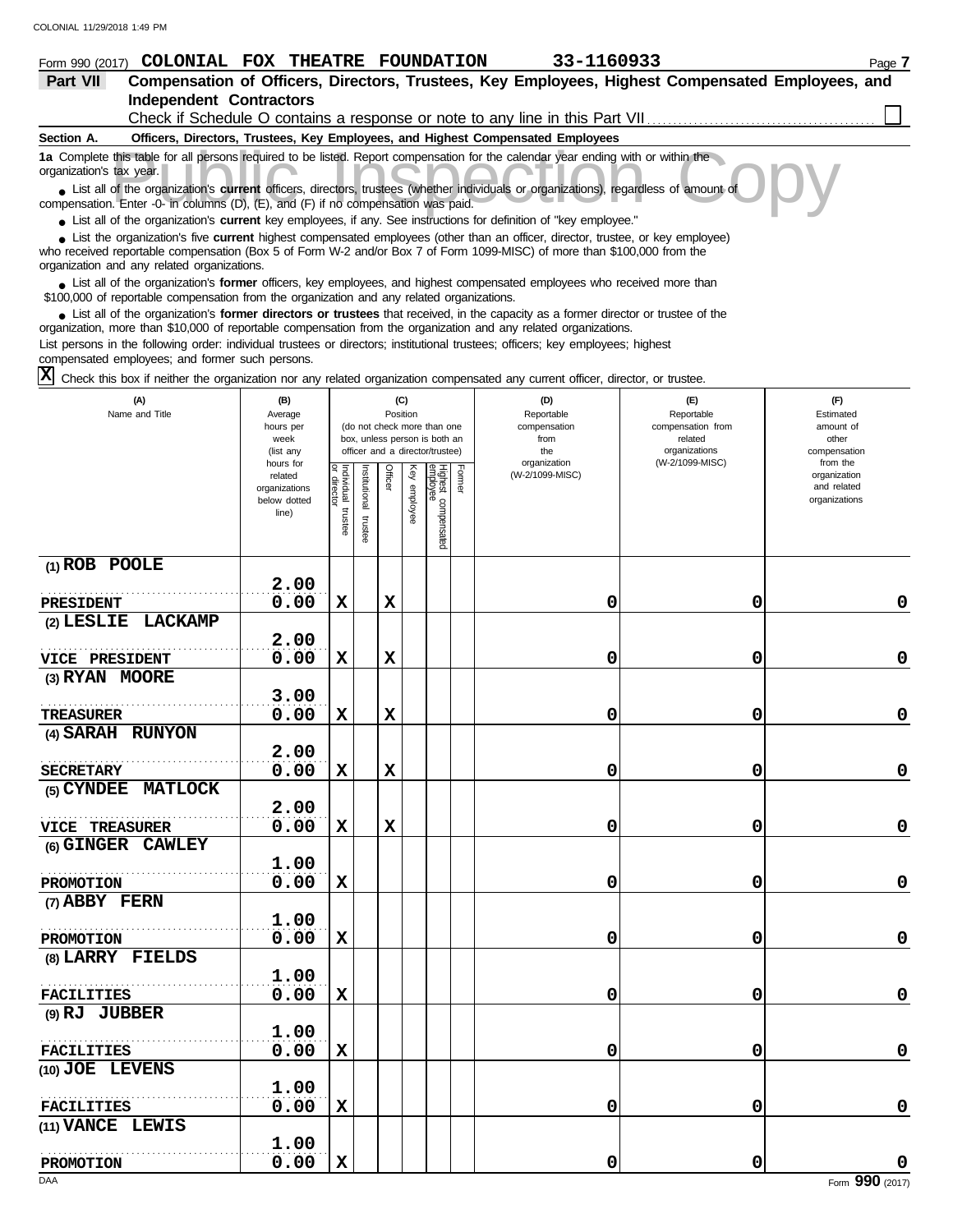| Part VII               | Form 990 (2017) COLONIAL FOX THEATRE FOUNDATION                                               |                                                                |                                   |                       |                                     |              |                                 |                                                                                                 | 33-1160933<br>Section A. Officers, Directors, Trustees, Key Employees, and Highest Compensated Employees (continued)                                                                                                                                                                                                                       |                                |                                                          |                     | Page 8      |  |  |  |  |  |  |                                                  |                                                                    |                                                        |  |  |
|------------------------|-----------------------------------------------------------------------------------------------|----------------------------------------------------------------|-----------------------------------|-----------------------|-------------------------------------|--------------|---------------------------------|-------------------------------------------------------------------------------------------------|--------------------------------------------------------------------------------------------------------------------------------------------------------------------------------------------------------------------------------------------------------------------------------------------------------------------------------------------|--------------------------------|----------------------------------------------------------|---------------------|-------------|--|--|--|--|--|--|--------------------------------------------------|--------------------------------------------------------------------|--------------------------------------------------------|--|--|
|                        | (A)<br>(B)<br>Name and title<br>Average<br>hours per<br>week<br>(list any                     |                                                                |                                   | (C)<br>Position       |                                     |              |                                 | (do not check more than one<br>box, unless person is both an<br>officer and a director/trustee) |                                                                                                                                                                                                                                                                                                                                            |                                |                                                          |                     |             |  |  |  |  |  |  | (D)<br>Reportable<br>compensation<br>from<br>the | (E)<br>Reportable<br>compensation from<br>related<br>organizations | (F)<br>Estimated<br>amount of<br>other<br>compensation |  |  |
|                        |                                                                                               | hours for<br>related<br>organizations<br>below dotted<br>line) | Individual trustee<br>or director | Institutional trustee | Officer<br>$\overline{\phantom{a}}$ | Key employee | Highest compensated<br>employee | Former                                                                                          | organization<br>(W-2/1099-MISC)                                                                                                                                                                                                                                                                                                            | (W-2/1099-MISC)                | from the<br>organization<br>and related<br>organizations |                     |             |  |  |  |  |  |  |                                                  |                                                                    |                                                        |  |  |
| (12)                   | <b>LYNN MURRAY</b>                                                                            |                                                                |                                   |                       |                                     |              |                                 |                                                                                                 |                                                                                                                                                                                                                                                                                                                                            |                                |                                                          |                     |             |  |  |  |  |  |  |                                                  |                                                                    |                                                        |  |  |
| <b>PROMOTION</b>       |                                                                                               | 1.00<br>0.00                                                   | X                                 |                       |                                     |              |                                 |                                                                                                 | 0                                                                                                                                                                                                                                                                                                                                          | 0                              |                                                          |                     | 0           |  |  |  |  |  |  |                                                  |                                                                    |                                                        |  |  |
| (13)<br><b>FINANCE</b> | <b>CHRIS</b><br><b>PATTERSON</b>                                                              | 1.00<br>0.00                                                   | х                                 |                       |                                     |              |                                 |                                                                                                 | 0                                                                                                                                                                                                                                                                                                                                          | 0                              |                                                          |                     | 0           |  |  |  |  |  |  |                                                  |                                                                    |                                                        |  |  |
| (14)                   | VONNIE CORSINI                                                                                |                                                                |                                   |                       |                                     |              |                                 |                                                                                                 |                                                                                                                                                                                                                                                                                                                                            |                                |                                                          |                     |             |  |  |  |  |  |  |                                                  |                                                                    |                                                        |  |  |
|                        | EXECUTIVE DIRECTOR                                                                            | 60.00<br>0.00                                                  |                                   |                       | х                                   |              |                                 |                                                                                                 | 0                                                                                                                                                                                                                                                                                                                                          | 0                              |                                                          |                     | $\mathbf 0$ |  |  |  |  |  |  |                                                  |                                                                    |                                                        |  |  |
|                        |                                                                                               |                                                                |                                   |                       |                                     |              |                                 |                                                                                                 |                                                                                                                                                                                                                                                                                                                                            |                                |                                                          |                     |             |  |  |  |  |  |  |                                                  |                                                                    |                                                        |  |  |
|                        |                                                                                               |                                                                |                                   |                       |                                     |              |                                 |                                                                                                 |                                                                                                                                                                                                                                                                                                                                            |                                |                                                          |                     |             |  |  |  |  |  |  |                                                  |                                                                    |                                                        |  |  |
|                        |                                                                                               |                                                                |                                   |                       |                                     |              |                                 |                                                                                                 |                                                                                                                                                                                                                                                                                                                                            |                                |                                                          |                     |             |  |  |  |  |  |  |                                                  |                                                                    |                                                        |  |  |
|                        |                                                                                               |                                                                |                                   |                       |                                     |              |                                 |                                                                                                 |                                                                                                                                                                                                                                                                                                                                            |                                |                                                          |                     |             |  |  |  |  |  |  |                                                  |                                                                    |                                                        |  |  |
|                        |                                                                                               |                                                                |                                   |                       |                                     |              |                                 |                                                                                                 |                                                                                                                                                                                                                                                                                                                                            |                                |                                                          |                     |             |  |  |  |  |  |  |                                                  |                                                                    |                                                        |  |  |
| Sub-total<br>1b.       |                                                                                               |                                                                |                                   |                       |                                     |              |                                 | u                                                                                               |                                                                                                                                                                                                                                                                                                                                            |                                |                                                          |                     |             |  |  |  |  |  |  |                                                  |                                                                    |                                                        |  |  |
|                        | c Total from continuation sheets to Part VII, Section A                                       |                                                                |                                   |                       |                                     |              |                                 | u                                                                                               |                                                                                                                                                                                                                                                                                                                                            |                                |                                                          |                     |             |  |  |  |  |  |  |                                                  |                                                                    |                                                        |  |  |
| d<br>2                 |                                                                                               |                                                                |                                   |                       |                                     |              |                                 |                                                                                                 | Total number of individuals (including but not limited to those listed above) who received more than \$100,000 of                                                                                                                                                                                                                          |                                |                                                          |                     |             |  |  |  |  |  |  |                                                  |                                                                    |                                                        |  |  |
|                        | reportable compensation from the organization u                                               |                                                                |                                   | 0                     |                                     |              |                                 |                                                                                                 |                                                                                                                                                                                                                                                                                                                                            |                                |                                                          | Yes                 | No          |  |  |  |  |  |  |                                                  |                                                                    |                                                        |  |  |
| 3                      |                                                                                               |                                                                |                                   |                       |                                     |              |                                 |                                                                                                 | Did the organization list any former officer, director, or trustee, key employee, or highest compensated<br>employee on line 1a? If "Yes," complete Schedule J for such individual manufactured content to the succession of the Schedule J for such individual manufactured in the succession of the state of the state of the state of t |                                | 3                                                        |                     | x           |  |  |  |  |  |  |                                                  |                                                                    |                                                        |  |  |
| 4                      |                                                                                               |                                                                |                                   |                       |                                     |              |                                 |                                                                                                 | For any individual listed on line 1a, is the sum of reportable compensation and other compensation from the<br>organization and related organizations greater than \$150,000? If "Yes," complete Schedule J for such                                                                                                                       |                                |                                                          |                     |             |  |  |  |  |  |  |                                                  |                                                                    |                                                        |  |  |
| <i>individual</i><br>5 |                                                                                               |                                                                |                                   |                       |                                     |              |                                 |                                                                                                 | Did any person listed on line 1a receive or accrue compensation from any unrelated organization or individual                                                                                                                                                                                                                              |                                | 4                                                        |                     | x           |  |  |  |  |  |  |                                                  |                                                                    |                                                        |  |  |
|                        |                                                                                               |                                                                |                                   |                       |                                     |              |                                 |                                                                                                 |                                                                                                                                                                                                                                                                                                                                            |                                | 5                                                        |                     | x           |  |  |  |  |  |  |                                                  |                                                                    |                                                        |  |  |
| 1                      | Section B. Independent Contractors                                                            |                                                                |                                   |                       |                                     |              |                                 |                                                                                                 | Complete this table for your five highest compensated independent contractors that received more than \$100,000 of                                                                                                                                                                                                                         |                                |                                                          |                     |             |  |  |  |  |  |  |                                                  |                                                                    |                                                        |  |  |
|                        |                                                                                               | (A)<br>Name and business address                               |                                   |                       |                                     |              |                                 |                                                                                                 | compensation from the organization. Report compensation for the calendar year ending with or within the organization's tax year.                                                                                                                                                                                                           | (B)<br>Description of services |                                                          | (C)<br>Compensation |             |  |  |  |  |  |  |                                                  |                                                                    |                                                        |  |  |
|                        |                                                                                               |                                                                |                                   |                       |                                     |              |                                 |                                                                                                 |                                                                                                                                                                                                                                                                                                                                            |                                |                                                          |                     |             |  |  |  |  |  |  |                                                  |                                                                    |                                                        |  |  |
|                        |                                                                                               |                                                                |                                   |                       |                                     |              |                                 |                                                                                                 |                                                                                                                                                                                                                                                                                                                                            |                                |                                                          |                     |             |  |  |  |  |  |  |                                                  |                                                                    |                                                        |  |  |
|                        |                                                                                               |                                                                |                                   |                       |                                     |              |                                 |                                                                                                 |                                                                                                                                                                                                                                                                                                                                            |                                |                                                          |                     |             |  |  |  |  |  |  |                                                  |                                                                    |                                                        |  |  |
|                        |                                                                                               |                                                                |                                   |                       |                                     |              |                                 |                                                                                                 |                                                                                                                                                                                                                                                                                                                                            |                                |                                                          |                     |             |  |  |  |  |  |  |                                                  |                                                                    |                                                        |  |  |
| 2                      | Total number of independent contractors (including but not limited to those listed above) who |                                                                |                                   |                       |                                     |              |                                 |                                                                                                 |                                                                                                                                                                                                                                                                                                                                            |                                |                                                          |                     |             |  |  |  |  |  |  |                                                  |                                                                    |                                                        |  |  |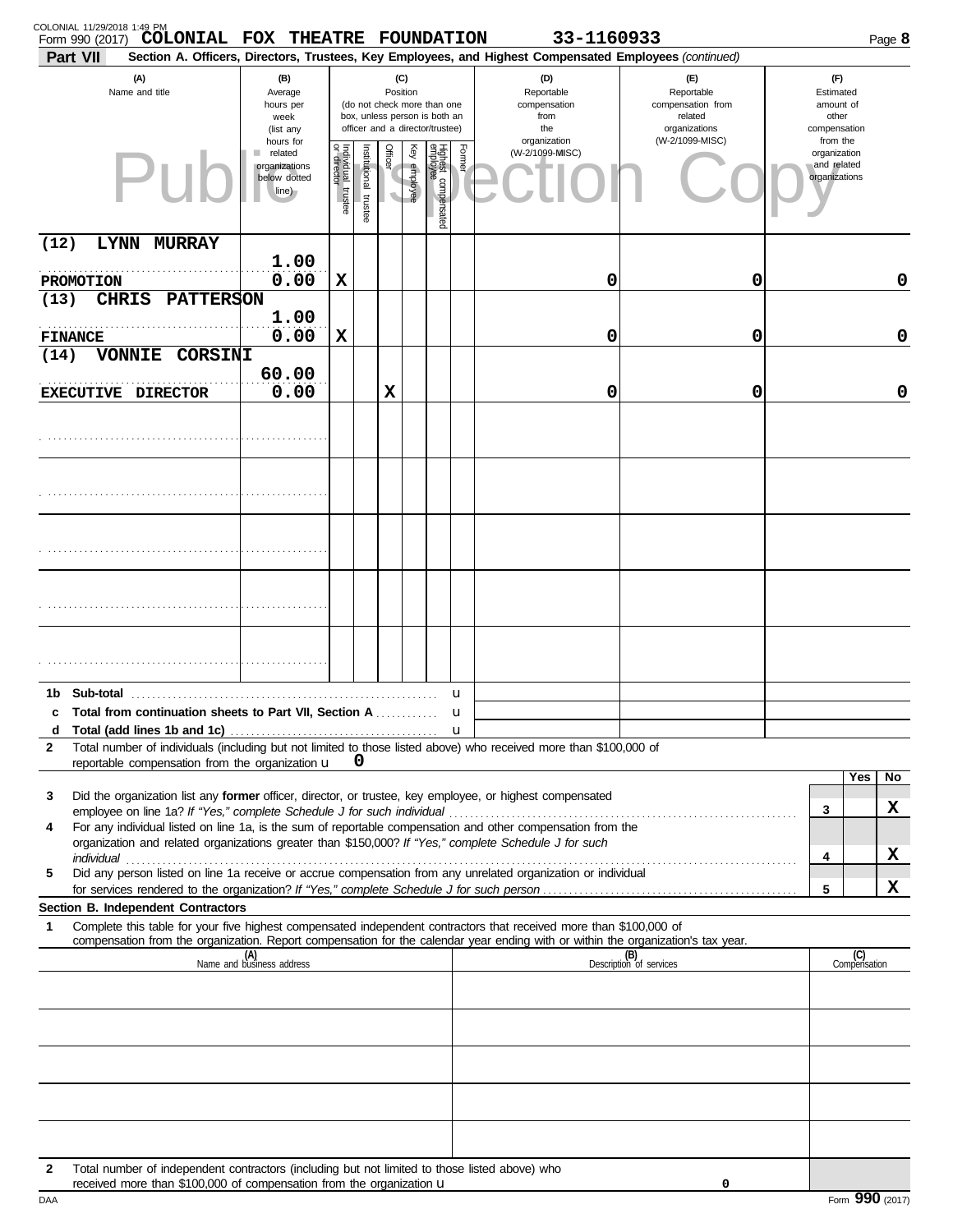# **Form 990 (2017) COLONIAL FOX THEATRE FOUNDATION** 33-1160933 Page 9

## **Part VIII Statement of Revenue**

|                              |    | . .                                                                                                                                                                                                                                                                                                                |                    | (A)<br>Total revenue | $(B)$<br>Related or<br>exempt<br>function<br>revenue | (C)<br>Unrelated<br>business<br>revenue | (D)<br>Revenue<br>excluded from tax<br>under sections<br>512-514 |
|------------------------------|----|--------------------------------------------------------------------------------------------------------------------------------------------------------------------------------------------------------------------------------------------------------------------------------------------------------------------|--------------------|----------------------|------------------------------------------------------|-----------------------------------------|------------------------------------------------------------------|
| Contributions, Gifts, Grants |    | 1a Federated campaigns<br>1a<br><b>b</b> Membership dues<br>1 <sub>b</sub><br>1 <sub>c</sub><br>c Fundraising events<br>1 <sub>d</sub><br>d Related organizations<br>1e<br><b>e</b> Government grants (contributions)<br>f All other contributions, gifts, grants,<br>and similar amounts not included above<br>1f | 373,039            |                      |                                                      |                                         |                                                                  |
|                              |    | g Noncash contributions included in lines 1a-1f:                                                                                                                                                                                                                                                                   |                    |                      |                                                      |                                         |                                                                  |
|                              |    |                                                                                                                                                                                                                                                                                                                    |                    | 373,039              |                                                      |                                         |                                                                  |
|                              |    |                                                                                                                                                                                                                                                                                                                    | Busn. Code         |                      |                                                      |                                         |                                                                  |
| Program Service Revenue      | 2a | PROGRAM SERVICE REVENUE                                                                                                                                                                                                                                                                                            | 711110             | 11,254               | 11,254                                               |                                         |                                                                  |
|                              | b  |                                                                                                                                                                                                                                                                                                                    |                    |                      |                                                      |                                         |                                                                  |
|                              | c  |                                                                                                                                                                                                                                                                                                                    |                    |                      |                                                      |                                         |                                                                  |
|                              | d  |                                                                                                                                                                                                                                                                                                                    |                    |                      |                                                      |                                         |                                                                  |
|                              |    |                                                                                                                                                                                                                                                                                                                    |                    |                      |                                                      |                                         |                                                                  |
|                              |    | f All other program service revenue                                                                                                                                                                                                                                                                                |                    | 11,254               |                                                      |                                         |                                                                  |
|                              | 3  | Investment income (including dividends, interest,                                                                                                                                                                                                                                                                  |                    |                      |                                                      |                                         |                                                                  |
|                              |    |                                                                                                                                                                                                                                                                                                                    | u                  | 88                   | 88                                                   |                                         |                                                                  |
|                              | 4  | Income from investment of tax-exempt bond proceeds                                                                                                                                                                                                                                                                 | u                  |                      |                                                      |                                         |                                                                  |
|                              | 5  |                                                                                                                                                                                                                                                                                                                    | u                  |                      |                                                      |                                         |                                                                  |
|                              |    | (i) Real                                                                                                                                                                                                                                                                                                           | (ii) Personal      |                      |                                                      |                                         |                                                                  |
|                              | 6а | Gross rents                                                                                                                                                                                                                                                                                                        |                    |                      |                                                      |                                         |                                                                  |
|                              |    | Less: rental exps.                                                                                                                                                                                                                                                                                                 |                    |                      |                                                      |                                         |                                                                  |
|                              |    | Rental inc. or (loss)                                                                                                                                                                                                                                                                                              |                    |                      |                                                      |                                         |                                                                  |
|                              | d  |                                                                                                                                                                                                                                                                                                                    |                    |                      |                                                      |                                         |                                                                  |
|                              |    | <b>7a</b> Gross amount from<br>(i) Securities<br>sales of assets                                                                                                                                                                                                                                                   | (ii) Other         |                      |                                                      |                                         |                                                                  |
|                              |    | other than inventory                                                                                                                                                                                                                                                                                               | 86,037             |                      |                                                      |                                         |                                                                  |
|                              |    | Less: cost or other                                                                                                                                                                                                                                                                                                |                    |                      |                                                      |                                         |                                                                  |
|                              |    | basis & sales exps.                                                                                                                                                                                                                                                                                                | 94,761<br>$-8,724$ |                      |                                                      |                                         |                                                                  |
|                              |    | c Gain or (loss)                                                                                                                                                                                                                                                                                                   |                    |                      |                                                      |                                         |                                                                  |
|                              |    | 8a Gross income from fundraising events                                                                                                                                                                                                                                                                            | u                  | $-8,724$             | $-8,724$                                             |                                         |                                                                  |
| φ<br>Other Revenu            |    | of contributions reported on line 1c).<br>See Part IV, line 18 $\ldots$<br>a                                                                                                                                                                                                                                       |                    |                      |                                                      |                                         |                                                                  |
|                              |    | b<br><b>b</b> Less: direct expenses                                                                                                                                                                                                                                                                                |                    |                      |                                                      |                                         |                                                                  |
|                              |    | c Net income or (loss) from fundraising events  u                                                                                                                                                                                                                                                                  |                    |                      |                                                      |                                         |                                                                  |
|                              |    | 9a Gross income from gaming activities.                                                                                                                                                                                                                                                                            |                    |                      |                                                      |                                         |                                                                  |
|                              |    | See Part IV, line $19$<br>a                                                                                                                                                                                                                                                                                        |                    |                      |                                                      |                                         |                                                                  |
|                              |    | $\mathbf b$<br><b>b</b> Less: direct expenses                                                                                                                                                                                                                                                                      |                    |                      |                                                      |                                         |                                                                  |
|                              |    | c Net income or (loss) from gaming activities <b>u</b><br>10a Gross sales of inventory, less                                                                                                                                                                                                                       |                    |                      |                                                      |                                         |                                                                  |
|                              |    | returns and allowances<br>аl                                                                                                                                                                                                                                                                                       |                    |                      |                                                      |                                         |                                                                  |
|                              |    | $\mathbf b$<br><b>b</b> Less: $cost$ of goods $sol$                                                                                                                                                                                                                                                                |                    |                      |                                                      |                                         |                                                                  |
|                              |    | c Net income or (loss) from sales of inventory  u                                                                                                                                                                                                                                                                  |                    |                      |                                                      |                                         |                                                                  |
|                              |    | Miscellaneous Revenue                                                                                                                                                                                                                                                                                              | Busn. Code         |                      |                                                      |                                         |                                                                  |
|                              |    | 11a $MISC$                                                                                                                                                                                                                                                                                                         |                    | 698                  | 698                                                  |                                         |                                                                  |
|                              | b  |                                                                                                                                                                                                                                                                                                                    |                    |                      |                                                      |                                         |                                                                  |
|                              |    |                                                                                                                                                                                                                                                                                                                    |                    |                      |                                                      |                                         |                                                                  |
|                              |    |                                                                                                                                                                                                                                                                                                                    |                    |                      |                                                      |                                         |                                                                  |
|                              |    |                                                                                                                                                                                                                                                                                                                    | $\mathbf{u}$       | 698                  |                                                      |                                         |                                                                  |
|                              | 12 | Total revenue. See instructions.                                                                                                                                                                                                                                                                                   | $\mathbf{u}$       | 376,355              | 3,316                                                | 0                                       | 0                                                                |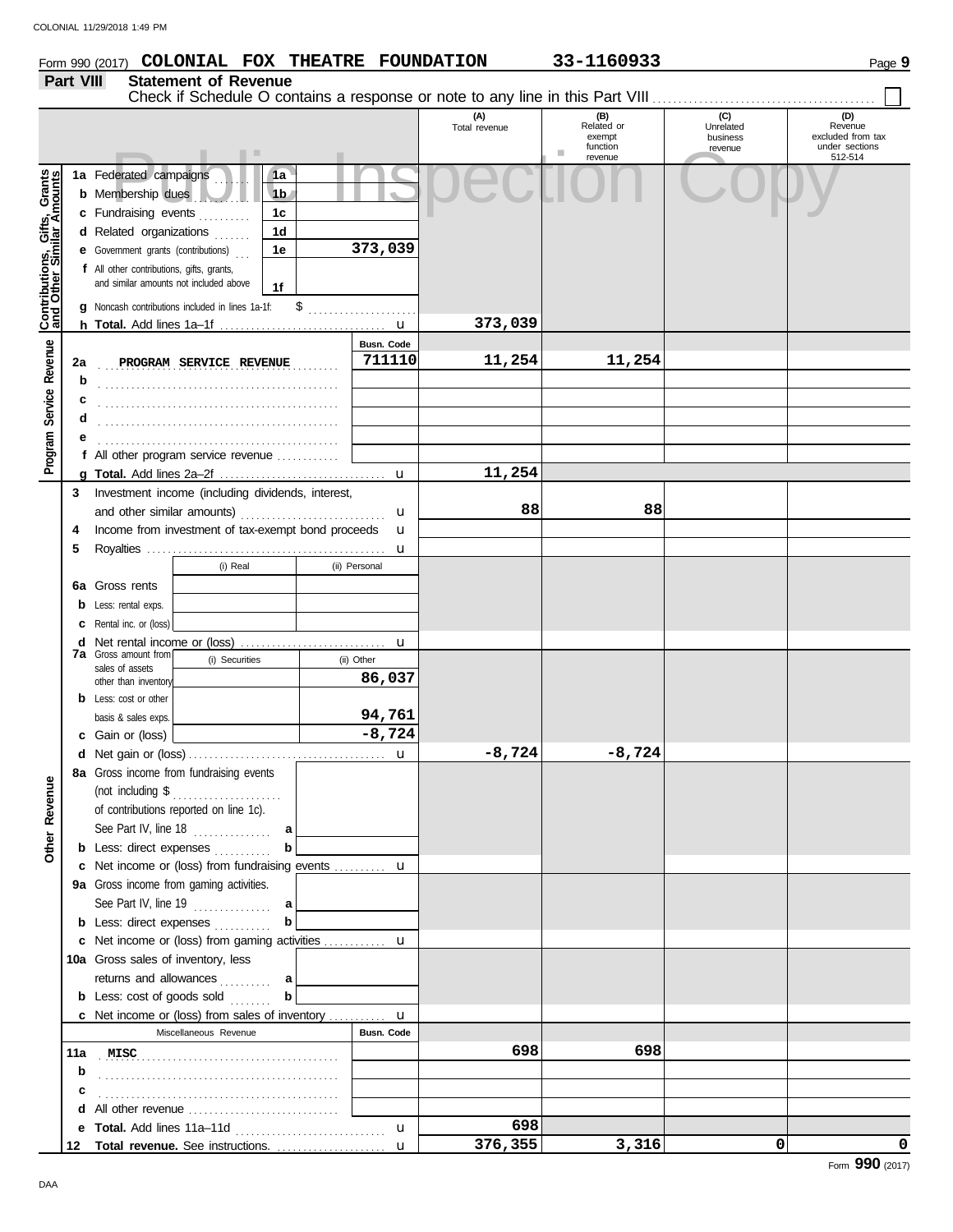### nd 10b of Part VIII.<br>
dother assistance to domestic organizations<br>
and other assistance to domestic<br>
and other assistance to domestic **Part IX Statement of Functional Expenses** Form 990 (2017) **COLONIAL FOX THEATRE FOUNDATION** 33-1160933 *Section 501(c)(3) and 501(c)(4) organizations must complete all columns. All other organizations must complete column (A). Do not include amounts reported on lines 6b, 7b, 8b, 9b, and 10b of Part VIII.* **1 2 3 4 5 6 7 8 9 10 11 a** Management ................................. **b** Legal . . . . . . . . . . . . . . . . . . . . . . . . . . . . . . . . . . . . . . . . . **c** Accounting . . . . . . . . . . . . . . . . . . . . . . . . . . . . . . . . . . . **d** Lobbying . . . . . . . . . . . . . . . . . . . . . . . . . . . . . . . . . . . . . **e** Professional fundraising services. See Part IV, line 17 **f g** Other. (If line 11g amount exceeds 10% of line 25, column **12** Advertising and promotion . . . . . . . . . . . . . . . . . . . . **13 14 15 16 17 18 19 20 21 22** Depreciation, depletion, and amortization .... **23 24 a b c d e** All other expenses . . . . . . . . . . . . . . . . . . . . . . . . . . . . **25 26** Grants and other assistance to domestic organizations and domestic governments. See Part IV, line 21 Grants and other assistance to domestic individuals. See Part IV, line 22 . . . . . . . . . . . . . . Grants and other assistance to foreign organizations, foreign governments, and foreign individuals. See Part IV, lines 15 and 16 Benefits paid to or for members . . . . . . . . . . . . . . Compensation of current officers, directors, trustees, and key employees . . . . . . . . . . . . . . . . . . Compensation not included above, to disqualified persons (as defined under section 4958(f)(1)) and persons described in section  $4958(c)(3)(B)$  ....... Other salaries and wages .................... Pension plan accruals and contributions (include section 401(k) and 403(b) employer contributions) Other employee benefits . . . . . . . . . . . . . . . . . . . . . . Payroll taxes . . . . . . . . . . . . . . . . . . . . . . . . . . . . . . . . . . Fees for services (non-employees): Investment management fees ................. Office expenses . . . . . . . . . . . . . . . . . . . . . . . . . . . . . . Information technology . . . . . . . . . . . . . . . . . . . . . . . Royalties . . . . . . . . . . . . . . . . . . . . . . . . . . . . . . . . . . . . . Occupancy . . . . . . . . . . . . . . . . . . . . . . . . . . . . . . . . . . . Travel . . . . . . . . . . . . . . . . . . . . . . . . . . . . . . . . . . . . . . . . Payments of travel or entertainment expenses for any federal, state, or local public officials Conferences, conventions, and meetings Interest . . . . . . . . . . . . . . . . . . . . . . . . . . . . . . . . . . . . . . . Payments to affiliates . . . . . . . . . . . . . . . . . . . . . . . . . Insurance . . . . . . . . . . . . . . . . . . . . . . . . . . . . . . . . . . . . Other expenses. Itemize expenses not covered above (List miscellaneous expenses in line 24e. If line 24e amount exceeds 10% of line 25, column (A) amount, list line 24e expenses on Schedule O.) Total functional expenses. Add lines 1 through 24e . organization reported in column (B) joint costs from a combined educational campaign and **(A) (B) (C) (D)** (A) (B) (B) (C) (C)<br>Total expenses Program service Management and expenses general expenses (D)<br>Fundraising expenses . . . . . . . . . . . . . . . . . . . . . . . . . . . . . . . . . . . . . . . . . . . . . . . **EQUIPMENT 5,286 5,062 223 1** . . . . . . . . . . . . . . . . . . . . . . . . . . . . . . . . . . . . . . . . . . . . . . . . . . . . . . . . . . . . . . . . . . . . . . . . . . . . . . . . . . . . . . . . . . . . . . Check if Schedule O contains a response or note to any line in this Part IX **Joint costs.** Complete this line only if the (A) amount, list line 11g expenses on Schedule O.) . . . . . . . . **31,910 30,561 1,343 6 11,368 10,887 479 2 2,000 2,000 3,219 3,082 136 1 1,819 1,742 77 27,931 26,749 1,176 6 10,090 9,663 425 2 17,761 17,009 748 4 1,518 1,518 6,730 6,446 283 1 119,632 112,719 6,890 23**

fundraising solicitation. Check here  $\mathbf u$ 

following SOP 98-2 (ASC 958-720).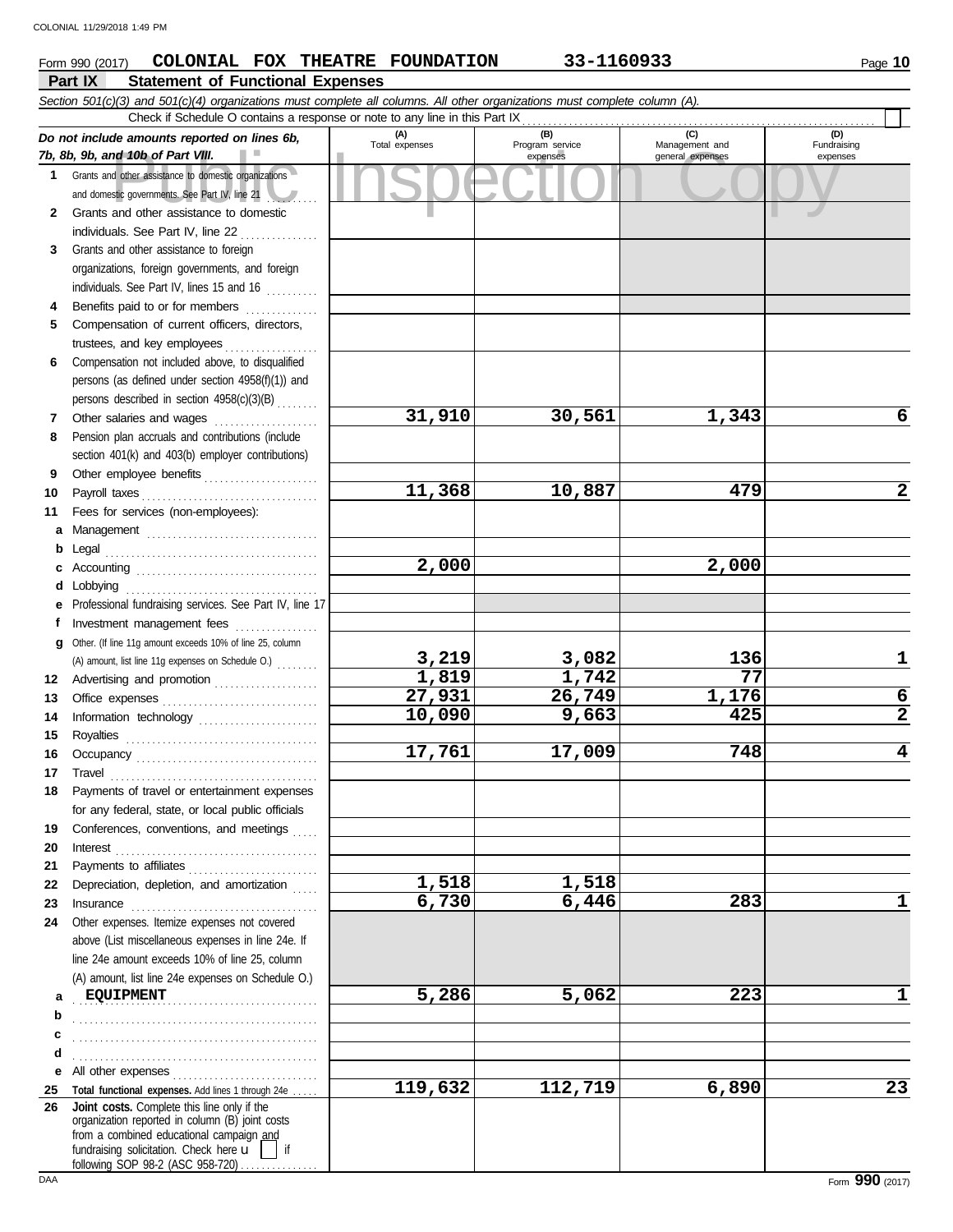## Form 990 (2017) **COLONIAL FOX THEATRE FOUNDATION** 33-1160933

|                 | Part X | <b>Balance Sheet</b>                                                                                                                                                                                                                 |                 |                     |                           |                         |             |
|-----------------|--------|--------------------------------------------------------------------------------------------------------------------------------------------------------------------------------------------------------------------------------------|-----------------|---------------------|---------------------------|-------------------------|-------------|
|                 |        |                                                                                                                                                                                                                                      |                 |                     |                           |                         |             |
|                 |        |                                                                                                                                                                                                                                      |                 |                     | (A)                       |                         | (B)         |
|                 |        |                                                                                                                                                                                                                                      |                 |                     | Beginning of year         |                         | End of year |
|                 | 1      | Cash-non-interest bearing                                                                                                                                                                                                            |                 | a.                  | 26,525                    | 1                       | 11,944      |
|                 | 2      |                                                                                                                                                                                                                                      |                 |                     | 344,522                   | $\sqrt{2}$              | 380,450     |
|                 | 3      | Pledges and grants receivable, net <b>All and State and State and State and State and State and State and State and State and State and State and State and State and State and State and State and State and State and State an</b> |                 |                     |                           | $\overline{\mathbf{3}}$ |             |
|                 | 4      | Accounts receivable, net                                                                                                                                                                                                             |                 |                     |                           | 4                       |             |
|                 | 5      | Loans and other receivables from current and former officers, directors.                                                                                                                                                             |                 |                     |                           |                         |             |
|                 |        | trustees, key employees, and highest compensated employees.                                                                                                                                                                          |                 |                     |                           |                         |             |
|                 |        | Complete Part II of Schedule L                                                                                                                                                                                                       |                 |                     |                           | 5                       |             |
|                 | 6      | Loans and other receivables from other disqualified persons (as defined under section                                                                                                                                                |                 |                     |                           |                         |             |
|                 |        | $4958(f)(1)$ ), persons described in section $4958(c)(3)(B)$ , and contributing employers and                                                                                                                                        |                 |                     |                           |                         |             |
|                 |        | sponsoring organizations of section 501(c)(9) voluntary employees' beneficiary                                                                                                                                                       |                 |                     |                           |                         |             |
|                 |        | organizations (see instructions). Complete Part II of Schedule L                                                                                                                                                                     |                 |                     |                           | 6                       |             |
| Assets          | 7      |                                                                                                                                                                                                                                      |                 |                     |                           | $\overline{7}$          |             |
|                 | 8      | Inventories for sale or use                                                                                                                                                                                                          |                 |                     |                           | 8                       |             |
|                 | 9      | Prepaid expenses and deferred charges                                                                                                                                                                                                |                 |                     |                           | 9                       |             |
|                 | 10a    | Land, buildings, and equipment: cost or                                                                                                                                                                                              |                 |                     |                           |                         |             |
|                 |        |                                                                                                                                                                                                                                      |                 |                     |                           |                         |             |
|                 | b      | Less: accumulated depreciation                                                                                                                                                                                                       | 10 <sub>b</sub> | 2,134,598<br>13,055 | 1,885,860                 | 10c                     | 2,121,543   |
|                 | 11     |                                                                                                                                                                                                                                      |                 |                     |                           | 11                      |             |
|                 | 12     |                                                                                                                                                                                                                                      |                 |                     |                           | 12                      |             |
|                 | 13     |                                                                                                                                                                                                                                      |                 |                     |                           | 13                      |             |
|                 | 14     | Intangible assets                                                                                                                                                                                                                    |                 |                     |                           | 14                      |             |
|                 | 15     | Other assets. See Part IV, line 11                                                                                                                                                                                                   |                 |                     |                           | 15                      |             |
|                 | 16     |                                                                                                                                                                                                                                      |                 |                     | 2,256,907                 | 16                      | 2,513,937   |
|                 | 17     |                                                                                                                                                                                                                                      |                 |                     | 2,961                     | 17                      | 3,407       |
|                 | 18     | Grants payable                                                                                                                                                                                                                       |                 |                     |                           | 18                      |             |
|                 | 19     |                                                                                                                                                                                                                                      |                 |                     |                           | 19                      |             |
|                 | 20     |                                                                                                                                                                                                                                      |                 |                     |                           | 20                      |             |
|                 | 21     |                                                                                                                                                                                                                                      |                 |                     |                           | 21                      |             |
|                 | 22     | Loans and other payables to current and former officers, directors,                                                                                                                                                                  |                 |                     |                           |                         |             |
| Liabilities     |        | trustees, key employees, highest compensated employees, and                                                                                                                                                                          |                 |                     |                           |                         |             |
|                 |        | disqualified persons. Complete Part II of Schedule L                                                                                                                                                                                 |                 |                     |                           | 22                      |             |
|                 | 23     |                                                                                                                                                                                                                                      |                 |                     |                           | 23                      |             |
|                 | 24     | Unsecured notes and loans payable to unrelated third parties [[[[[[[[[[[[[[[[[[[[[[[]]]]]]]]]                                                                                                                                        |                 |                     |                           | 24                      |             |
|                 | 25     | Other liabilities (including federal income tax, payables to related third                                                                                                                                                           |                 |                     |                           |                         |             |
|                 |        | parties, and other liabilities not included on lines 17-24). Complete Part X                                                                                                                                                         |                 |                     |                           |                         |             |
|                 |        | of Schedule D                                                                                                                                                                                                                        |                 |                     |                           | 25                      |             |
|                 | 26     |                                                                                                                                                                                                                                      |                 |                     | 2,961                     | 26                      | 3,407       |
|                 |        | Organizations that follow SFAS 117 (ASC 958), check here u                                                                                                                                                                           |                 | and                 |                           |                         |             |
|                 |        | complete lines 27 through 29, and lines 33 and 34.                                                                                                                                                                                   |                 |                     |                           |                         |             |
| <b>Balances</b> | 27     | Unrestricted net assets                                                                                                                                                                                                              |                 |                     |                           | 27                      |             |
|                 | 28     |                                                                                                                                                                                                                                      |                 |                     |                           | 28                      |             |
| Fund            | 29     | Permanently restricted net assets                                                                                                                                                                                                    |                 |                     |                           | 29                      |             |
|                 |        | Organizations that do not follow SFAS 117 (ASC 958), check here u                                                                                                                                                                    |                 | and                 |                           |                         |             |
| ৯               |        | complete lines 30 through 34.                                                                                                                                                                                                        |                 |                     |                           |                         |             |
| Assets          | 30     | Capital stock or trust principal, or current funds                                                                                                                                                                                   |                 |                     |                           | 30                      |             |
|                 | 31     |                                                                                                                                                                                                                                      |                 |                     |                           | 31                      |             |
| ğ               | 32     | Retained earnings, endowment, accumulated income, or other funds                                                                                                                                                                     |                 |                     | $\overline{2,253,946}$    | 32                      | 2,510,530   |
|                 | 33     | Total net assets or fund balances                                                                                                                                                                                                    |                 |                     | $\overline{2}$ , 253, 946 | 33                      | 2,510,530   |
|                 | 34     |                                                                                                                                                                                                                                      |                 |                     | $\overline{2,256,907}$    | 34                      | 2,513,937   |

Form **990** (2017)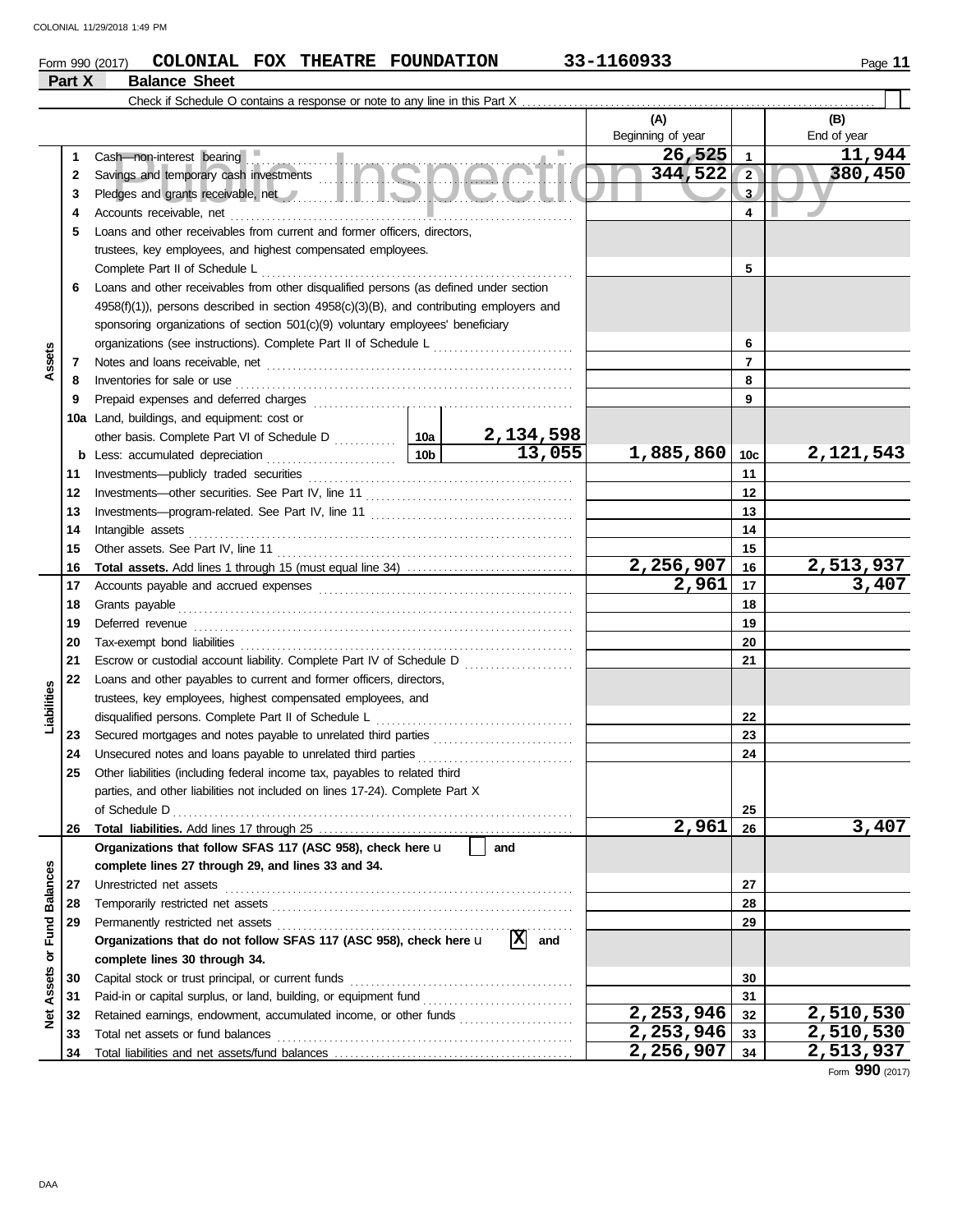|    | 33-1160933<br>Form 990 (2017) COLONIAL FOX THEATRE FOUNDATION                                                                                   |                      |  |                |          | Page 12         |  |  |
|----|-------------------------------------------------------------------------------------------------------------------------------------------------|----------------------|--|----------------|----------|-----------------|--|--|
|    | Part XI<br><b>Reconciliation of Net Assets</b>                                                                                                  |                      |  |                |          |                 |  |  |
|    |                                                                                                                                                 |                      |  |                |          |                 |  |  |
| 1  |                                                                                                                                                 |                      |  |                |          | 376, 355        |  |  |
| 2  |                                                                                                                                                 | $\mathbf{2}$         |  |                |          | 119,632         |  |  |
| 3  | Revenue less expenses. Subtract line 2 from line 1                                                                                              | 3                    |  |                |          | 256,723         |  |  |
| 4  | Revenue less expenses. Subtract line 2 from line 1<br>Net assets or fund balances at beginning of year (must equal Part X, line 33, column (A)) | $\blacktriangleleft$ |  | 2,253,946      |          |                 |  |  |
| 5  | 5                                                                                                                                               |                      |  |                |          |                 |  |  |
| 6  | Donated services and use of facilities <b>constructs</b> and the service of facilities <b>constructs</b> and use of facilities                  | 6                    |  |                |          | $-139$          |  |  |
| 7  | Investment expenses                                                                                                                             | $\overline{7}$       |  |                |          |                 |  |  |
| 8  | Prior period adjustments                                                                                                                        | 8                    |  |                |          |                 |  |  |
| 9  |                                                                                                                                                 | 9                    |  |                |          |                 |  |  |
| 10 | Net assets or fund balances at end of year. Combine lines 3 through 9 (must equal Part X, line                                                  |                      |  |                |          |                 |  |  |
|    |                                                                                                                                                 | 10                   |  | 2,510,530      |          |                 |  |  |
|    | <b>Financial Statements and Reporting</b><br>Part XII                                                                                           |                      |  |                |          |                 |  |  |
|    |                                                                                                                                                 |                      |  |                |          |                 |  |  |
|    |                                                                                                                                                 |                      |  |                | Yes   No |                 |  |  |
| 1. | X<br>Other<br>Accounting method used to prepare the Form 990:<br>Cash<br>Accrual                                                                |                      |  |                |          |                 |  |  |
|    | If the organization changed its method of accounting from a prior year or checked "Other," explain in                                           |                      |  |                |          |                 |  |  |
|    | Schedule O.                                                                                                                                     |                      |  |                |          |                 |  |  |
|    | 2a Were the organization's financial statements compiled or reviewed by an independent accountant?                                              |                      |  | 2a             |          | x               |  |  |
|    | If "Yes," check a box below to indicate whether the financial statements for the year were compiled or                                          |                      |  |                |          |                 |  |  |
|    | reviewed on a separate basis, consolidated basis, or both:                                                                                      |                      |  |                |          |                 |  |  |
|    | Separate basis<br>Consolidated basis<br>Both consolidated and separate basis                                                                    |                      |  |                |          |                 |  |  |
|    | <b>b</b> Were the organization's financial statements audited by an independent accountant?                                                     |                      |  | 2b             |          | X               |  |  |
|    | If "Yes," check a box below to indicate whether the financial statements for the year were audited on a                                         |                      |  |                |          |                 |  |  |
|    | separate basis, consolidated basis, or both:                                                                                                    |                      |  |                |          |                 |  |  |
|    | Both consolidated and separate basis<br>Separate basis<br>Consolidated basis                                                                    |                      |  |                |          |                 |  |  |
|    | c If "Yes" to line 2a or 2b, does the organization have a committee that assumes responsibility for oversight                                   |                      |  |                |          |                 |  |  |
|    | of the audit, review, or compilation of its financial statements and selection of an independent accountant?                                    |                      |  | 2 <sub>c</sub> |          |                 |  |  |
|    | If the organization changed either its oversight process or selection process during the tax year, explain in                                   |                      |  |                |          |                 |  |  |
|    | Schedule O.                                                                                                                                     |                      |  |                |          |                 |  |  |
|    | 3a As a result of a federal award, was the organization required to undergo an audit or audits as set forth in                                  |                      |  |                |          |                 |  |  |
|    | the Single Audit Act and OMB Circular A-133?                                                                                                    |                      |  | 3a             |          | x               |  |  |
|    | <b>b</b> If "Yes," did the organization undergo the required audit or audits? If the organization did not undergo the                           |                      |  |                |          |                 |  |  |
|    | required audit or audits, explain why in Schedule O and describe any steps taken to undergo such audits.                                        |                      |  | 3 <sub>b</sub> |          |                 |  |  |
|    |                                                                                                                                                 |                      |  |                |          | Form 990 (2017) |  |  |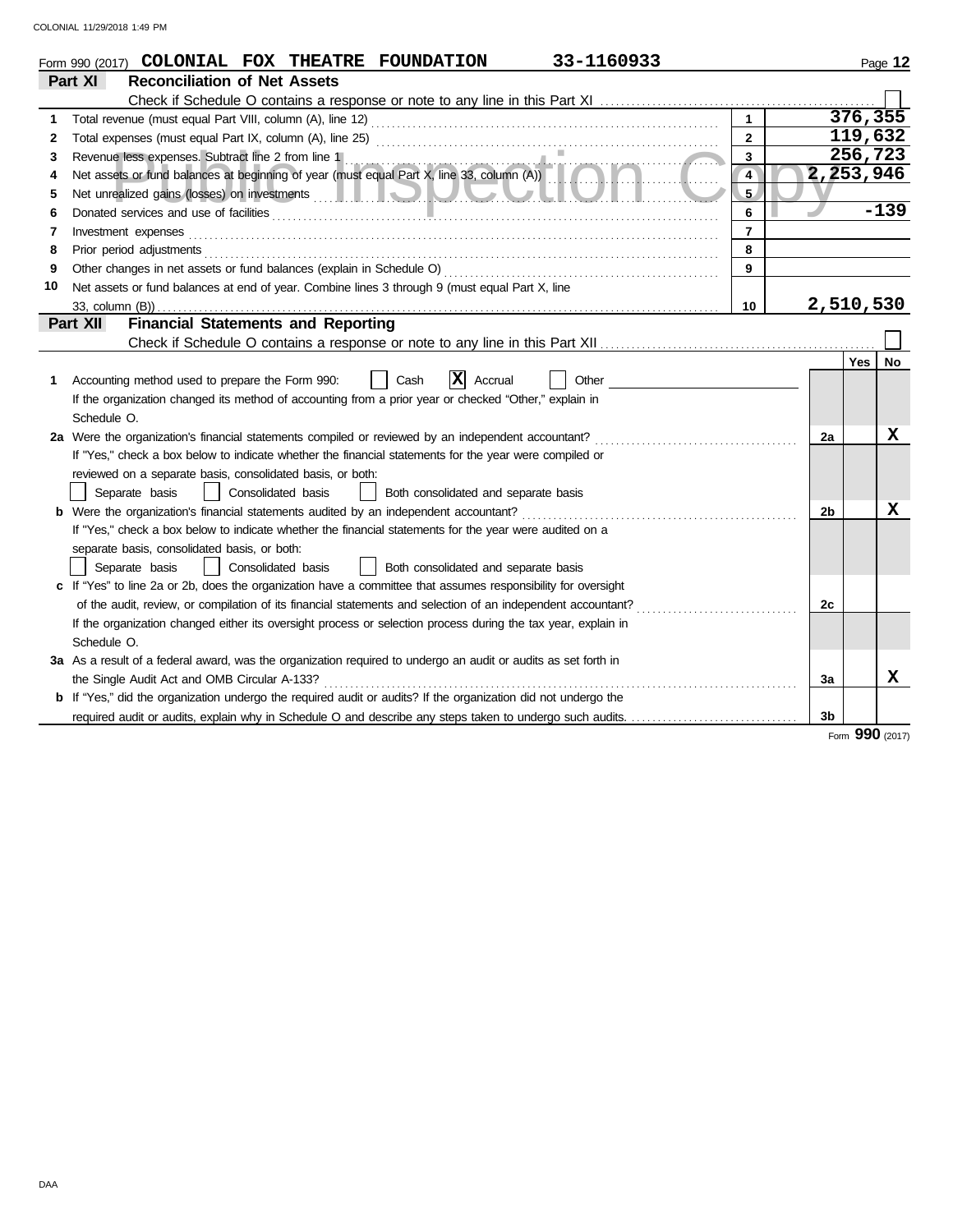| <b>SCHEDULE A</b>          |                                                                                                                       | <b>Public Charity Status and Public Support</b>                                                                                                                                                                                                                                                                                                                                 |                          |                                              | OMB No. 1545-0047                    |
|----------------------------|-----------------------------------------------------------------------------------------------------------------------|---------------------------------------------------------------------------------------------------------------------------------------------------------------------------------------------------------------------------------------------------------------------------------------------------------------------------------------------------------------------------------|--------------------------|----------------------------------------------|--------------------------------------|
| (Form 990 or 990-EZ)       |                                                                                                                       | Complete if the organization is a section $501(c)(3)$ organization or a section $4947(a)(1)$ nonexempt charitable trust.                                                                                                                                                                                                                                                        |                          |                                              | 2017                                 |
| Department of the Treasury |                                                                                                                       | La Attach to Form 990 or Form 990-EZ.                                                                                                                                                                                                                                                                                                                                           |                          |                                              | Open to Public                       |
| Internal Revenue Service   |                                                                                                                       | <b>u</b> Go to www.irs.gov/Form990 for instructions and the latest information.                                                                                                                                                                                                                                                                                                 |                          |                                              | Inspection                           |
| Name of the organization   | ш                                                                                                                     | COLONIAL FOX THEATRE FOUNDATION                                                                                                                                                                                                                                                                                                                                                 |                          | Employer identification number<br>33-1160933 |                                      |
| Part I                     |                                                                                                                       | Reason for Public Charity Status (All organizations must complete this part.) See instructions.                                                                                                                                                                                                                                                                                 |                          |                                              |                                      |
|                            |                                                                                                                       | The organization is not a private foundation because it is: (For lines 1 through 12, check only one box.)                                                                                                                                                                                                                                                                       |                          |                                              |                                      |
| 1                          |                                                                                                                       | A church, convention of churches, or association of churches described in section 170(b)(1)(A)(i).                                                                                                                                                                                                                                                                              |                          |                                              |                                      |
| 2                          |                                                                                                                       | A school described in section 170(b)(1)(A)(ii). (Attach Schedule E (Form 990 or 990-EZ).)                                                                                                                                                                                                                                                                                       |                          |                                              |                                      |
| 3                          |                                                                                                                       | A hospital or a cooperative hospital service organization described in section 170(b)(1)(A)(iii).<br>A medical research organization operated in conjunction with a hospital described in section 170(b)(1)(A)(iii). Enter the hospital's name,                                                                                                                                 |                          |                                              |                                      |
| city, and state:           |                                                                                                                       |                                                                                                                                                                                                                                                                                                                                                                                 |                          |                                              |                                      |
| 5                          |                                                                                                                       | An organization operated for the benefit of a college or university owned or operated by a governmental unit described in                                                                                                                                                                                                                                                       |                          |                                              |                                      |
|                            | section 170(b)(1)(A)(iv). (Complete Part II.)                                                                         |                                                                                                                                                                                                                                                                                                                                                                                 |                          |                                              |                                      |
| 6                          |                                                                                                                       | A federal, state, or local government or governmental unit described in section 170(b)(1)(A)(v).                                                                                                                                                                                                                                                                                |                          |                                              |                                      |
| <b>x</b><br>7              | described in section 170(b)(1)(A)(vi). (Complete Part II.)                                                            | An organization that normally receives a substantial part of its support from a governmental unit or from the general public                                                                                                                                                                                                                                                    |                          |                                              |                                      |
| 8                          |                                                                                                                       | A community trust described in section 170(b)(1)(A)(vi). (Complete Part II.)                                                                                                                                                                                                                                                                                                    |                          |                                              |                                      |
| 9<br>university:           |                                                                                                                       | An agricultural research organization described in section 170(b)(1)(A)(ix) operated in conjunction with a land-grant college<br>or university or a non-land grant college of agriculture (see instructions). Enter the name, city, and state of the college or                                                                                                                 |                          |                                              |                                      |
| 10                         |                                                                                                                       | An organization that normally receives: (1) more than 33 1/3% of its support from contributions, membership fees, and gross<br>receipts from activities related to its exempt functions—subject to certain exceptions, and (2) no more than 33 1/3% of its<br>support from gross investment income and unrelated business taxable income (less section 511 tax) from businesses |                          |                                              |                                      |
| 11                         |                                                                                                                       | acquired by the organization after June 30, 1975. See section 509(a)(2). (Complete Part III.)<br>An organization organized and operated exclusively to test for public safety. See section 509(a)(4).                                                                                                                                                                           |                          |                                              |                                      |
| 12                         |                                                                                                                       | An organization organized and operated exclusively for the benefit of, to perform the functions of, or to carry out the purposes                                                                                                                                                                                                                                                |                          |                                              |                                      |
|                            |                                                                                                                       | of one or more publicly supported organizations described in section 509(a)(1) or section 509(a)(2). See section 509(a)(3).                                                                                                                                                                                                                                                     |                          |                                              |                                      |
|                            |                                                                                                                       | Check the box in lines 12a through 12d that describes the type of supporting organization and complete lines 12e, 12f, and 12g.                                                                                                                                                                                                                                                 |                          |                                              |                                      |
| а                          |                                                                                                                       | Type I. A supporting organization operated, supervised, or controlled by its supported organization(s), typically by giving<br>the supported organization(s) the power to regularly appoint or elect a majority of the directors or trustees of the                                                                                                                             |                          |                                              |                                      |
|                            |                                                                                                                       | supporting organization. You must complete Part IV, Sections A and B.                                                                                                                                                                                                                                                                                                           |                          |                                              |                                      |
| b                          |                                                                                                                       | Type II. A supporting organization supervised or controlled in connection with its supported organization(s), by having<br>control or management of the supporting organization vested in the same persons that control or manage the supported                                                                                                                                 |                          |                                              |                                      |
| c                          | organization(s). You must complete Part IV, Sections A and C.                                                         | Type III functionally integrated. A supporting organization operated in connection with, and functionally integrated with,                                                                                                                                                                                                                                                      |                          |                                              |                                      |
|                            |                                                                                                                       | its supported organization(s) (see instructions). You must complete Part IV, Sections A, D, and E.                                                                                                                                                                                                                                                                              |                          |                                              |                                      |
| d                          |                                                                                                                       | Type III non-functionally integrated. A supporting organization operated in connection with its supported organization(s)                                                                                                                                                                                                                                                       |                          |                                              |                                      |
|                            |                                                                                                                       | that is not functionally integrated. The organization generally must satisfy a distribution requirement and an attentiveness<br>requirement (see instructions). You must complete Part IV, Sections A and D, and Part V.                                                                                                                                                        |                          |                                              |                                      |
| е                          |                                                                                                                       | Check this box if the organization received a written determination from the IRS that it is a Type I, Type II, Type III                                                                                                                                                                                                                                                         |                          |                                              |                                      |
|                            |                                                                                                                       | functionally integrated, or Type III non-functionally integrated supporting organization.                                                                                                                                                                                                                                                                                       |                          |                                              |                                      |
| f<br>g                     | Enter the number of supported organizations<br>Provide the following information about the supported organization(s). |                                                                                                                                                                                                                                                                                                                                                                                 |                          |                                              |                                      |
| (i) Name of supported      | $(ii)$ EIN                                                                                                            | (iii) Type of organization                                                                                                                                                                                                                                                                                                                                                      | (iv) Is the organization | (v) Amount of monetary                       | (vi) Amount of                       |
| organization               |                                                                                                                       | (described on lines 1-10                                                                                                                                                                                                                                                                                                                                                        | listed in your governing | support (see                                 | other support (see                   |
|                            |                                                                                                                       | above (see instructions))                                                                                                                                                                                                                                                                                                                                                       | document?<br>Yes<br>No   | instructions)                                | instructions)                        |
| (A)                        |                                                                                                                       |                                                                                                                                                                                                                                                                                                                                                                                 |                          |                                              |                                      |
| (B)                        |                                                                                                                       |                                                                                                                                                                                                                                                                                                                                                                                 |                          |                                              |                                      |
| (C)                        |                                                                                                                       |                                                                                                                                                                                                                                                                                                                                                                                 |                          |                                              |                                      |
| (D)                        |                                                                                                                       |                                                                                                                                                                                                                                                                                                                                                                                 |                          |                                              |                                      |
| (E)                        |                                                                                                                       |                                                                                                                                                                                                                                                                                                                                                                                 |                          |                                              |                                      |
|                            |                                                                                                                       |                                                                                                                                                                                                                                                                                                                                                                                 |                          |                                              |                                      |
| Total                      |                                                                                                                       |                                                                                                                                                                                                                                                                                                                                                                                 |                          |                                              |                                      |
|                            | For Paperwork Reduction Act Notice, see the Instructions for Form 990 or 990-EZ.                                      |                                                                                                                                                                                                                                                                                                                                                                                 |                          |                                              | Schedule A (Form 990 or 990-EZ) 2017 |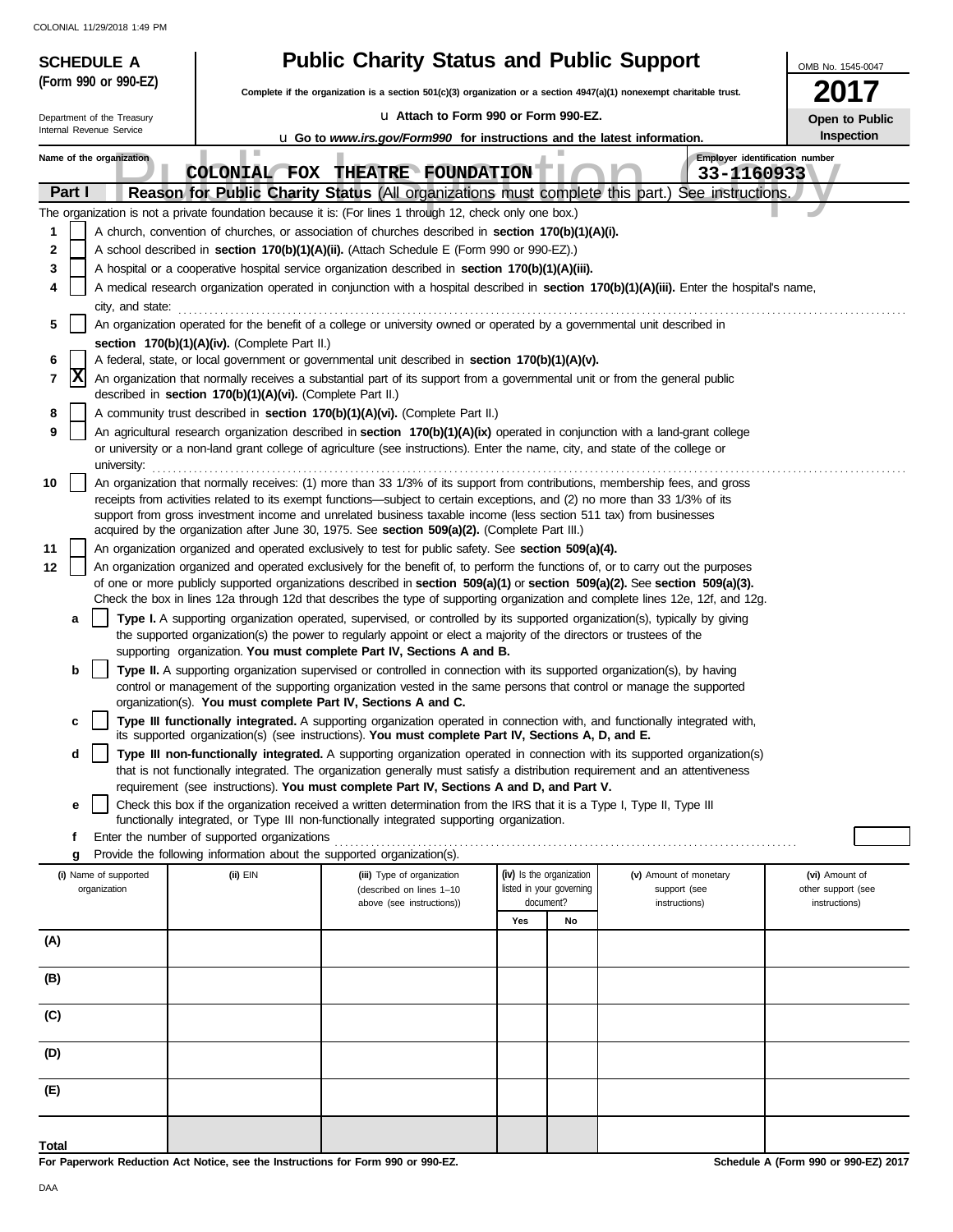|              | Schedule A (Form 990 or 990-EZ) 2017<br>Support Schedule for Organizations Described in Sections 170(b)(1)(A)(iv) and 170(b)(1)(A)(vi)<br>Part II                                                                                           |          |          | COLONIAL FOX THEATRE FOUNDATION |            | 33-1160933 | Page 2                                        |
|--------------|---------------------------------------------------------------------------------------------------------------------------------------------------------------------------------------------------------------------------------------------|----------|----------|---------------------------------|------------|------------|-----------------------------------------------|
|              | (Complete only if you checked the box on line 5, 7, or 8 of Part I or if the organization failed to qualify under                                                                                                                           |          |          |                                 |            |            |                                               |
|              | Part III. If the organization fails to qualify under the tests listed below, please complete Part III.)                                                                                                                                     |          |          |                                 |            |            |                                               |
|              | <b>Section A. Public Support</b>                                                                                                                                                                                                            |          |          |                                 |            |            |                                               |
|              | Calendar year (or fiscal year beginning in)<br>$\mathbf{u}$                                                                                                                                                                                 | (a) 2013 | (b) 2014 | $(c)$ 2015                      | $(d)$ 2016 | (e) $2017$ | (f) Total                                     |
| 1            | Gifts, grants, contributions, and<br>membership fees received. (Do not<br>include any "unusual grants.")                                                                                                                                    | 330,112  | 141,425  | 353,813                         | 736,356    | 373,039    | 1,934,745                                     |
| $\mathbf{2}$ | Tax revenues levied for the<br>organization's benefit and either paid<br>to or expended on its behalf                                                                                                                                       |          |          |                                 |            |            |                                               |
| 3            | The value of services or facilities<br>furnished by a governmental unit to the<br>organization without charge                                                                                                                               |          |          |                                 |            |            |                                               |
| 4            | Total. Add lines 1 through 3                                                                                                                                                                                                                | 330,112  | 141,425  | 353,813                         | 736,356    | 373,039    | 1,934,745                                     |
| 5            | The portion of total contributions by<br>each person (other than a<br>governmental unit or publicly<br>supported organization) included on<br>line 1 that exceeds 2% of the amount<br>shown on line 11, column (f)                          |          |          |                                 |            |            | 722,303                                       |
| 6            | Public support. Subtract line 5 from line 4.                                                                                                                                                                                                |          |          |                                 |            |            | 1,212,442                                     |
|              | <b>Section B. Total Support</b>                                                                                                                                                                                                             |          |          |                                 |            |            |                                               |
|              | Calendar year (or fiscal year beginning in)<br>$\mathbf{u}$                                                                                                                                                                                 | (a) 2013 | (b) 2014 | $(c)$ 2015                      | $(d)$ 2016 | (e) 2017   | (f) Total                                     |
| 7            | Amounts from line 4                                                                                                                                                                                                                         | 330,112  | 141,425  | 353,813                         | 736,356    | 373,039    | 1,934,745                                     |
| 8            | Gross income from interest, dividends,<br>payments received on securities loans,<br>rents, royalties, and income from<br>similar sources                                                                                                    | 67       | 81       | 190                             | 883        | 88         | 1,309                                         |
| 9            | Net income from unrelated business<br>activities, whether or not the business<br>is regularly carried on                                                                                                                                    |          |          |                                 |            |            |                                               |
| 10           | Other income. Do not include gain or<br>loss from the sale of capital assets<br>(Explain in Part VI.)                                                                                                                                       |          |          |                                 |            |            |                                               |
| 11           | Total support. Add lines 7 through 10                                                                                                                                                                                                       |          |          |                                 |            |            | 1,936,054                                     |
| 12           | Gross receipts from related activities, etc. (see instructions)                                                                                                                                                                             |          |          |                                 |            | 12         | 12,040                                        |
| 13           | First five years. If the Form 990 is for the organization's first, second, third, fourth, or fifth tax year as a section 501(c)(3)                                                                                                          |          |          |                                 |            |            |                                               |
|              | organization, check this box and stop here                                                                                                                                                                                                  |          |          |                                 |            |            |                                               |
|              | Section C. Computation of Public Support Percentage                                                                                                                                                                                         |          |          |                                 |            |            |                                               |
| 14           |                                                                                                                                                                                                                                             |          |          |                                 |            | 14         | 62.62%                                        |
| 15           |                                                                                                                                                                                                                                             |          |          |                                 |            | 15         | 78.39%                                        |
| 16a          | 33 1/3% support test-2017. If the organization did not check the box on line 13, and line 14 is 33 1/3% or more, check this                                                                                                                 |          |          |                                 |            |            |                                               |
|              | box and stop here. The organization qualifies as a publicly supported organization                                                                                                                                                          |          |          |                                 |            |            | $\blacktriangleright$ $\overline{\mathbf{X}}$ |
| b            | 33 1/3% support test—2016. If the organization did not check a box on line 13 or 16a, and line 15 is 33 1/3% or more, check                                                                                                                 |          |          |                                 |            |            |                                               |
|              | this box and stop here. The organization qualifies as a publicly supported organization                                                                                                                                                     |          |          |                                 |            |            |                                               |
| 17a          | 10%-facts-and-circumstances test-2017. If the organization did not check a box on line 13, 16a, or 16b, and line 14 is                                                                                                                      |          |          |                                 |            |            |                                               |
|              | 10% or more, and if the organization meets the "facts-and-circumstances" test, check this box and stop here. Explain in                                                                                                                     |          |          |                                 |            |            |                                               |
|              | Part VI how the organization meets the "facts-and-circumstances" test. The organization qualifies as a publicly supported                                                                                                                   |          |          |                                 |            |            |                                               |
|              | organization                                                                                                                                                                                                                                |          |          |                                 |            |            |                                               |
| b            | 10%-facts-and-circumstances test-2016. If the organization did not check a box on line 13, 16a, 16b, or 17a, and line<br>15 is 10% or more, and if the organization meets the "facts-and-circumstances" test, check this box and stop here. |          |          |                                 |            |            |                                               |
|              | Explain in Part VI how the organization meets the "facts-and-circumstances" test. The organization qualifies as a publicly                                                                                                                  |          |          |                                 |            |            |                                               |
|              | supported organization                                                                                                                                                                                                                      |          |          |                                 |            |            |                                               |
| 18           | Private foundation. If the organization did not check a box on line 13, 16a, 16b, 17a, or 17b, check this box and see                                                                                                                       |          |          |                                 |            |            |                                               |
|              | instructions                                                                                                                                                                                                                                |          |          |                                 |            |            |                                               |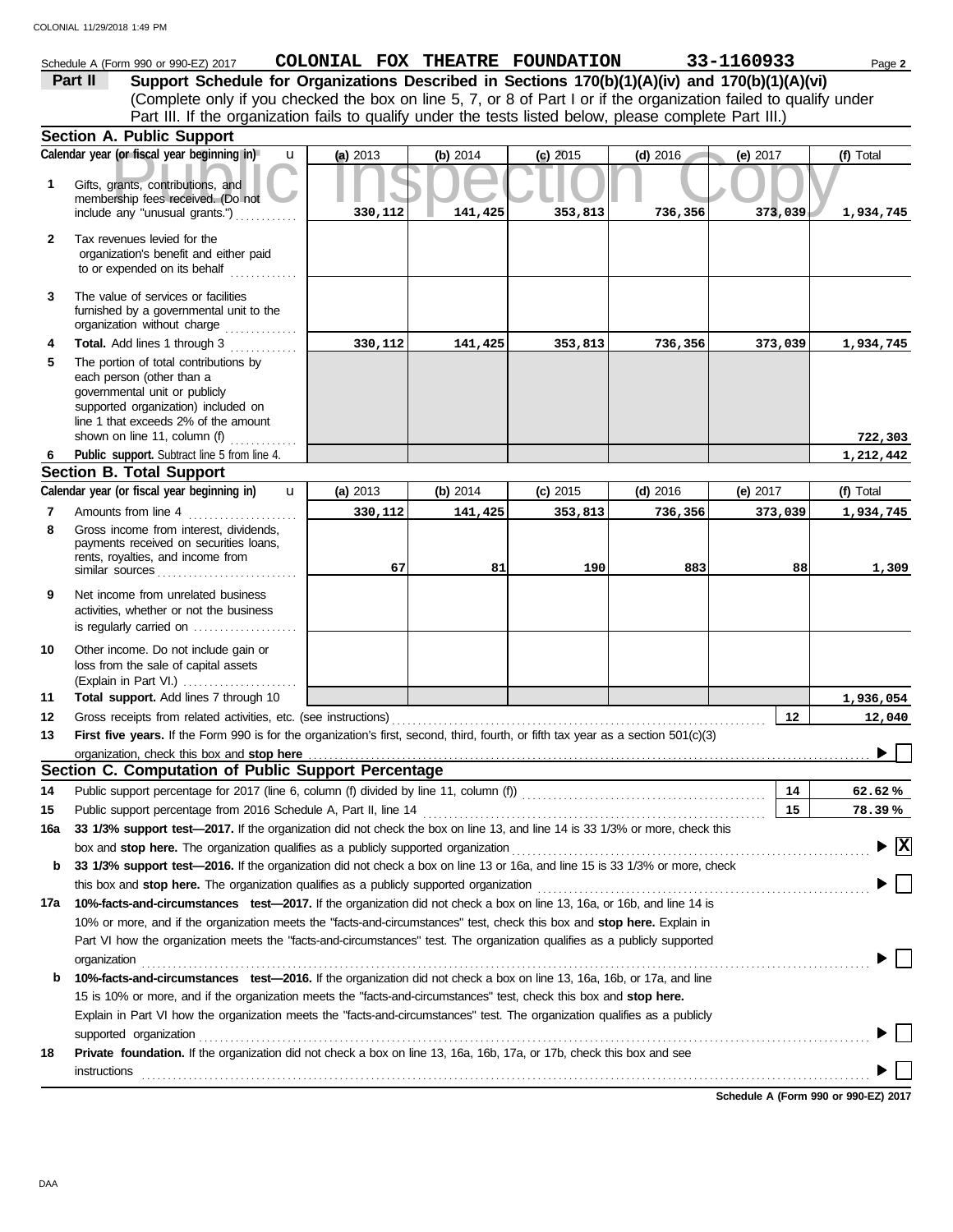### **Part III Support Schedule for Organizations Described in Section 509(a)(2)** Schedule A (Form 990 or 990-EZ) 2017 **COLONIAL FOX THEATRE FOUNDATION** 33-1160933 Page 3

(Complete only if you checked the box on line 10 of Part I or if the organization failed to qualify under Part II. If the organization fails to qualify under the tests listed below, please complete Part II.)

|              | <b>Section A. Public Support</b>                                                                                                                                                  |            |            |            |            |            |           |
|--------------|-----------------------------------------------------------------------------------------------------------------------------------------------------------------------------------|------------|------------|------------|------------|------------|-----------|
|              | Calendar year (or fiscal year beginning in)<br>$\mathbf u$                                                                                                                        | (a) 2013   | (b) $2014$ | $(c)$ 2015 | $(d)$ 2016 | (e) 2017   | (f) Total |
| $\mathbf{1}$ | Gifts, grants, contributions, and membership<br>fees received. (Do not include any "unusual grants.")                                                                             |            |            |            |            |            |           |
| $\mathbf{2}$ | Gross receipts from admissions, merchandise<br>sold or services performed, or facilities<br>furnished in any activity that is related to the<br>organization's tax-exempt purpose |            |            |            |            |            |           |
| 3            | Gross receipts from activities that are not an<br>unrelated trade or business under section 513                                                                                   |            |            |            |            |            |           |
| 4            | Tax revenues levied for the<br>organization's benefit and either paid<br>to or expended on its behalf                                                                             |            |            |            |            |            |           |
| 5            | The value of services or facilities<br>furnished by a governmental unit to the<br>organization without charge                                                                     |            |            |            |            |            |           |
| 6            | Total. Add lines 1 through 5<br>.                                                                                                                                                 |            |            |            |            |            |           |
| 7а           | Amounts included on lines 1, 2, and 3<br>received from disqualified persons                                                                                                       |            |            |            |            |            |           |
| b            | Amounts included on lines 2 and 3<br>received from other than disqualified<br>persons that exceed the greater of \$5,000<br>or 1% of the amount on line 13 for the year           |            |            |            |            |            |           |
| c            | Add lines 7a and 7b<br>.                                                                                                                                                          |            |            |            |            |            |           |
| 8            | Public support. (Subtract line 7c from<br>line $6.$ )                                                                                                                             |            |            |            |            |            |           |
|              | <b>Section B. Total Support</b>                                                                                                                                                   |            |            |            |            |            |           |
|              | Calendar year (or fiscal year beginning in)<br>$\mathbf{u}$                                                                                                                       | (a) $2013$ | (b) 2014   | $(c)$ 2015 | $(d)$ 2016 | (e) $2017$ | (f) Total |
| 9            | Amounts from line 6                                                                                                                                                               |            |            |            |            |            |           |
| 10a          | Gross income from interest, dividends,<br>payments received on securities loans, rents,<br>royalties, and income from similar sources                                             |            |            |            |            |            |           |
| b            | Unrelated business taxable income (less<br>section 511 taxes) from businesses<br>acquired after June 30, 1975                                                                     |            |            |            |            |            |           |
| C            | Add lines 10a and 10b                                                                                                                                                             |            |            |            |            |            |           |
| 11           | Net income from unrelated business<br>activities not included in line 10b, whether<br>or not the business is regularly carried on                                                 |            |            |            |            |            |           |
| 12           | Other income. Do not include gain or<br>loss from the sale of capital assets<br>(Explain in Part VI.)<br>.                                                                        |            |            |            |            |            |           |
| 13           | Total support. (Add lines 9, 10c, 11,                                                                                                                                             |            |            |            |            |            |           |
|              | and 12.)                                                                                                                                                                          |            |            |            |            |            |           |
| 14           | First five years. If the Form 990 is for the organization's first, second, third, fourth, or fifth tax year as a section 501(c)(3)                                                |            |            |            |            |            |           |
|              | organization, check this box and stop here                                                                                                                                        |            |            |            |            |            |           |
|              | Section C. Computation of Public Support Percentage                                                                                                                               |            |            |            |            |            |           |
| 15           | Public support percentage for 2017 (line 8, column (f) divided by line 13, column (f)) [[[[[[[[[[[[[[[[[[[[[[                                                                     |            |            |            |            | 15         | %         |
| 16           |                                                                                                                                                                                   |            |            |            |            | 16         | %         |
|              | Section D. Computation of Investment Income Percentage                                                                                                                            |            |            |            |            |            |           |
| 17           |                                                                                                                                                                                   |            |            |            |            | 17         | %         |
| 18           | Investment income percentage from 2016 Schedule A, Part III, line 17                                                                                                              |            |            |            |            | 18         | %         |
| 19a          | 33 1/3% support tests-2017. If the organization did not check the box on line 14, and line 15 is more than 33 1/3%, and line                                                      |            |            |            |            |            |           |
| b            | 33 1/3% support tests-2016. If the organization did not check a box on line 14 or line 19a, and line 16 is more than 33 1/3%, and                                                 |            |            |            |            |            |           |
|              |                                                                                                                                                                                   |            |            |            |            |            |           |
| 20           |                                                                                                                                                                                   |            |            |            |            |            |           |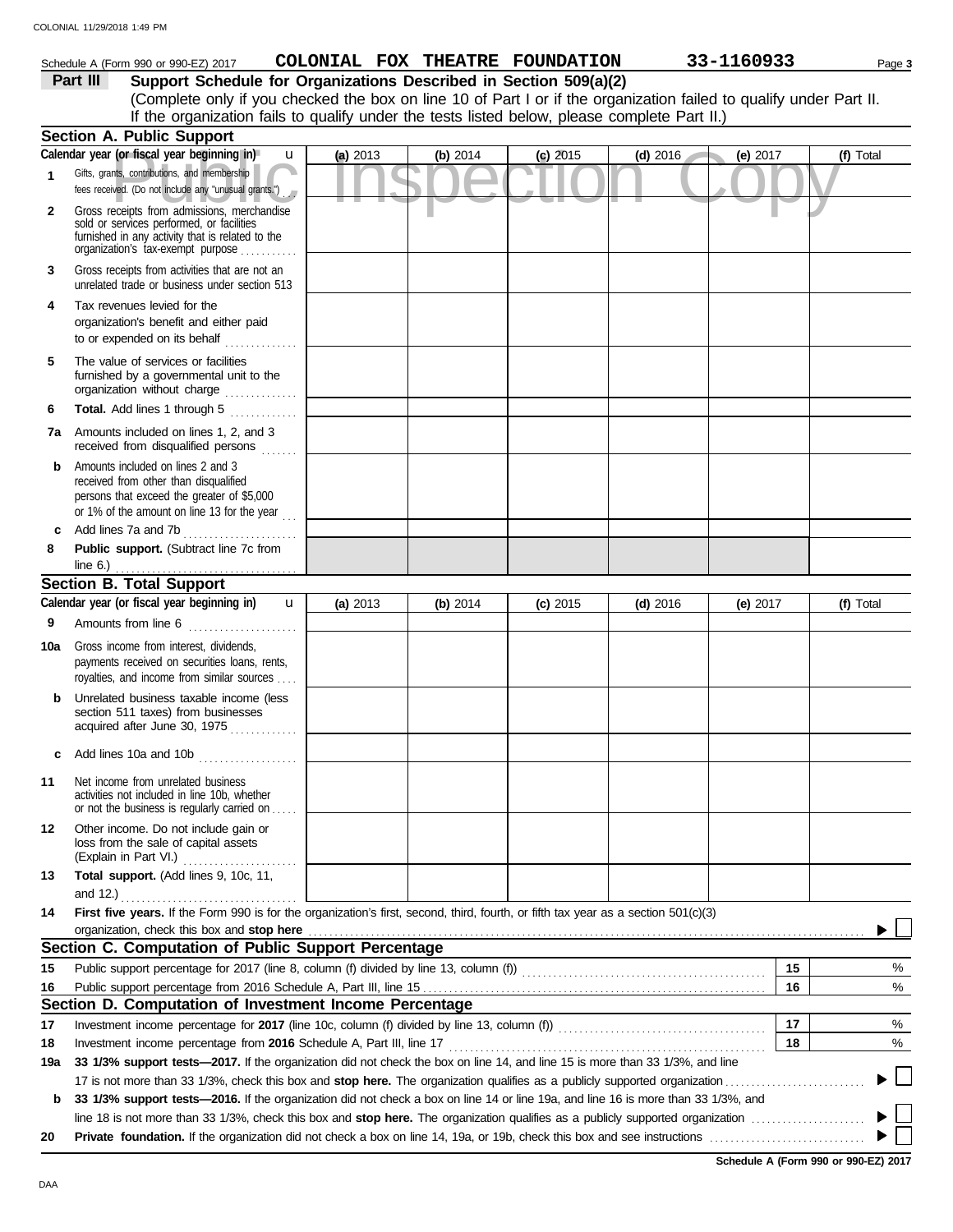|     | COLONIAL FOX THEATRE FOUNDATION<br>Schedule A (Form 990 or 990-EZ) 2017                                                                                                                                               | 33-1160933                           | Page 4 |
|-----|-----------------------------------------------------------------------------------------------------------------------------------------------------------------------------------------------------------------------|--------------------------------------|--------|
|     | <b>Supporting Organizations</b><br><b>Part IV</b>                                                                                                                                                                     |                                      |        |
|     | (Complete only if you checked a box in line 12 on Part I. If you checked 12a of Part I, complete Sections A                                                                                                           |                                      |        |
|     | and B. If you checked 12b of Part I, complete Sections A and C. If you checked 12c of Part I, complete                                                                                                                |                                      |        |
|     | Sections A, D, and E. If you checked 12d of Part I, complete Sections A and D, and complete Part V.)                                                                                                                  |                                      |        |
|     | Section A. All Supporting Organizations                                                                                                                                                                               |                                      |        |
|     |                                                                                                                                                                                                                       | Yes                                  | No     |
| 1   | Are all of the organization's supported organizations listed by name in the organization's governing                                                                                                                  |                                      |        |
|     | documents? If "No," describe in Part VI how the supported organizations are designated. If designated by                                                                                                              |                                      |        |
|     | class or purpose, describe the designation. If historic and continuing relationship, explain.                                                                                                                         | 1                                    |        |
| 2   | Did the organization have any supported organization that does not have an IRS determination of status                                                                                                                |                                      |        |
|     | under section 509(a)(1) or (2)? If "Yes," explain in Part VI how the organization determined that the supported                                                                                                       |                                      |        |
|     | organization was described in section 509(a)(1) or (2).                                                                                                                                                               | 2                                    |        |
| За  | Did the organization have a supported organization described in section $501(c)(4)$ , (5), or (6)? If "Yes," answer                                                                                                   |                                      |        |
|     | $(b)$ and $(c)$ below.                                                                                                                                                                                                | 3a                                   |        |
| b   | Did the organization confirm that each supported organization qualified under section 501(c)(4), (5), or (6) and                                                                                                      |                                      |        |
|     | satisfied the public support tests under section $509(a)(2)?$ If "Yes," describe in Part VI when and how the                                                                                                          |                                      |        |
|     | organization made the determination.                                                                                                                                                                                  | 3b                                   |        |
| c   | Did the organization ensure that all support to such organizations was used exclusively for section $170(c)(2)(B)$                                                                                                    |                                      |        |
|     | purposes? If "Yes," explain in Part VI what controls the organization put in place to ensure such use.                                                                                                                | 3c                                   |        |
| 4a  | Was any supported organization not organized in the United States ("foreign supported organization")? If                                                                                                              |                                      |        |
|     | "Yes," and if you checked 12a or 12b in Part I, answer (b) and (c) below.                                                                                                                                             | 4a                                   |        |
| b   | Did the organization have ultimate control and discretion in deciding whether to make grants to the foreign                                                                                                           |                                      |        |
|     | supported organization? If "Yes," describe in Part VI how the organization had such control and discretion<br>despite being controlled or supervised by or in connection with its supported organizations.            | 4b                                   |        |
| c   | Did the organization support any foreign supported organization that does not have an IRS determination                                                                                                               |                                      |        |
|     | under sections $501(c)(3)$ and $509(a)(1)$ or (2)? If "Yes," explain in Part VI what controls the organization used                                                                                                   |                                      |        |
|     | to ensure that all support to the foreign supported organization was used exclusively for section $170(c)(2)(B)$                                                                                                      |                                      |        |
|     | purposes.                                                                                                                                                                                                             | 4c                                   |        |
| 5a  | Did the organization add, substitute, or remove any supported organizations during the tax year? If "Yes,"                                                                                                            |                                      |        |
|     | answer (b) and (c) below (if applicable). Also, provide detail in Part VI, including (i) the names and EIN                                                                                                            |                                      |        |
|     | numbers of the supported organizations added, substituted, or removed; (ii) the reasons for each such action;                                                                                                         |                                      |        |
|     | (iii) the authority under the organization's organizing document authorizing such action; and (iv) how the action                                                                                                     |                                      |        |
|     | was accomplished (such as by amendment to the organizing document).                                                                                                                                                   | 5a                                   |        |
| b   | Type I or Type II only. Was any added or substituted supported organization part of a class already                                                                                                                   |                                      |        |
|     | designated in the organization's organizing document?                                                                                                                                                                 | 5b                                   |        |
| c   | Substitutions only. Was the substitution the result of an event beyond the organization's control?                                                                                                                    | 5 <sub>c</sub>                       |        |
| 6   | Did the organization provide support (whether in the form of grants or the provision of services or facilities) to                                                                                                    |                                      |        |
|     | anyone other than (i) its supported organizations, (ii) individuals that are part of the charitable class benefited                                                                                                   |                                      |        |
|     | by one or more of its supported organizations, or (iii) other supporting organizations that also support or                                                                                                           |                                      |        |
|     | benefit one or more of the filing organization's supported organizations? If "Yes," provide detail in Part VI.                                                                                                        | 6                                    |        |
| 7   | Did the organization provide a grant, loan, compensation, or other similar payment to a substantial contributor                                                                                                       |                                      |        |
|     | (defined in section 4958(c)(3)(C)), a family member of a substantial contributor, or a 35% controlled entity with                                                                                                     |                                      |        |
| 8   | regard to a substantial contributor? If "Yes," complete Part I of Schedule L (Form 990 or 990-EZ).<br>Did the organization make a loan to a disqualified person (as defined in section 4958) not described in line 7? | 7                                    |        |
|     | If "Yes," complete Part I of Schedule L (Form 990 or 990-EZ).                                                                                                                                                         | 8                                    |        |
| 9а  | Was the organization controlled directly or indirectly at any time during the tax year by one or more                                                                                                                 |                                      |        |
|     | disqualified persons as defined in section 4946 (other than foundation managers and organizations described                                                                                                           |                                      |        |
|     | in section 509(a)(1) or (2))? If "Yes," provide detail in Part VI.                                                                                                                                                    | 9а                                   |        |
| b   | Did one or more disqualified persons (as defined in line 9a) hold a controlling interest in any entity in which                                                                                                       |                                      |        |
|     | the supporting organization had an interest? If "Yes," provide detail in Part VI.                                                                                                                                     | 9b                                   |        |
| c   | Did a disqualified person (as defined in line 9a) have an ownership interest in, or derive any personal benefit                                                                                                       |                                      |        |
|     | from, assets in which the supporting organization also had an interest? If "Yes," provide detail in Part VI.                                                                                                          | 9с                                   |        |
| 10a | Was the organization subject to the excess business holdings rules of section 4943 because of section                                                                                                                 |                                      |        |
|     | 4943(f) (regarding certain Type II supporting organizations, and all Type III non-functionally integrated                                                                                                             |                                      |        |
|     | supporting organizations)? If "Yes," answer 10b below.                                                                                                                                                                | 10a                                  |        |
| b   | Did the organization have any excess business holdings in the tax year? (Use Schedule C, Form 4720, to                                                                                                                |                                      |        |
|     | determine whether the organization had excess business holdings.)                                                                                                                                                     | 10b                                  |        |
|     |                                                                                                                                                                                                                       | Schedule A (Form 990 or 990-EZ) 2017 |        |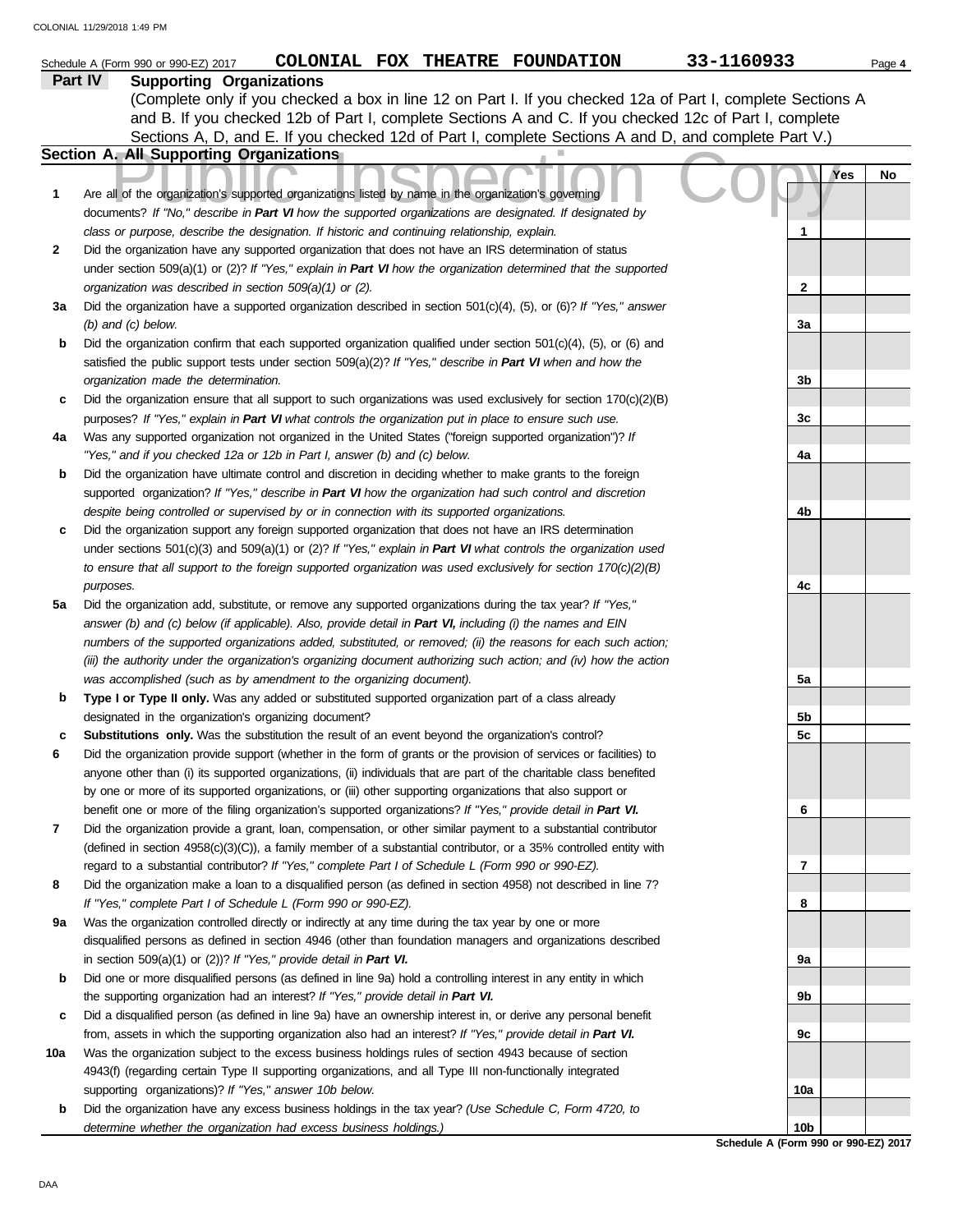|                | Schedule A (Form 990 or 990-EZ) 2017                                                                                              |  | COLONIAL FOX THEATRE FOUNDATION | 33-1160933                           |                 |     | Page 5 |
|----------------|-----------------------------------------------------------------------------------------------------------------------------------|--|---------------------------------|--------------------------------------|-----------------|-----|--------|
| <b>Part IV</b> | <b>Supporting Organizations (continued)</b>                                                                                       |  |                                 |                                      |                 |     |        |
|                |                                                                                                                                   |  |                                 |                                      |                 | Yes | No     |
| 11             | Has the organization accepted a gift or contribution from any of the following persons?                                           |  |                                 |                                      |                 |     |        |
| а              | A person who directly or indirectly controls, either alone or together with persons described in (b) and (c)                      |  |                                 |                                      |                 |     |        |
|                | below, the governing body of a supported organization?                                                                            |  |                                 |                                      | 11a             |     |        |
| b              | A family member of a person described in (a) above?                                                                               |  |                                 |                                      | 11 <sub>b</sub> |     |        |
| c              | A 35% controlled entity of a person described in (a) or (b) above? If "Yes" to a, b, or c, provide detail in Part VI.             |  |                                 |                                      | 11c             |     |        |
|                | <b>Section B. Type I Supporting Organizations</b>                                                                                 |  |                                 |                                      |                 |     |        |
|                |                                                                                                                                   |  |                                 |                                      |                 | Yes | No     |
| 1              | Did the directors, trustees, or membership of one or more supported organizations have the power to                               |  |                                 |                                      |                 |     |        |
|                | regularly appoint or elect at least a majority of the organization's directors or trustees at all times during the                |  |                                 |                                      |                 |     |        |
|                | tax year? If "No," describe in Part VI how the supported organization(s) effectively operated, supervised, or                     |  |                                 |                                      |                 |     |        |
|                | controlled the organization's activities. If the organization had more than one supported organization,                           |  |                                 |                                      |                 |     |        |
|                | describe how the powers to appoint and/or remove directors or trustees were allocated among the supported                         |  |                                 |                                      |                 |     |        |
|                | organizations and what conditions or restrictions, if any, applied to such powers during the tax year.                            |  |                                 |                                      | 1               |     |        |
| 2              | Did the organization operate for the benefit of any supported organization other than the supported                               |  |                                 |                                      |                 |     |        |
|                | organization(s) that operated, supervised, or controlled the supporting organization? If "Yes," explain in Part                   |  |                                 |                                      |                 |     |        |
|                | VI how providing such benefit carried out the purposes of the supported organization(s) that operated,                            |  |                                 |                                      |                 |     |        |
|                | supervised, or controlled the supporting organization.                                                                            |  |                                 |                                      | $\mathbf{2}$    |     |        |
|                | Section C. Type II Supporting Organizations                                                                                       |  |                                 |                                      |                 |     |        |
|                |                                                                                                                                   |  |                                 |                                      |                 | Yes | No     |
| 1              | Were a majority of the organization's directors or trustees during the tax year also a majority of the directors                  |  |                                 |                                      |                 |     |        |
|                | or trustees of each of the organization's supported organization(s)? If "No," describe in Part VI how control                     |  |                                 |                                      |                 |     |        |
|                | or management of the supporting organization was vested in the same persons that controlled or managed                            |  |                                 |                                      |                 |     |        |
|                |                                                                                                                                   |  |                                 |                                      | 1               |     |        |
|                | the supported organization(s).<br>Section D. All Type III Supporting Organizations                                                |  |                                 |                                      |                 |     |        |
|                |                                                                                                                                   |  |                                 |                                      |                 |     |        |
|                |                                                                                                                                   |  |                                 |                                      |                 | Yes | No     |
| 1              | Did the organization provide to each of its supported organizations, by the last day of the fifth month of the                    |  |                                 |                                      |                 |     |        |
|                | organization's tax year, (i) a written notice describing the type and amount of support provided during the prior tax             |  |                                 |                                      |                 |     |        |
|                | year, (ii) a copy of the Form 990 that was most recently filed as of the date of notification, and (iii) copies of the            |  |                                 |                                      |                 |     |        |
|                | organization's governing documents in effect on the date of notification, to the extent not previously provided?                  |  |                                 |                                      | 1               |     |        |
| 2              | Were any of the organization's officers, directors, or trustees either (i) appointed or elected by the supported                  |  |                                 |                                      |                 |     |        |
|                | organization(s) or (ii) serving on the governing body of a supported organization? If "No," explain in Part VI how                |  |                                 |                                      |                 |     |        |
|                | the organization maintained a close and continuous working relationship with the supported organization(s).                       |  |                                 |                                      | 2               |     |        |
| 3              | By reason of the relationship described in (2), did the organization's supported organizations have a                             |  |                                 |                                      |                 |     |        |
|                | significant voice in the organization's investment policies and in directing the use of the organization's                        |  |                                 |                                      |                 |     |        |
|                | income or assets at all times during the tax year? If "Yes," describe in Part VI the role the organization's                      |  |                                 |                                      |                 |     |        |
|                | supported organizations played in this regard.                                                                                    |  |                                 |                                      | 3               |     |        |
|                | Section E. Type III Functionally-Integrated Supporting Organizations                                                              |  |                                 |                                      |                 |     |        |
| 1              | Check the box next to the method that the organization used to satisfy the Integral Part Test during the year (see instructions). |  |                                 |                                      |                 |     |        |
| a              | The organization satisfied the Activities Test. Complete line 2 below.                                                            |  |                                 |                                      |                 |     |        |
| b              | The organization is the parent of each of its supported organizations. Complete line 3 below.                                     |  |                                 |                                      |                 |     |        |
| c              | The organization supported a governmental entity. Describe in Part VI how you supported a government entity (see instructions).   |  |                                 |                                      |                 |     |        |
|                |                                                                                                                                   |  |                                 |                                      |                 |     |        |
| 2              | Activities Test. Answer (a) and (b) below.                                                                                        |  |                                 |                                      |                 | Yes | No     |
| а              | Did substantially all of the organization's activities during the tax year directly further the exempt purposes of                |  |                                 |                                      |                 |     |        |
|                | the supported organization(s) to which the organization was responsive? If "Yes," then in Part VI identify                        |  |                                 |                                      |                 |     |        |
|                | those supported organizations and explain how these activities directly furthered their exempt purposes,                          |  |                                 |                                      |                 |     |        |
|                | how the organization was responsive to those supported organizations, and how the organization determined                         |  |                                 |                                      |                 |     |        |
|                | that these activities constituted substantially all of its activities.                                                            |  |                                 |                                      | 2a              |     |        |
| b              | Did the activities described in (a) constitute activities that, but for the organization's involvement, one or more               |  |                                 |                                      |                 |     |        |
|                | of the organization's supported organization(s) would have been engaged in? If "Yes," explain in Part VI the                      |  |                                 |                                      |                 |     |        |
|                | reasons for the organization's position that its supported organization(s) would have engaged in these                            |  |                                 |                                      |                 |     |        |
|                | activities but for the organization's involvement.                                                                                |  |                                 |                                      | 2b              |     |        |
| 3              | Parent of Supported Organizations. Answer (a) and (b) below.                                                                      |  |                                 |                                      |                 |     |        |
| а              | Did the organization have the power to regularly appoint or elect a majority of the officers, directors, or                       |  |                                 |                                      |                 |     |        |
|                | trustees of each of the supported organizations? Provide details in Part VI.                                                      |  |                                 |                                      | За              |     |        |
| b              | Did the organization exercise a substantial degree of direction over the policies, programs, and activities of each               |  |                                 |                                      |                 |     |        |
|                | of its supported organizations? If "Yes," describe in Part VI the role played by the organization in this regard.                 |  |                                 |                                      | 3b              |     |        |
| DAA            |                                                                                                                                   |  |                                 | Schedule A (Form 990 or 990-EZ) 2017 |                 |     |        |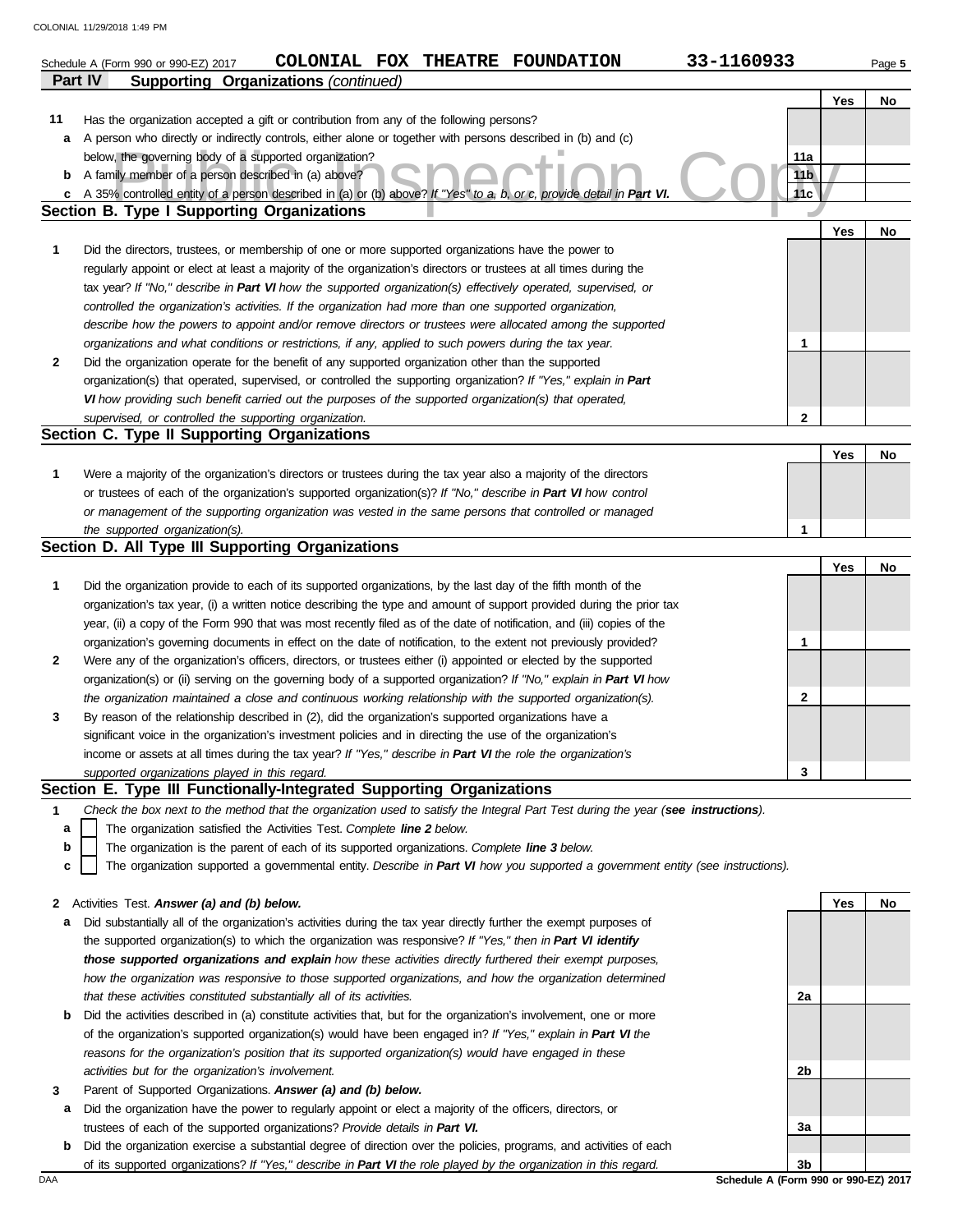| COLONIAL FOX THEATRE FOUNDATION<br>Schedule A (Form 990 or 990-EZ) 2017                                                               |                     | 33-1160933     | Page 6                         |
|---------------------------------------------------------------------------------------------------------------------------------------|---------------------|----------------|--------------------------------|
| Part V<br>Type III Non-Functionally Integrated 509(a)(3) Supporting Organizations                                                     |                     |                |                                |
| Check here if the organization satisfied the Integral Part Test as a qualifying trust on Nov. 20, 1970 (explain in Part VI). See<br>1 |                     |                |                                |
| instructions. All other Type III non-functionally integrated supporting organizations must complete Sections A through E.             |                     |                |                                |
| Section A - Adjusted Net Income                                                                                                       |                     | (A) Prior Year | (B) Current Year               |
|                                                                                                                                       |                     |                | (optional)                     |
| Net short-term capital gain<br>1.                                                                                                     | $\ddot{\mathbf{1}}$ |                |                                |
| Recoveries of prior-year distributions<br>$\mathbf{2}$                                                                                | $\overline{2}$      |                |                                |
| 3<br>Other gross income (see instructions)                                                                                            | 3                   |                |                                |
| 4<br>Add lines 1 through 3.                                                                                                           | 4                   |                |                                |
| 5<br>Depreciation and depletion                                                                                                       | 5                   |                |                                |
| 6<br>Portion of operating expenses paid or incurred for production or                                                                 |                     |                |                                |
| collection of gross income or for management, conservation, or                                                                        |                     |                |                                |
| maintenance of property held for production of income (see instructions)                                                              | 6                   |                |                                |
| 7<br>Other expenses (see instructions)                                                                                                | $\overline{7}$      |                |                                |
| Adjusted Net Income (subtract lines 5, 6 and 7 from line 4).<br>8                                                                     | 8                   |                |                                |
| <b>Section B - Minimum Asset Amount</b>                                                                                               |                     | (A) Prior Year | (B) Current Year<br>(optional) |
| Aggregate fair market value of all non-exempt-use assets (see<br>1                                                                    |                     |                |                                |
| instructions for short tax year or assets held for part of year):                                                                     |                     |                |                                |
| Average monthly value of securities<br>a                                                                                              | 1a                  |                |                                |
| <b>b</b> Average monthly cash balances                                                                                                | 1 <sub>b</sub>      |                |                                |
| Fair market value of other non-exempt-use assets<br>c.                                                                                | 1c                  |                |                                |
| d<br><b>Total</b> (add lines 1a, 1b, and 1c)                                                                                          | 1 <sub>d</sub>      |                |                                |
| <b>Discount</b> claimed for blockage or other<br>е                                                                                    |                     |                |                                |
| factors (explain in detail in <b>Part VI)</b> :                                                                                       |                     |                |                                |
| $\mathbf{2}$<br>Acquisition indebtedness applicable to non-exempt-use assets                                                          | $\mathbf{2}$        |                |                                |
| 3<br>Subtract line 2 from line 1d.                                                                                                    | 3                   |                |                                |
| Cash deemed held for exempt use. Enter 1-1/2% of line 3 (for greater amount,<br>4                                                     |                     |                |                                |
| see instructions)                                                                                                                     | 4                   |                |                                |
| 5<br>Net value of non-exempt-use assets (subtract line 4 from line 3)                                                                 | 5                   |                |                                |
| 6<br>Multiply line 5 by .035.                                                                                                         | 6                   |                |                                |
| 7<br>Recoveries of prior-year distributions                                                                                           | $\overline{7}$      |                |                                |
| 8<br>Minimum Asset Amount (add line 7 to line 6)                                                                                      | 8                   |                |                                |
| Section C - Distributable Amount                                                                                                      |                     |                | <b>Current Year</b>            |
| Adjusted net income for prior year (from Section A, line 8, Column A)<br>1                                                            | 1                   |                |                                |
| $\mathbf{2}$<br>Enter 85% of line 1.                                                                                                  | $\overline{2}$      |                |                                |
| 3<br>Minimum asset amount for prior year (from Section B, line 8, Column A)                                                           | 3                   |                |                                |
| 4<br>Enter greater of line 2 or line 3.                                                                                               | 4                   |                |                                |
| 5<br>Income tax imposed in prior year                                                                                                 | 5                   |                |                                |
| 6<br><b>Distributable Amount.</b> Subtract line 5 from line 4, unless subject to                                                      |                     |                |                                |
| emergency temporary reduction (see instructions).                                                                                     | 6                   |                |                                |

**7** instructions). Check here if the current year is the organization's first as a non-functionally integrated Type III supporting organization (see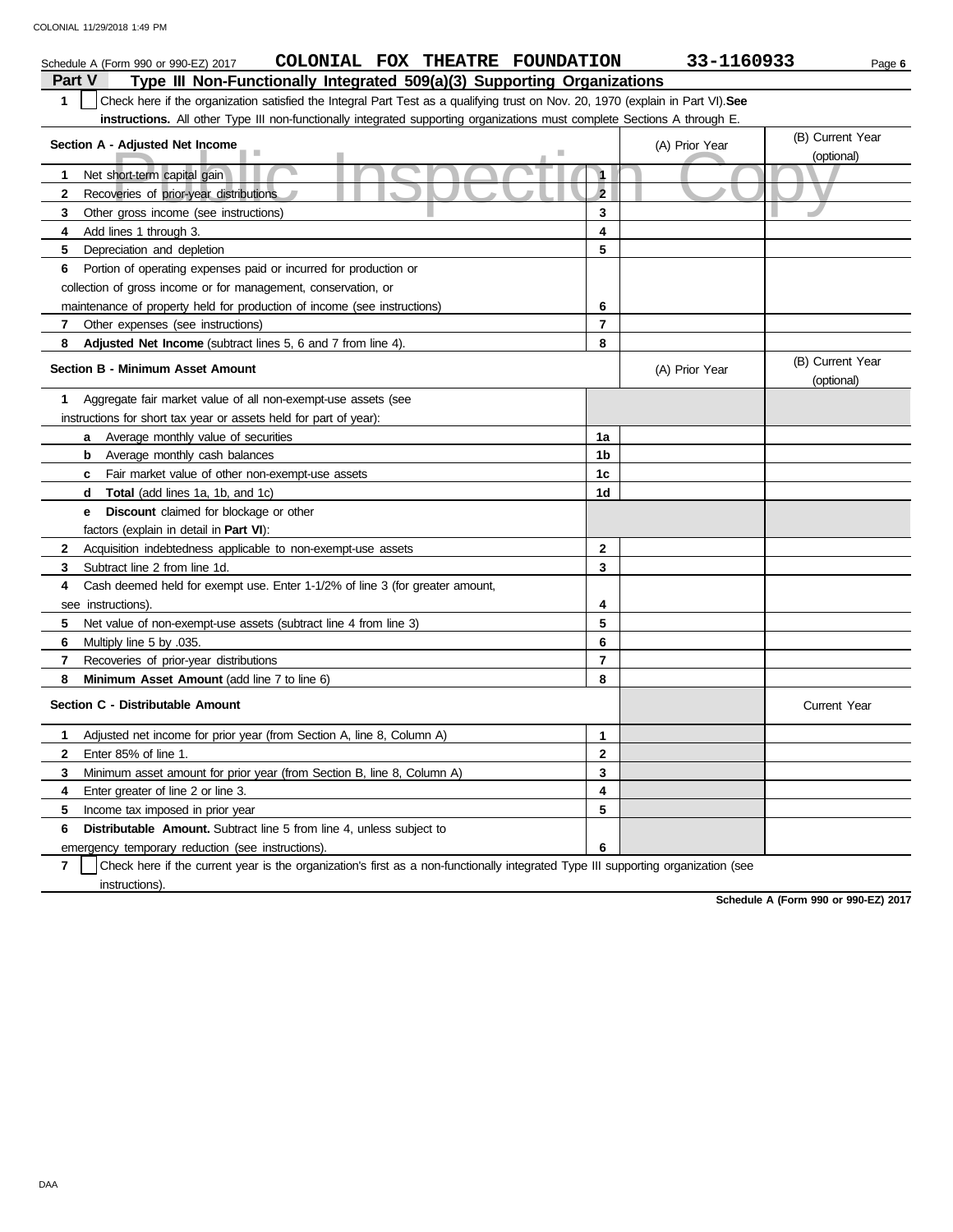| <b>Part V</b> | COLONIAL FOX THEATRE FOUNDATION<br>Schedule A (Form 990 or 990-EZ) 2017<br>Type III Non-Functionally Integrated 509(a)(3) Supporting Organizations (continued) |                                    | 33-1160933                                    | Page 7                                           |
|---------------|----------------------------------------------------------------------------------------------------------------------------------------------------------------|------------------------------------|-----------------------------------------------|--------------------------------------------------|
|               | <b>Section D - Distributions</b>                                                                                                                               |                                    |                                               | <b>Current Year</b>                              |
| 1.            | Amounts paid to supported organizations to accomplish exempt purposes                                                                                          |                                    |                                               |                                                  |
| 2             | Amounts paid to perform activity that directly furthers exempt purposes of supported                                                                           |                                    |                                               |                                                  |
|               | organizations, in excess of income from activity                                                                                                               |                                    |                                               |                                                  |
| 3             | Administrative expenses paid to accomplish exempt purposes of supported organizations                                                                          |                                    |                                               |                                                  |
| 4             | Amounts paid to acquire exempt-use assets                                                                                                                      |                                    |                                               |                                                  |
| 5             | Qualified set-aside amounts (prior IRS approval required)                                                                                                      |                                    |                                               |                                                  |
| 6             | Other distributions (describe in Part VI). See instructions.                                                                                                   |                                    |                                               |                                                  |
| 7             | <b>Total annual distributions.</b> Add lines 1 through 6.                                                                                                      |                                    |                                               |                                                  |
| 8             | Distributions to attentive supported organizations to which the organization is responsive                                                                     |                                    |                                               |                                                  |
|               | (provide details in Part VI). See instructions.                                                                                                                |                                    |                                               |                                                  |
| 9             | Distributable amount for 2017 from Section C, line 6                                                                                                           |                                    |                                               |                                                  |
| 10            | Line 8 amount divided by line 9 amount                                                                                                                         |                                    |                                               |                                                  |
|               | Section E - Distribution Allocations (see instructions)                                                                                                        | (i)<br><b>Excess Distributions</b> | (ii)<br><b>Underdistributions</b><br>Pre-2017 | (iii)<br><b>Distributable</b><br>Amount for 2017 |
| 1.            | Distributable amount for 2017 from Section C, line 6                                                                                                           |                                    |                                               |                                                  |
| 2             | Underdistributions, if any, for years prior to 2017                                                                                                            |                                    |                                               |                                                  |
|               | (reasonable cause required-explain in Part VI). See                                                                                                            |                                    |                                               |                                                  |
|               | instructions.                                                                                                                                                  |                                    |                                               |                                                  |
| 3             | Excess distributions carryover, if any, to 2017:                                                                                                               |                                    |                                               |                                                  |
| a             |                                                                                                                                                                |                                    |                                               |                                                  |
|               | $b$ From 2013                                                                                                                                                  |                                    |                                               |                                                  |
|               |                                                                                                                                                                |                                    |                                               |                                                  |
|               |                                                                                                                                                                |                                    |                                               |                                                  |
|               |                                                                                                                                                                |                                    |                                               |                                                  |
|               | f Total of lines 3a through e                                                                                                                                  |                                    |                                               |                                                  |
|               | g Applied to underdistributions of prior years                                                                                                                 |                                    |                                               |                                                  |
|               | <b>h</b> Applied to 2017 distributable amount                                                                                                                  |                                    |                                               |                                                  |
|               | <i>i</i> Carryover from 2012 not applied (see instructions)                                                                                                    |                                    |                                               |                                                  |
|               | Remainder. Subtract lines 3g, 3h, and 3i from 3f.                                                                                                              |                                    |                                               |                                                  |
| 4             | Distributions for 2017 from                                                                                                                                    |                                    |                                               |                                                  |
|               | \$<br>Section D, line 7:                                                                                                                                       |                                    |                                               |                                                  |
|               | <b>a</b> Applied to underdistributions of prior years<br><b>b</b> Applied to 2017 distributable amount                                                         |                                    |                                               |                                                  |
|               | c Remainder. Subtract lines 4a and 4b from 4.                                                                                                                  |                                    |                                               |                                                  |
| 5             | Remaining underdistributions for years prior to 2017, if                                                                                                       |                                    |                                               |                                                  |
|               | any. Subtract lines 3g and 4a from line 2. For result                                                                                                          |                                    |                                               |                                                  |
|               | greater than zero, explain in Part VI. See instructions.                                                                                                       |                                    |                                               |                                                  |
| 6             | Remaining underdistributions for 2017. Subtract lines 3h                                                                                                       |                                    |                                               |                                                  |
|               | and 4b from line 1. For result greater than zero, explain in                                                                                                   |                                    |                                               |                                                  |
|               | <b>Part VI.</b> See instructions.                                                                                                                              |                                    |                                               |                                                  |
| 7             | Excess distributions carryover to 2018. Add lines 3j                                                                                                           |                                    |                                               |                                                  |
|               | and 4c.                                                                                                                                                        |                                    |                                               |                                                  |
| 8             | Breakdown of line 7:                                                                                                                                           |                                    |                                               |                                                  |
|               | a Excess from 2013                                                                                                                                             |                                    |                                               |                                                  |
|               |                                                                                                                                                                |                                    |                                               |                                                  |
|               |                                                                                                                                                                |                                    |                                               |                                                  |
|               |                                                                                                                                                                |                                    |                                               |                                                  |
|               | <b>e</b> Excess from 2017                                                                                                                                      |                                    |                                               |                                                  |
|               |                                                                                                                                                                |                                    |                                               |                                                  |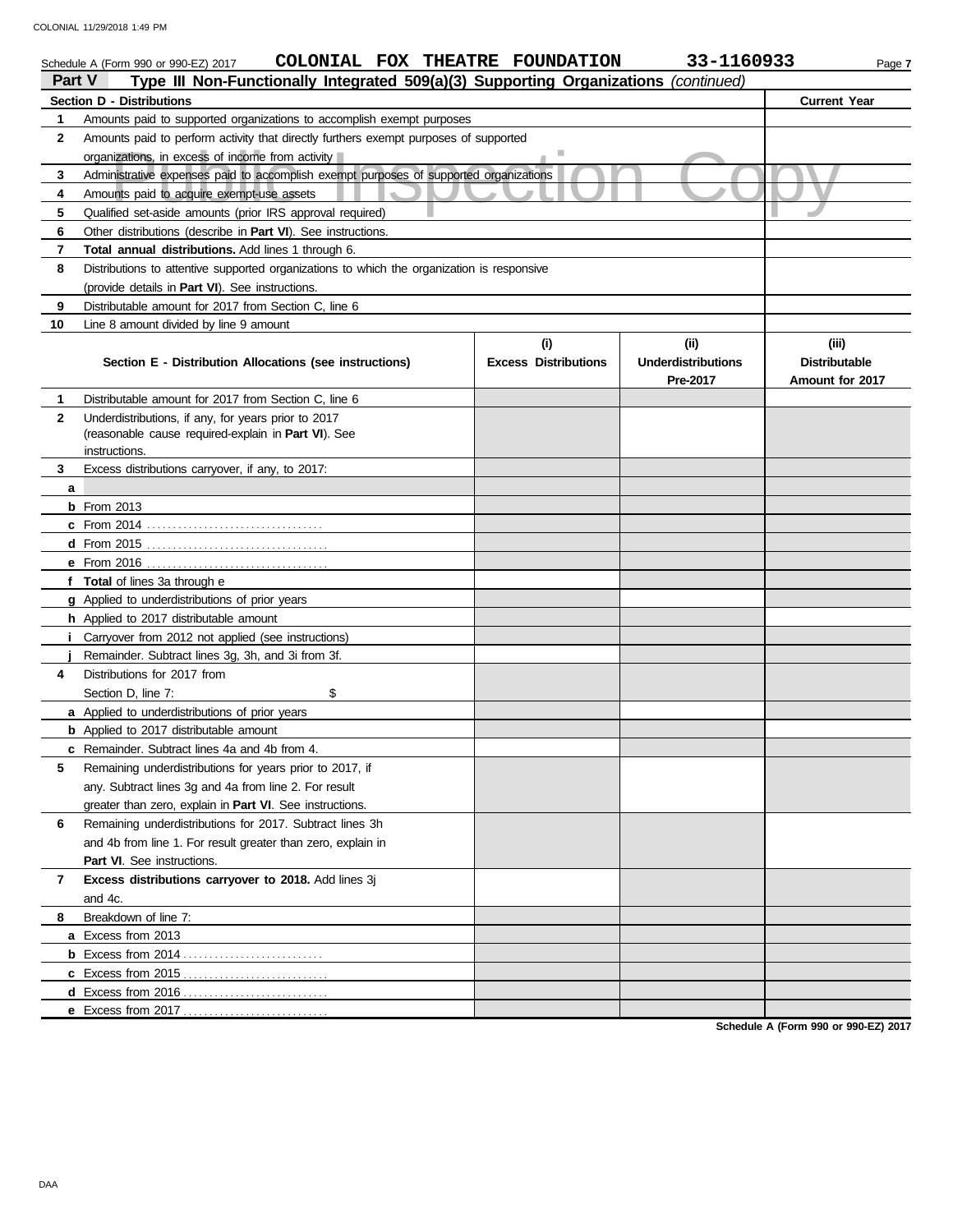|         | Schedule A (Form 990 or 990-EZ) 2017 |  | COLONIAL FOX THEATRE FOUNDATION                                                                | 33-1160933                                                                                                             | Page 8 |
|---------|--------------------------------------|--|------------------------------------------------------------------------------------------------|------------------------------------------------------------------------------------------------------------------------|--------|
| Part VI |                                      |  |                                                                                                | Supplemental Information. Provide the explanations required by Part II, line 10; Part II, line 17a or 17b; Part        |        |
|         |                                      |  |                                                                                                |                                                                                                                        |        |
|         |                                      |  |                                                                                                | III, line 12; Part IV, Section A, lines 1, 2, 3b, 3c, 4b, 4c, 5a, 6, 9a, 9b, 9c, 11a, 11b, and 11c; Part IV, Section   |        |
|         |                                      |  |                                                                                                | B, lines 1 and 2; Part IV, Section C, line 1; Part IV, Section D, lines 2 and 3; Part IV, Section E, lines 1c, 2a, 2b, |        |
|         |                                      |  |                                                                                                | 3a and 3b; Part V, line 1; Part V, Section B, line 1e; Part V, Section D, lines 5, 6, and 8; and Part V, Section E,    |        |
|         |                                      |  | lines 2, 5, and 6. Also complete this part for any additional information. (See instructions.) |                                                                                                                        |        |
|         |                                      |  |                                                                                                |                                                                                                                        |        |
|         |                                      |  |                                                                                                |                                                                                                                        |        |
|         |                                      |  |                                                                                                |                                                                                                                        |        |
|         |                                      |  |                                                                                                |                                                                                                                        |        |
|         |                                      |  |                                                                                                |                                                                                                                        |        |
|         |                                      |  |                                                                                                |                                                                                                                        |        |
|         |                                      |  |                                                                                                |                                                                                                                        |        |
|         |                                      |  |                                                                                                |                                                                                                                        |        |
|         |                                      |  |                                                                                                |                                                                                                                        |        |
|         |                                      |  |                                                                                                |                                                                                                                        |        |
|         |                                      |  |                                                                                                |                                                                                                                        |        |
|         |                                      |  |                                                                                                |                                                                                                                        |        |
|         |                                      |  |                                                                                                |                                                                                                                        |        |
|         |                                      |  |                                                                                                |                                                                                                                        |        |
|         |                                      |  |                                                                                                |                                                                                                                        |        |
|         |                                      |  |                                                                                                |                                                                                                                        |        |
|         |                                      |  |                                                                                                |                                                                                                                        |        |
|         |                                      |  |                                                                                                |                                                                                                                        |        |
|         |                                      |  |                                                                                                |                                                                                                                        |        |
|         |                                      |  |                                                                                                |                                                                                                                        |        |
|         |                                      |  |                                                                                                |                                                                                                                        |        |
|         |                                      |  |                                                                                                |                                                                                                                        |        |
|         |                                      |  |                                                                                                |                                                                                                                        |        |
|         |                                      |  |                                                                                                |                                                                                                                        |        |
|         |                                      |  |                                                                                                |                                                                                                                        |        |
|         |                                      |  |                                                                                                |                                                                                                                        |        |
|         |                                      |  |                                                                                                |                                                                                                                        |        |
|         |                                      |  |                                                                                                |                                                                                                                        |        |
|         |                                      |  |                                                                                                |                                                                                                                        |        |
|         |                                      |  |                                                                                                |                                                                                                                        |        |
|         |                                      |  |                                                                                                |                                                                                                                        |        |
|         |                                      |  |                                                                                                |                                                                                                                        |        |
|         |                                      |  |                                                                                                |                                                                                                                        |        |
|         |                                      |  |                                                                                                |                                                                                                                        |        |
|         |                                      |  |                                                                                                |                                                                                                                        |        |
|         |                                      |  |                                                                                                |                                                                                                                        |        |
|         |                                      |  |                                                                                                |                                                                                                                        |        |
|         |                                      |  |                                                                                                |                                                                                                                        |        |
|         |                                      |  |                                                                                                |                                                                                                                        |        |
|         |                                      |  |                                                                                                |                                                                                                                        |        |
|         |                                      |  |                                                                                                |                                                                                                                        |        |
|         |                                      |  |                                                                                                |                                                                                                                        |        |
|         |                                      |  |                                                                                                |                                                                                                                        |        |
|         |                                      |  |                                                                                                |                                                                                                                        |        |
|         |                                      |  |                                                                                                |                                                                                                                        |        |
|         |                                      |  |                                                                                                |                                                                                                                        |        |
|         |                                      |  |                                                                                                |                                                                                                                        |        |
|         |                                      |  |                                                                                                |                                                                                                                        |        |
|         |                                      |  |                                                                                                |                                                                                                                        |        |
|         |                                      |  |                                                                                                |                                                                                                                        |        |
|         |                                      |  |                                                                                                |                                                                                                                        |        |
|         |                                      |  |                                                                                                |                                                                                                                        |        |
|         |                                      |  |                                                                                                |                                                                                                                        |        |
|         |                                      |  |                                                                                                |                                                                                                                        |        |
|         |                                      |  |                                                                                                |                                                                                                                        |        |
|         |                                      |  |                                                                                                |                                                                                                                        |        |
|         |                                      |  |                                                                                                |                                                                                                                        |        |
|         |                                      |  |                                                                                                |                                                                                                                        |        |
|         |                                      |  |                                                                                                |                                                                                                                        |        |
|         |                                      |  |                                                                                                |                                                                                                                        |        |
|         |                                      |  |                                                                                                |                                                                                                                        |        |
|         |                                      |  |                                                                                                |                                                                                                                        |        |
|         |                                      |  |                                                                                                |                                                                                                                        |        |
|         |                                      |  |                                                                                                |                                                                                                                        |        |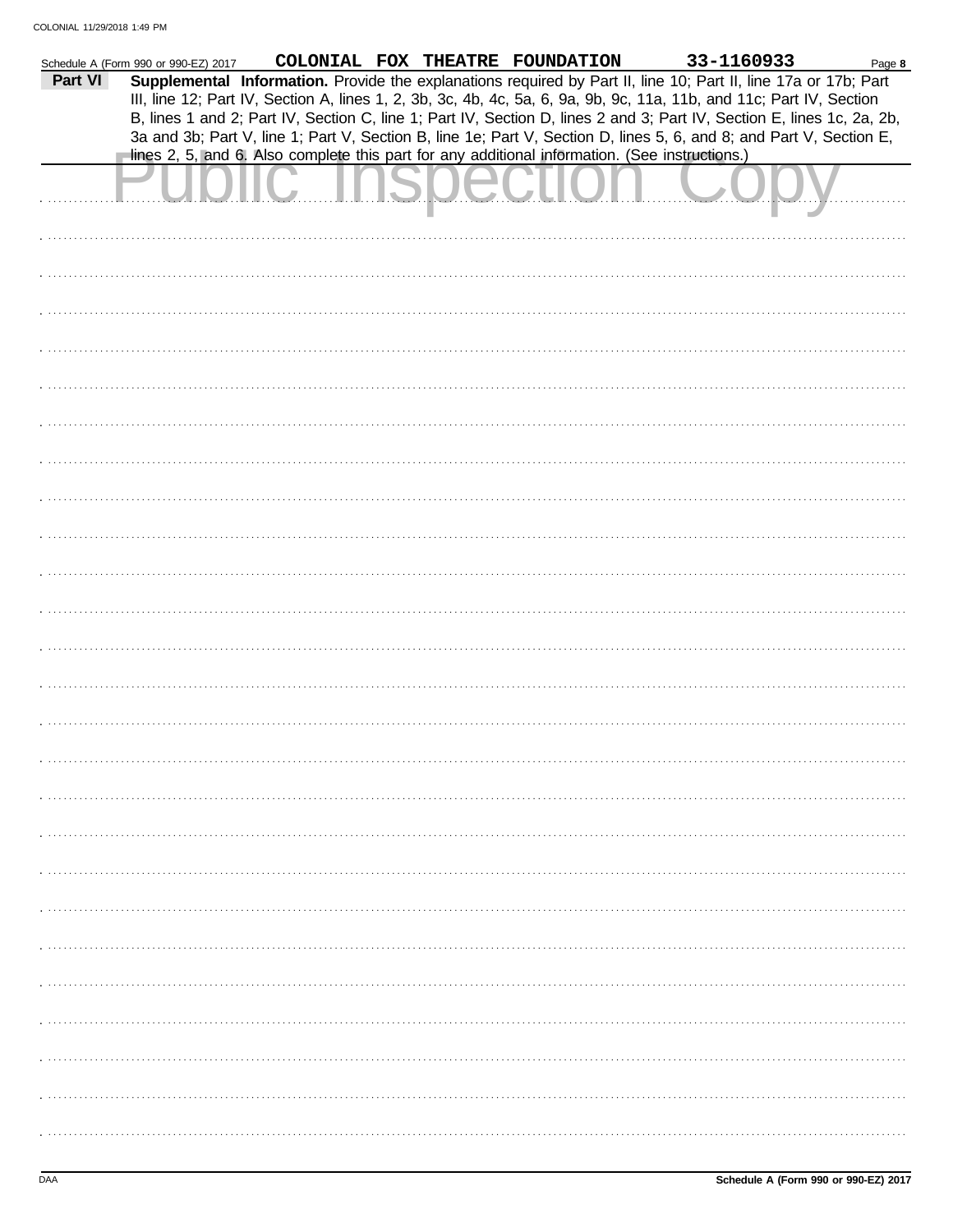| <b>Schedule B</b><br>(Form 990, 990-EZ,                                                    | <b>Schedule of Contributors</b>                                                                                                                                                                                                                                                                                                                                                                                                                                                                                     | OMB No. 1545-0047              |
|--------------------------------------------------------------------------------------------|---------------------------------------------------------------------------------------------------------------------------------------------------------------------------------------------------------------------------------------------------------------------------------------------------------------------------------------------------------------------------------------------------------------------------------------------------------------------------------------------------------------------|--------------------------------|
| or 990-PF)<br>Department of the Treasury<br>Internal Revenue Service                       | La Attach to Form 990, Form 990-EZ, or Form 990-PF.<br>u Go to www.irs.gov/Form990 for the latest information.                                                                                                                                                                                                                                                                                                                                                                                                      |                                |
| Name of the organization<br><b>COLONIAL</b><br><b>FOX</b><br>Organization type (check one) | ш<br><b>FOUNDATION</b><br>33-1160933<br>THEATRE                                                                                                                                                                                                                                                                                                                                                                                                                                                                     | Employer identification number |
| Filers of:                                                                                 | Section:                                                                                                                                                                                                                                                                                                                                                                                                                                                                                                            |                                |
| Form 990 or 990-EZ                                                                         | X<br>) (enter number) organization<br>501(c)<br>3                                                                                                                                                                                                                                                                                                                                                                                                                                                                   |                                |
|                                                                                            | $4947(a)(1)$ nonexempt charitable trust not treated as a private foundation                                                                                                                                                                                                                                                                                                                                                                                                                                         |                                |
|                                                                                            | 527 political organization                                                                                                                                                                                                                                                                                                                                                                                                                                                                                          |                                |
| Form 990-PF                                                                                | 501(c)(3) exempt private foundation                                                                                                                                                                                                                                                                                                                                                                                                                                                                                 |                                |
|                                                                                            | 4947(a)(1) nonexempt charitable trust treated as a private foundation                                                                                                                                                                                                                                                                                                                                                                                                                                               |                                |
|                                                                                            | 501(c)(3) taxable private foundation                                                                                                                                                                                                                                                                                                                                                                                                                                                                                |                                |
|                                                                                            |                                                                                                                                                                                                                                                                                                                                                                                                                                                                                                                     |                                |
| instructions.                                                                              | Check if your organization is covered by the <b>General Rule</b> or a <b>Special Rule.</b><br>Note: Only a section 501(c)(7), (8), or (10) organization can check boxes for both the General Rule and a Special Rule. See                                                                                                                                                                                                                                                                                           |                                |
| <b>General Rule</b>                                                                        |                                                                                                                                                                                                                                                                                                                                                                                                                                                                                                                     |                                |
| contributor's total contributions.                                                         | For an organization filing Form 990, 990-EZ, or 990-PF that received, during the year, contributions totaling \$5,000<br>or more (in money or property) from any one contributor. Complete Parts I and II. See instructions for determining a                                                                                                                                                                                                                                                                       |                                |
| <b>Special Rules</b>                                                                       |                                                                                                                                                                                                                                                                                                                                                                                                                                                                                                                     |                                |
| X                                                                                          | For an organization described in section 501(c)(3) filing Form 990 or 990-EZ that met the $33^{1/3\%}$ support test of the<br>regulations under sections $509(a)(1)$ and $170(b)(1)(A)(vi)$ , that checked Schedule A (Form 990 or 990-EZ), Part II, line<br>13, 16a, or 16b, and that received from any one contributor, during the year, total contributions of the greater of (1)<br>\$5,000; or (2) 2% of the amount on (i) Form 990, Part VIII, line 1h; or (ii) Form 990-EZ, line 1. Complete Parts I and II. |                                |
|                                                                                            | For an organization described in section 501(c)(7), (8), or (10) filing Form 990 or 990-EZ that received from any one<br>contributor, during the year, total contributions of more than \$1,000 exclusively for religious, charitable, scientific,<br>literary, or educational purposes, or for the prevention of cruelty to children or animals. Complete Parts I, II, and III.                                                                                                                                    |                                |
|                                                                                            | For an organization described in section 501(c)(7), (8), or (10) filing Form 990 or 990-EZ that received from any one<br>contributor, during the year, contributions exclusively for religious, charitable, etc., purposes, but no such<br>contributions totaled more than \$1,000. If this box is checked, enter here the total contributions that were received                                                                                                                                                   |                                |

during the year for an *exclusively* religious, charitable, etc., purpose. Don't complete any of the parts unless the **General Rule** applies to this organization because it received *nonexclusively* religious, charitable, etc., contributions totaling \$5,000 or more during the year . . . . . . . . . . . . . . . . . . . . . . . . . . . . . . . . . . . . . . . . . . . . . . . . . . . . . . . . . . . . . . . . . . . . . . . . . . . . . . . . . . \$ . . . . . . . . . . . . . . . . . . . . . . . . . . .

990-EZ, or 990-PF), but it **must** answer "No" on Part IV, line 2, of its Form 990; or check the box on line H of its Form 990-EZ or on its Form 990-PF, Part I, line 2, to certify that it doesn't meet the filing requirements of Schedule B (Form 990, 990-EZ, or 990-PF). **Caution:** An organization that isn't covered by the General Rule and/or the Special Rules doesn't file Schedule B (Form 990,

**For Paperwork Reduction Act Notice, see the instructions for Form 990, 990-EZ, or 990-PF.**

**Schedule B (Form 990, 990-EZ, or 990-PF) (2017)**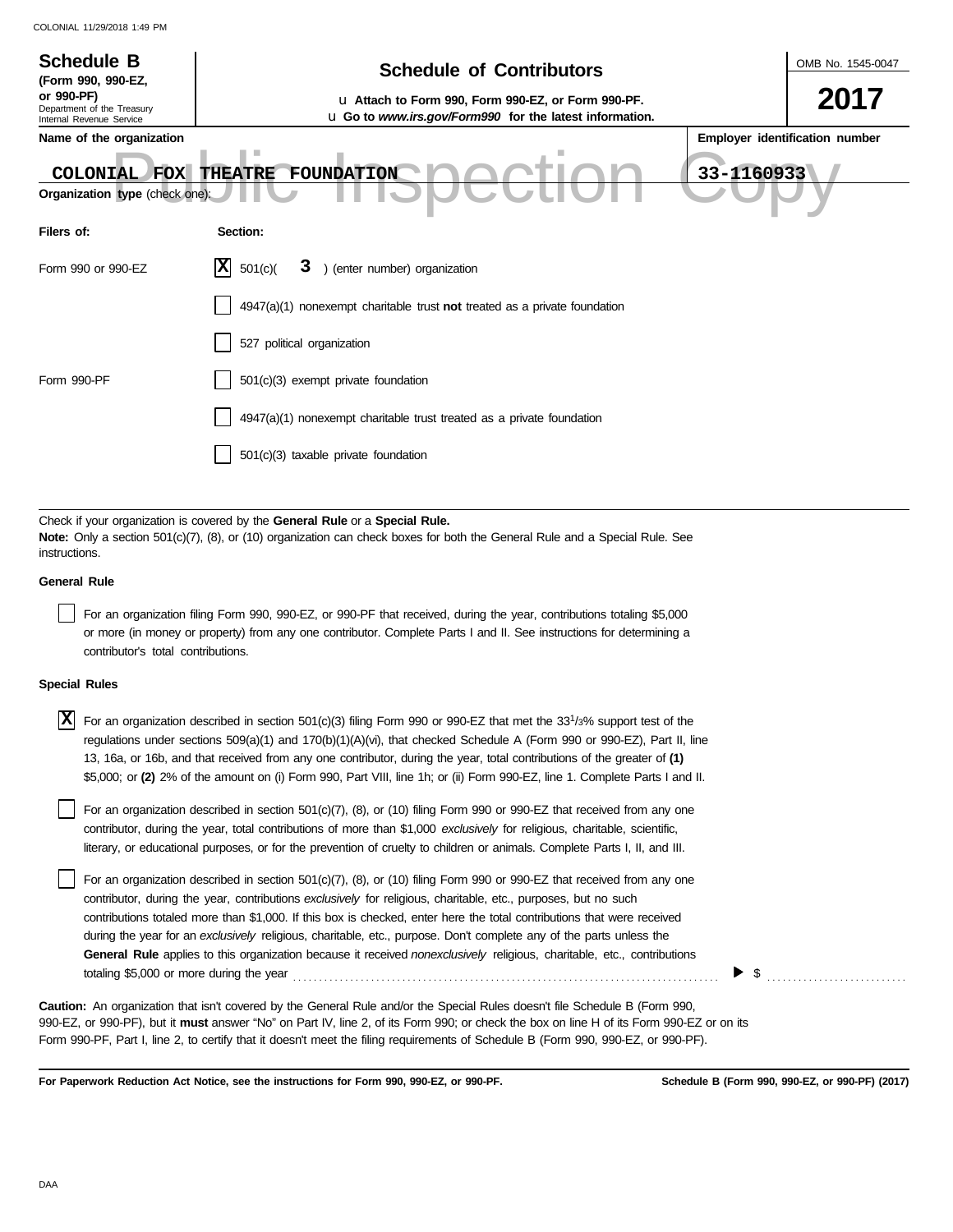|              | Schedule B (Form 990, 990-EZ, or 990-PF) (2017)<br>Name of organization                        |                                   | PAGE 1 OF 1<br>Page 2<br>Employer identification number                               |  |  |  |
|--------------|------------------------------------------------------------------------------------------------|-----------------------------------|---------------------------------------------------------------------------------------|--|--|--|
|              | COLONIAL FOX THEATRE<br><b>FOUNDATION</b>                                                      | 33-1160933                        |                                                                                       |  |  |  |
| Part I       | Contributors (see instructions). Use duplicate copies of Part I if additional space is needed. |                                   |                                                                                       |  |  |  |
| (a)<br>No.   | (b)<br>Name, address, and ZIP + 4                                                              | (c)<br><b>Total contributions</b> | (d)<br>Type of contribution                                                           |  |  |  |
| $\mathbf{1}$ |                                                                                                | 327,000<br>$\sim$                 | x<br>Person<br>Payroll<br>Noncash<br>(Complete Part II for<br>noncash contributions.) |  |  |  |
| (a)          | (b)                                                                                            | (c)                               | (d)                                                                                   |  |  |  |
| No.          | Name, address, and ZIP + 4                                                                     | <b>Total contributions</b>        | Type of contribution                                                                  |  |  |  |
| $\mathbf{2}$ |                                                                                                | 3,000<br>\$                       | х<br>Person<br>Payroll<br>Noncash<br>(Complete Part II for<br>noncash contributions.) |  |  |  |
| (a)<br>No.   | (b)<br>Name, address, and ZIP + 4                                                              | (c)<br><b>Total contributions</b> | (d)<br>Type of contribution                                                           |  |  |  |
|              |                                                                                                | \$                                | Person<br>Payroll<br>Noncash<br>(Complete Part II for<br>noncash contributions.)      |  |  |  |
| (a)          | (b)                                                                                            | (c)                               | (d)                                                                                   |  |  |  |
| No.          | Name, address, and ZIP + 4                                                                     | <b>Total contributions</b>        | Type of contribution                                                                  |  |  |  |
|              |                                                                                                | \$                                | Person<br>Payroll<br>Noncash<br>(Complete Part II for<br>noncash contributions.)      |  |  |  |
| (a)          | (b)                                                                                            | (c)                               | (d)                                                                                   |  |  |  |
| No.          | Name, address, and ZIP + 4                                                                     | <b>Total contributions</b>        | Type of contribution                                                                  |  |  |  |
|              |                                                                                                | \$                                | Person<br>Payroll<br>Noncash<br>(Complete Part II for<br>noncash contributions.)      |  |  |  |
| (a)          | (b)                                                                                            | (c)                               | (d)                                                                                   |  |  |  |
| No.          | Name, address, and ZIP + 4                                                                     | <b>Total contributions</b>        | Type of contribution                                                                  |  |  |  |
|              |                                                                                                | \$                                | Person<br>Payroll<br>Noncash                                                          |  |  |  |

. . . . . . . . . . . . . . . . . . . . . . . . . . . . . . . . . . . . . . . . . . . . . . . . . . . . . . . . . . . . . . . . . . . . . . . . . . . . . . . . . . . . . . . . . . . . . . . . . . . . . . . . . . . . . . . . . . . . . . . . . . . . . . . . . . . . . . . . . . . . . . . . . . . . . . . . . .

 $\Box$ **Noncash** (Complete Part II for noncash contributions.)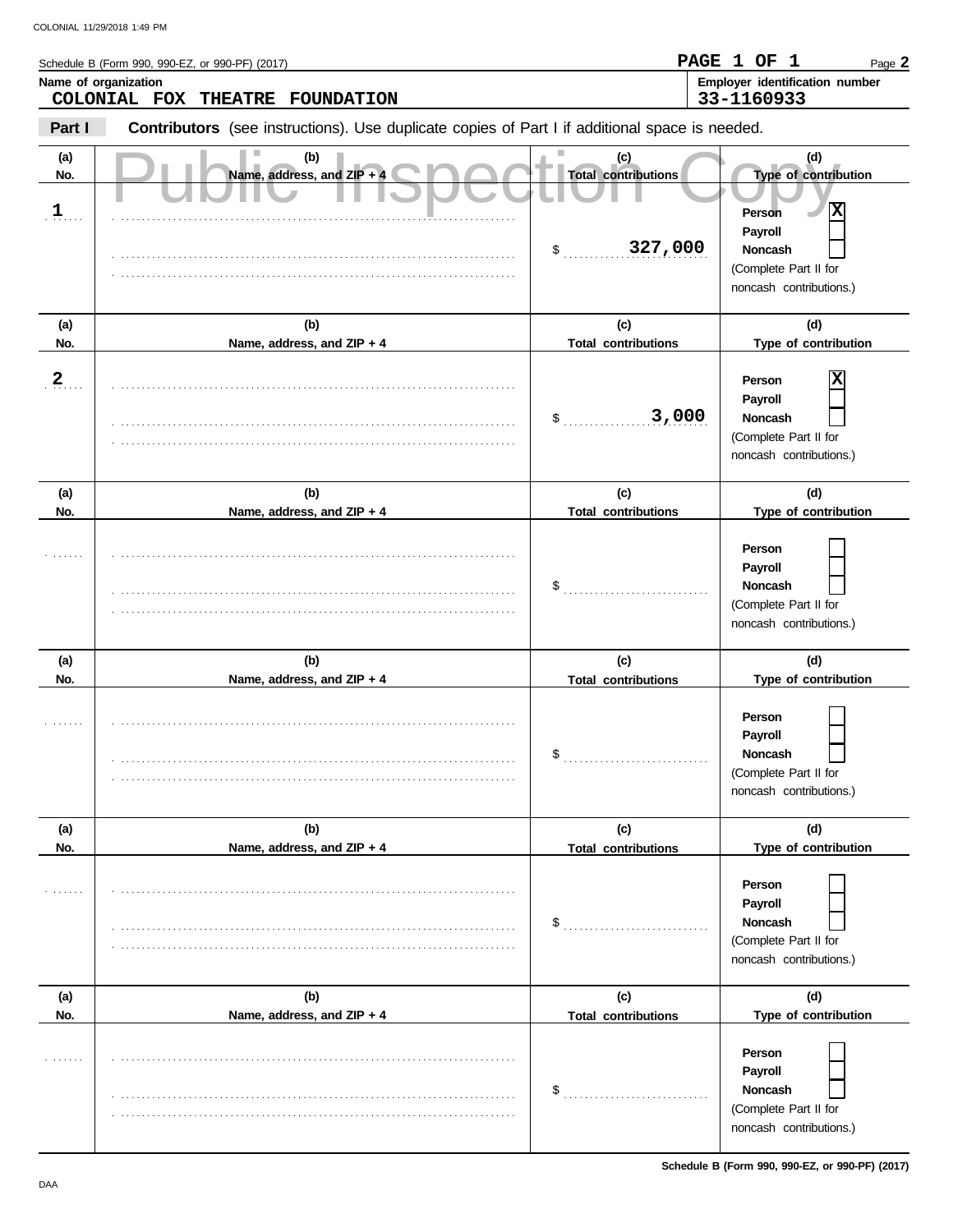|   | <b>SCHEDULE D</b>                                    |                                                                                                                                                                                                                                                             |                       | <b>Supplemental Financial Statements</b>                                                                                               |    |            | OMB No. 1545-0047                                   |
|---|------------------------------------------------------|-------------------------------------------------------------------------------------------------------------------------------------------------------------------------------------------------------------------------------------------------------------|-----------------------|----------------------------------------------------------------------------------------------------------------------------------------|----|------------|-----------------------------------------------------|
|   | (Form 990)                                           |                                                                                                                                                                                                                                                             |                       | u Complete if the organization answered "Yes" on Form 990,<br>Part IV, line 6, 7, 8, 9, 10, 11a, 11b, 11c, 11d, 11e, 11f, 12a, or 12b. |    |            |                                                     |
|   | Department of the Treasury                           |                                                                                                                                                                                                                                                             | u Attach to Form 990. |                                                                                                                                        |    |            | <b>Open to Public</b>                               |
|   | Internal Revenue Service<br>Name of the organization |                                                                                                                                                                                                                                                             |                       | <b>u</b> Go to www.irs.gov/Form990 for instructions and the latest information.                                                        |    |            | <b>Inspection</b><br>Employer identification number |
|   |                                                      |                                                                                                                                                                                                                                                             |                       |                                                                                                                                        |    |            |                                                     |
|   |                                                      | COLONIAL FOX THEATRE FOUNDATION                                                                                                                                                                                                                             |                       |                                                                                                                                        |    | 33-1160933 |                                                     |
|   | Part I                                               | Organizations Maintaining Donor Advised Funds or Other Similar Funds or Accounts.                                                                                                                                                                           |                       |                                                                                                                                        |    |            |                                                     |
|   |                                                      | Complete if the organization answered "Yes" on Form 990, Part IV, line 6.                                                                                                                                                                                   |                       | (a) Donor advised funds                                                                                                                |    |            |                                                     |
| 1 |                                                      |                                                                                                                                                                                                                                                             |                       |                                                                                                                                        |    |            | (b) Funds and other accounts                        |
| 2 |                                                      | Aggregate value of contributions to (during year)                                                                                                                                                                                                           |                       | the control of the control of the control of                                                                                           |    |            |                                                     |
| 3 |                                                      |                                                                                                                                                                                                                                                             |                       | the control of the control of the control of                                                                                           |    |            |                                                     |
| 4 |                                                      |                                                                                                                                                                                                                                                             |                       |                                                                                                                                        |    |            |                                                     |
| 5 |                                                      | Did the organization inform all donors and donor advisors in writing that the assets held in donor advised                                                                                                                                                  |                       |                                                                                                                                        |    |            |                                                     |
|   |                                                      |                                                                                                                                                                                                                                                             |                       |                                                                                                                                        |    |            | Yes<br>No                                           |
| 6 |                                                      | Did the organization inform all grantees, donors, and donor advisors in writing that grant funds can be used                                                                                                                                                |                       |                                                                                                                                        |    |            |                                                     |
|   |                                                      | only for charitable purposes and not for the benefit of the donor or donor advisor, or for any other purpose                                                                                                                                                |                       |                                                                                                                                        |    |            |                                                     |
|   |                                                      |                                                                                                                                                                                                                                                             |                       |                                                                                                                                        |    |            | Yes<br>No                                           |
|   | Part II                                              | <b>Conservation Easements.</b><br>Complete if the organization answered "Yes" on Form 990, Part IV, line 7.                                                                                                                                                 |                       |                                                                                                                                        |    |            |                                                     |
| 1 |                                                      | Purpose(s) of conservation easements held by the organization (check all that apply).                                                                                                                                                                       |                       |                                                                                                                                        |    |            |                                                     |
|   |                                                      | Preservation of land for public use (e.g., recreation or education)                                                                                                                                                                                         |                       | Preservation of a historically important land area                                                                                     |    |            |                                                     |
|   | Protection of natural habitat                        |                                                                                                                                                                                                                                                             |                       | Preservation of a certified historic structure                                                                                         |    |            |                                                     |
|   | Preservation of open space                           |                                                                                                                                                                                                                                                             |                       |                                                                                                                                        |    |            |                                                     |
| 2 |                                                      | Complete lines 2a through 2d if the organization held a qualified conservation contribution in the form of a conservation                                                                                                                                   |                       |                                                                                                                                        |    |            |                                                     |
|   | easement on the last day of the tax year.            |                                                                                                                                                                                                                                                             |                       |                                                                                                                                        |    |            | Held at the End of the Tax Year                     |
| а |                                                      |                                                                                                                                                                                                                                                             |                       |                                                                                                                                        | 2a |            |                                                     |
| b |                                                      |                                                                                                                                                                                                                                                             |                       |                                                                                                                                        | 2b |            |                                                     |
| c |                                                      |                                                                                                                                                                                                                                                             |                       |                                                                                                                                        | 2c |            |                                                     |
| d |                                                      | Number of conservation easements included in (c) acquired after 7/25/06, and not on a                                                                                                                                                                       |                       |                                                                                                                                        |    |            |                                                     |
|   |                                                      | historic structure listed in the National Register                                                                                                                                                                                                          |                       |                                                                                                                                        | 2d |            |                                                     |
| 3 | tax year $\mathbf u$                                 | Number of conservation easements modified, transferred, released, extinguished, or terminated by the organization during the                                                                                                                                |                       |                                                                                                                                        |    |            |                                                     |
|   |                                                      | Number of states where property subject to conservation easement is located u                                                                                                                                                                               |                       |                                                                                                                                        |    |            |                                                     |
| 5 |                                                      | Does the organization have a written policy regarding the periodic monitoring, inspection, handling of                                                                                                                                                      |                       |                                                                                                                                        |    |            |                                                     |
|   |                                                      | violations, and enforcement of the conservation easements it holds?                                                                                                                                                                                         |                       |                                                                                                                                        |    |            | Yes<br>No                                           |
| 6 |                                                      | Staff and volunteer hours devoted to monitoring, inspecting, handling of violations, and enforcing conservation easements during the year                                                                                                                   |                       |                                                                                                                                        |    |            |                                                     |
|   | u <sub></sub>                                        |                                                                                                                                                                                                                                                             |                       |                                                                                                                                        |    |            |                                                     |
| 7 |                                                      | Amount of expenses incurred in monitoring, inspecting, handling of violations, and enforcing conservation easements during the year                                                                                                                         |                       |                                                                                                                                        |    |            |                                                     |
|   | <b>u</b> \$ <u></u>                                  |                                                                                                                                                                                                                                                             |                       |                                                                                                                                        |    |            |                                                     |
| 8 |                                                      | Does each conservation easement reported on line 2(d) above satisfy the requirements of section 170(h)(4)(B)(i)                                                                                                                                             |                       |                                                                                                                                        |    |            |                                                     |
|   |                                                      |                                                                                                                                                                                                                                                             |                       |                                                                                                                                        |    |            | Yes<br>No                                           |
| 9 |                                                      | In Part XIII, describe how the organization reports conservation easements in its revenue and expense statement, and                                                                                                                                        |                       |                                                                                                                                        |    |            |                                                     |
|   |                                                      | balance sheet, and include, if applicable, the text of the footnote to the organization's financial statements that describes the<br>organization's accounting for conservation easements.                                                                  |                       |                                                                                                                                        |    |            |                                                     |
|   | Part III                                             | Organizations Maintaining Collections of Art, Historical Treasures, or Other Similar Assets.                                                                                                                                                                |                       |                                                                                                                                        |    |            |                                                     |
|   |                                                      | Complete if the organization answered "Yes" on Form 990, Part IV, line 8.                                                                                                                                                                                   |                       |                                                                                                                                        |    |            |                                                     |
|   |                                                      | 1a If the organization elected, as permitted under SFAS 116 (ASC 958), not to report in its revenue statement and balance sheet                                                                                                                             |                       |                                                                                                                                        |    |            |                                                     |
|   |                                                      | works of art, historical treasures, or other similar assets held for public exhibition, education, or research in furtherance of<br>public service, provide, in Part XIII, the text of the footnote to its financial statements that describes these items. |                       |                                                                                                                                        |    |            |                                                     |
|   |                                                      | <b>b</b> If the organization elected, as permitted under SFAS 116 (ASC 958), to report in its revenue statement and balance sheet                                                                                                                           |                       |                                                                                                                                        |    |            |                                                     |
|   |                                                      | works of art, historical treasures, or other similar assets held for public exhibition, education, or research in furtherance of                                                                                                                            |                       |                                                                                                                                        |    |            |                                                     |
|   |                                                      | public service, provide the following amounts relating to these items:                                                                                                                                                                                      |                       |                                                                                                                                        |    |            |                                                     |
|   |                                                      |                                                                                                                                                                                                                                                             |                       |                                                                                                                                        |    |            |                                                     |
|   |                                                      |                                                                                                                                                                                                                                                             |                       |                                                                                                                                        |    |            | $\mathbf{u}$ \$ $\ldots$                            |
| 2 |                                                      | If the organization received or held works of art, historical treasures, or other similar assets for financial gain, provide the                                                                                                                            |                       |                                                                                                                                        |    |            |                                                     |
|   |                                                      | following amounts required to be reported under SFAS 116 (ASC 958) relating to these items:                                                                                                                                                                 |                       |                                                                                                                                        |    |            |                                                     |
| a |                                                      |                                                                                                                                                                                                                                                             |                       |                                                                                                                                        |    |            |                                                     |
|   |                                                      |                                                                                                                                                                                                                                                             |                       |                                                                                                                                        |    |            |                                                     |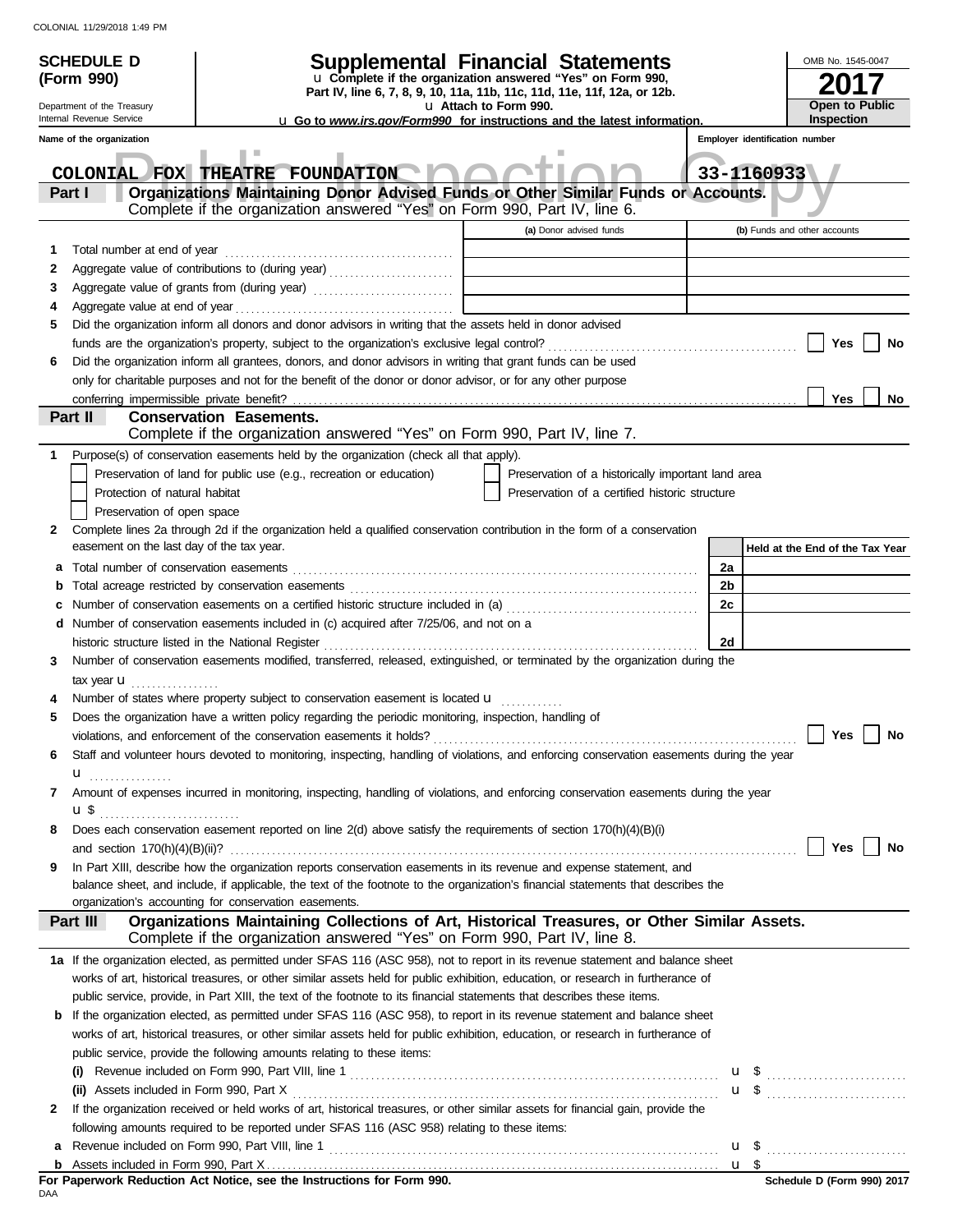|   | Schedule D (Form 990) 2017                                                                                                                                                                                                                                | COLONIAL FOX THEATRE FOUNDATION |                            |                         | 33-1160933      |                      |                     |       | Page 2 |
|---|-----------------------------------------------------------------------------------------------------------------------------------------------------------------------------------------------------------------------------------------------------------|---------------------------------|----------------------------|-------------------------|-----------------|----------------------|---------------------|-------|--------|
|   | Organizations Maintaining Collections of Art, Historical Treasures, or Other Similar Assets (continued)<br>Part III<br>3 Using the organization's acquisition, accession, and other records, check any of the following that are a significant use of its |                                 |                            |                         |                 |                      |                     |       |        |
|   | collection items (check all that apply):                                                                                                                                                                                                                  |                                 |                            |                         |                 |                      |                     |       |        |
| a | Public exhibition                                                                                                                                                                                                                                         | d                               | Loan or exchange programs  |                         |                 |                      |                     |       |        |
| b | Scholarly research                                                                                                                                                                                                                                        | e                               | Other <b>Communication</b> |                         |                 |                      |                     |       |        |
| c | Scholarly research<br>Preservation for future generations<br>Provide a description of the organization's collections and explain how they further the organization's exempt purpose in Part                                                               |                                 |                            |                         |                 |                      |                     |       |        |
| 4 | XIII.                                                                                                                                                                                                                                                     |                                 |                            |                         |                 |                      |                     |       |        |
| 5 | During the year, did the organization solicit or receive donations of art, historical treasures, or other similar                                                                                                                                         |                                 |                            |                         |                 |                      |                     |       |        |
|   |                                                                                                                                                                                                                                                           |                                 |                            |                         |                 |                      | <b>Yes</b>          |       | No     |
|   | Part IV<br><b>Escrow and Custodial Arrangements.</b>                                                                                                                                                                                                      |                                 |                            |                         |                 |                      |                     |       |        |
|   | Complete if the organization answered "Yes" on Form 990, Part IV, line 9, or reported an amount on Form                                                                                                                                                   |                                 |                            |                         |                 |                      |                     |       |        |
|   | 990, Part X, line 21.                                                                                                                                                                                                                                     |                                 |                            |                         |                 |                      |                     |       |        |
|   | 1a Is the organization an agent, trustee, custodian or other intermediary for contributions or other assets not                                                                                                                                           |                                 |                            |                         |                 |                      |                     |       |        |
|   |                                                                                                                                                                                                                                                           |                                 |                            |                         |                 |                      | Yes                 |       |        |
|   | <b>b</b> If "Yes," explain the arrangement in Part XIII and complete the following table:                                                                                                                                                                 |                                 |                            |                         |                 |                      |                     |       |        |
|   |                                                                                                                                                                                                                                                           |                                 |                            |                         |                 |                      | Amount              |       |        |
| c | Beginning balance <b>constructs</b> and constructs and constructs and constructs are constructed and constructs and constructs are constructed and constructs and constructs are constructed and construct and construct and constr                       |                                 |                            |                         |                 | 1c                   |                     |       |        |
|   | Additions during the year manufactured and contact the year manufactured and all the year manufactured and all the year manufactured and all the year manufactured and all the year manufactured and all the year manufactured                            |                                 |                            |                         |                 | 1 <sub>d</sub>       |                     |       |        |
|   |                                                                                                                                                                                                                                                           |                                 |                            |                         |                 | 1е                   |                     |       |        |
| f | Ending balance encourance and a series of the series of the series of the series of the series of the series of the series of the series of the series of the series of the series of the series of the series of the series o                            |                                 |                            |                         |                 | 1f                   |                     |       |        |
|   |                                                                                                                                                                                                                                                           |                                 |                            |                         |                 |                      | <b>Yes</b>          |       | No     |
|   |                                                                                                                                                                                                                                                           |                                 |                            |                         |                 |                      |                     |       |        |
|   | <b>Endowment Funds.</b><br>Part V                                                                                                                                                                                                                         |                                 |                            |                         |                 |                      |                     |       |        |
|   | Complete if the organization answered "Yes" on Form 990, Part IV, line 10.                                                                                                                                                                                |                                 |                            |                         |                 |                      |                     |       |        |
|   |                                                                                                                                                                                                                                                           | (a) Current year                | (b) Prior year             | (c) Two years back      |                 | (d) Three years back | (e) Four years back |       |        |
|   | 1a Beginning of year balance                                                                                                                                                                                                                              |                                 |                            |                         |                 |                      |                     |       |        |
| b |                                                                                                                                                                                                                                                           |                                 |                            |                         |                 |                      |                     |       |        |
| c | Net investment earnings, gains, and                                                                                                                                                                                                                       |                                 |                            |                         |                 |                      |                     |       |        |
|   |                                                                                                                                                                                                                                                           |                                 |                            |                         |                 |                      |                     |       |        |
|   | d Grants or scholarships                                                                                                                                                                                                                                  |                                 |                            |                         |                 |                      |                     |       |        |
|   | e Other expenditures for facilities and                                                                                                                                                                                                                   |                                 |                            |                         |                 |                      |                     |       |        |
|   | f Administrative expenses                                                                                                                                                                                                                                 |                                 |                            |                         |                 |                      |                     |       |        |
|   |                                                                                                                                                                                                                                                           |                                 |                            |                         |                 |                      |                     |       |        |
| 2 | Provide the estimated percentage of the current year end balance (line 1g, column (a)) held as:                                                                                                                                                           |                                 |                            |                         |                 |                      |                     |       |        |
|   | a Board designated or quasi-endowment u                                                                                                                                                                                                                   |                                 |                            |                         |                 |                      |                     |       |        |
|   | Permanent endowment <b>u</b> %                                                                                                                                                                                                                            |                                 |                            |                         |                 |                      |                     |       |        |
| c | Temporarily restricted endowment <b>u</b>                                                                                                                                                                                                                 | %                               |                            |                         |                 |                      |                     |       |        |
|   | The percentages on lines 2a, 2b, and 2c should equal 100%.                                                                                                                                                                                                |                                 |                            |                         |                 |                      |                     |       |        |
|   | 3a Are there endowment funds not in the possession of the organization that are held and administered for the                                                                                                                                             |                                 |                            |                         |                 |                      |                     |       |        |
|   | organization by:                                                                                                                                                                                                                                          |                                 |                            |                         |                 |                      |                     | Yes   | No.    |
|   |                                                                                                                                                                                                                                                           |                                 |                            |                         |                 |                      | 3a(i)               |       |        |
|   |                                                                                                                                                                                                                                                           |                                 |                            |                         |                 |                      | 3a(ii)              |       |        |
|   |                                                                                                                                                                                                                                                           |                                 |                            |                         |                 |                      | 3b                  |       |        |
| 4 | Describe in Part XIII the intended uses of the organization's endowment funds.                                                                                                                                                                            |                                 |                            |                         |                 |                      |                     |       |        |
|   | Part VI<br>Land, Buildings, and Equipment.                                                                                                                                                                                                                |                                 |                            |                         |                 |                      |                     |       |        |
|   | Complete if the organization answered "Yes" on Form 990, Part IV, line 11a. See Form 990, Part X, line 10.                                                                                                                                                |                                 |                            |                         |                 |                      |                     |       |        |
|   | Description of property                                                                                                                                                                                                                                   | (a) Cost or other basis         |                            | (b) Cost or other basis | (c) Accumulated |                      | (d) Book value      |       |        |
|   |                                                                                                                                                                                                                                                           | (investment)                    |                            | (other)                 | depreciation    |                      |                     |       |        |
|   | <b>1a</b> Land                                                                                                                                                                                                                                            |                                 |                            |                         |                 |                      |                     |       |        |
|   |                                                                                                                                                                                                                                                           |                                 |                            |                         |                 |                      |                     |       |        |
| c | Leasehold improvements                                                                                                                                                                                                                                    |                                 |                            |                         |                 |                      |                     |       |        |
| d |                                                                                                                                                                                                                                                           |                                 |                            | 15,332                  |                 | 13,055               |                     | 2,277 |        |
|   |                                                                                                                                                                                                                                                           |                                 |                            | $\overline{2,119,266}$  |                 |                      | 2,119,266           |       |        |
|   |                                                                                                                                                                                                                                                           |                                 |                            |                         |                 | u                    | 2,121,543           |       |        |

**Schedule D (Form 990) 2017**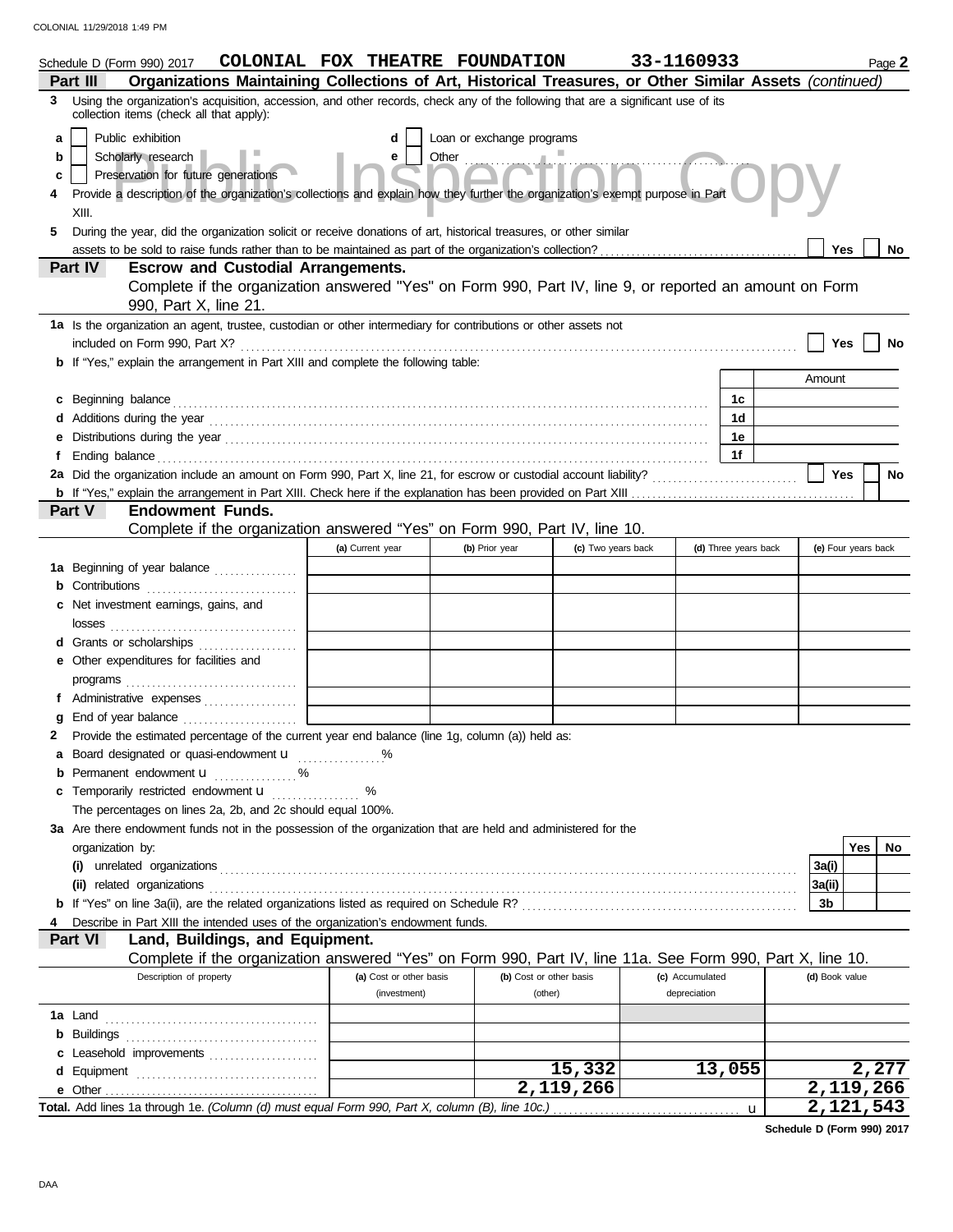| Schedule D (Form 990) 2017 |                                                                                                 |                                         |                 | COLONIAL FOX THEATRE FOUNDATION | 33-1160933                                                                                                 | Page 3                           |
|----------------------------|-------------------------------------------------------------------------------------------------|-----------------------------------------|-----------------|---------------------------------|------------------------------------------------------------------------------------------------------------|----------------------------------|
| <b>Part VII</b>            | Investments-Other Securities.                                                                   |                                         |                 |                                 |                                                                                                            |                                  |
|                            |                                                                                                 |                                         |                 |                                 | Complete if the organization answered "Yes" on Form 990, Part IV, line 11b. See Form 990, Part X, line 12. |                                  |
|                            |                                                                                                 | (a) Description of security or category |                 | (b) Book value                  |                                                                                                            | (c) Method of valuation:         |
|                            |                                                                                                 | (including name of security)            |                 |                                 |                                                                                                            | Cost or end-of-year market value |
| (1) Financial derivatives  |                                                                                                 | ш                                       |                 | a.                              |                                                                                                            |                                  |
|                            | (2) Closely-held equity interests                                                               |                                         |                 |                                 |                                                                                                            |                                  |
| (3) Other                  |                                                                                                 |                                         |                 |                                 |                                                                                                            |                                  |
| (A)                        |                                                                                                 |                                         |                 |                                 |                                                                                                            |                                  |
| (B)                        |                                                                                                 |                                         |                 |                                 |                                                                                                            |                                  |
| (C)                        |                                                                                                 |                                         |                 |                                 |                                                                                                            |                                  |
| (D)                        |                                                                                                 |                                         |                 |                                 |                                                                                                            |                                  |
| (E)                        |                                                                                                 |                                         |                 |                                 |                                                                                                            |                                  |
| (F)                        |                                                                                                 |                                         |                 |                                 |                                                                                                            |                                  |
| (G)                        |                                                                                                 |                                         |                 |                                 |                                                                                                            |                                  |
| (H)                        |                                                                                                 |                                         |                 |                                 |                                                                                                            |                                  |
|                            | Total. (Column (b) must equal Form 990, Part X, col. (B) line 12.) $\mathbf u$                  |                                         |                 |                                 |                                                                                                            |                                  |
| Part VIII                  | Investments-Program Related.                                                                    |                                         |                 |                                 |                                                                                                            |                                  |
|                            |                                                                                                 |                                         |                 |                                 | Complete if the organization answered "Yes" on Form 990, Part IV, line 11c. See Form 990, Part X, line 13. |                                  |
|                            |                                                                                                 | (a) Description of investment           |                 | (b) Book value                  |                                                                                                            | (c) Method of valuation:         |
|                            |                                                                                                 |                                         |                 |                                 |                                                                                                            | Cost or end-of-year market value |
| (1)                        |                                                                                                 |                                         |                 |                                 |                                                                                                            |                                  |
| (2)                        |                                                                                                 |                                         |                 |                                 |                                                                                                            |                                  |
| (3)                        |                                                                                                 |                                         |                 |                                 |                                                                                                            |                                  |
| (4)                        |                                                                                                 |                                         |                 |                                 |                                                                                                            |                                  |
| (5)                        |                                                                                                 |                                         |                 |                                 |                                                                                                            |                                  |
| (6)                        |                                                                                                 |                                         |                 |                                 |                                                                                                            |                                  |
| (7)                        |                                                                                                 |                                         |                 |                                 |                                                                                                            |                                  |
| (8)                        |                                                                                                 |                                         |                 |                                 |                                                                                                            |                                  |
| (9)                        |                                                                                                 |                                         |                 |                                 |                                                                                                            |                                  |
| Part IX                    | Total. (Column (b) must equal Form 990, Part X, col. (B) line 13.) $\mathbf u$<br>Other Assets. |                                         |                 |                                 |                                                                                                            |                                  |
|                            |                                                                                                 |                                         |                 |                                 | Complete if the organization answered "Yes" on Form 990, Part IV, line 11d. See Form 990, Part X, line 15. |                                  |
|                            |                                                                                                 |                                         | (a) Description |                                 |                                                                                                            | (b) Book value                   |
| (1)                        |                                                                                                 |                                         |                 |                                 |                                                                                                            |                                  |
| (2)                        |                                                                                                 |                                         |                 |                                 |                                                                                                            |                                  |
| (3)                        |                                                                                                 |                                         |                 |                                 |                                                                                                            |                                  |
| (4)                        |                                                                                                 |                                         |                 |                                 |                                                                                                            |                                  |
| (5)                        |                                                                                                 |                                         |                 |                                 |                                                                                                            |                                  |
| (6)                        |                                                                                                 |                                         |                 |                                 |                                                                                                            |                                  |
| (7)                        |                                                                                                 |                                         |                 |                                 |                                                                                                            |                                  |
| (8)                        |                                                                                                 |                                         |                 |                                 |                                                                                                            |                                  |
| (9)                        |                                                                                                 |                                         |                 |                                 |                                                                                                            |                                  |
|                            | Total. (Column (b) must equal Form 990, Part X, col. (B) line 15.)                              |                                         |                 |                                 |                                                                                                            | u                                |
| Part X                     | Other Liabilities.                                                                              |                                         |                 |                                 |                                                                                                            |                                  |
|                            |                                                                                                 |                                         |                 |                                 | Complete if the organization answered "Yes" on Form 990, Part IV, line 11e or 11f. See Form 990, Part X,   |                                  |
|                            | line 25.                                                                                        |                                         |                 |                                 |                                                                                                            |                                  |
| 1.                         |                                                                                                 | (a) Description of liability            |                 | (b) Book value                  |                                                                                                            |                                  |
| (1)                        | Federal income taxes                                                                            |                                         |                 |                                 |                                                                                                            |                                  |
| (2)                        |                                                                                                 |                                         |                 |                                 |                                                                                                            |                                  |
| (3)                        |                                                                                                 |                                         |                 |                                 |                                                                                                            |                                  |
| (4)                        |                                                                                                 |                                         |                 |                                 |                                                                                                            |                                  |
| (5)                        |                                                                                                 |                                         |                 |                                 |                                                                                                            |                                  |
| (6)                        |                                                                                                 |                                         |                 |                                 |                                                                                                            |                                  |
| (7)                        |                                                                                                 |                                         |                 |                                 |                                                                                                            |                                  |
| (8)                        |                                                                                                 |                                         |                 |                                 |                                                                                                            |                                  |
| (9)                        |                                                                                                 |                                         |                 |                                 |                                                                                                            |                                  |

**Total.** *(Column (b) must equal Form 990, Part X, col. (B) line 25.)* u

Liability for uncertain tax positions. In Part XIII, provide the text of the footnote to the organization's financial statements that reports the **2.** organization's liability for uncertain tax positions under FIN 48 (ASC 740). Check here if the text of the footnote has been provided in Part XIII ...........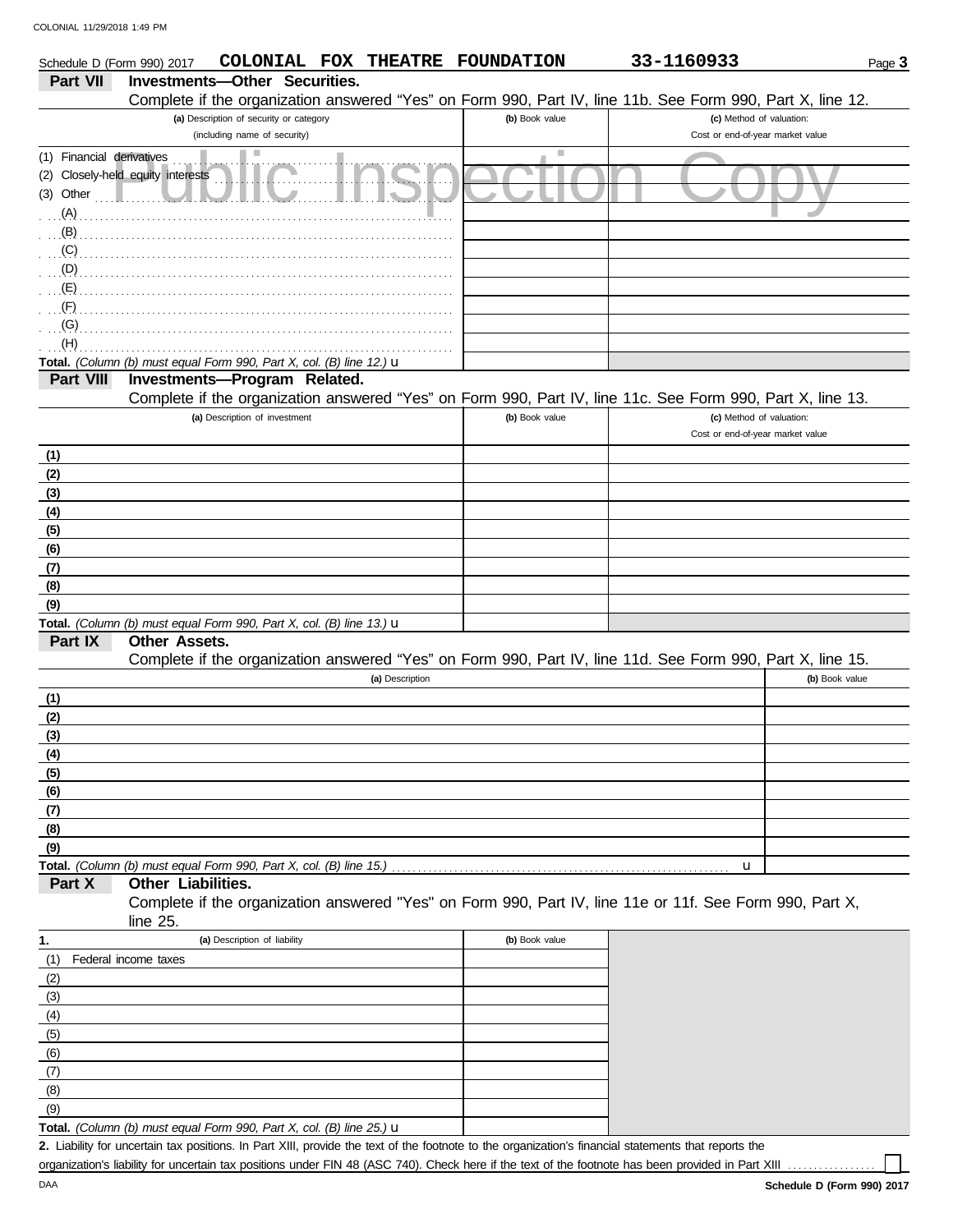|    | Schedule D (Form 990) 2017 COLONIAL FOX THEATRE FOUNDATION                                                                                                                                                                                                                                            |                      | 33-1160933 |         | Page 4 |
|----|-------------------------------------------------------------------------------------------------------------------------------------------------------------------------------------------------------------------------------------------------------------------------------------------------------|----------------------|------------|---------|--------|
|    | Reconciliation of Revenue per Audited Financial Statements With Revenue per Return.<br>Part XI                                                                                                                                                                                                        |                      |            |         |        |
|    | Complete if the organization answered "Yes" on Form 990, Part IV, line 12a.                                                                                                                                                                                                                           |                      |            |         |        |
| 1. |                                                                                                                                                                                                                                                                                                       |                      |            | 1       |        |
| 2  | Amounts included on line 1 but not on Form 990, Part VIII, line 12:                                                                                                                                                                                                                                   |                      |            |         |        |
| а  | Net unrealized gains (losses) on investments                                                                                                                                                                                                                                                          | 2a                   |            |         |        |
| b  | Donated services and use of facilities                                                                                                                                                                                                                                                                | 2 <sub>b</sub>       |            |         |        |
| с  |                                                                                                                                                                                                                                                                                                       | 2c                   |            |         |        |
| d  |                                                                                                                                                                                                                                                                                                       | 2d                   |            |         |        |
| е  |                                                                                                                                                                                                                                                                                                       |                      |            | 2e      |        |
| З  |                                                                                                                                                                                                                                                                                                       |                      |            | 3       |        |
|    | Amounts included on Form 990, Part VIII, line 12, but not on line 1:                                                                                                                                                                                                                                  |                      |            |         |        |
| а  |                                                                                                                                                                                                                                                                                                       | 4a                   |            |         |        |
| b  |                                                                                                                                                                                                                                                                                                       | 4 <sub>b</sub>       |            |         |        |
| c  |                                                                                                                                                                                                                                                                                                       |                      |            | 4c      |        |
| 5  |                                                                                                                                                                                                                                                                                                       |                      |            | 5       |        |
|    | Reconciliation of Expenses per Audited Financial Statements With Expenses per Return.<br>Part XII                                                                                                                                                                                                     |                      |            |         |        |
|    | Complete if the organization answered "Yes" on Form 990, Part IV, line 12a.                                                                                                                                                                                                                           |                      |            |         |        |
| 1  |                                                                                                                                                                                                                                                                                                       |                      |            | 1       |        |
| 2  | Amounts included on line 1 but not on Form 990, Part IX, line 25:                                                                                                                                                                                                                                     |                      |            |         |        |
| a  | Donated services and use of facilities [[11, 11] contracts are not all the services and use of facilities [[11, 11] contracts are not all the services and use of facilities [[11, 11] contracts are not all the services are                                                                         | 2a                   |            |         |        |
| b  |                                                                                                                                                                                                                                                                                                       | 2 <sub>b</sub>       |            |         |        |
|    | Prior year adjustments entertainments and the contract of the contract of the contract of the contract of the contract of the contract of the contract of the contract of the contract of the contract of the contract of the                                                                         | 2c                   |            |         |        |
| с  | Other losses <b>contracts</b> and <b>contracts</b> and <b>contracts</b> and <b>contracts</b> and <b>contracts</b> and <b>contracts</b> and <b>contracts</b> and <b>contracts</b> and <b>contracts</b> and <b>contracts</b> and <b>contracts</b> and <b>contracts</b> and <b>contracts</b> and <b></b> | 2d                   |            |         |        |
|    |                                                                                                                                                                                                                                                                                                       |                      |            |         |        |
| е  |                                                                                                                                                                                                                                                                                                       |                      |            | 2e<br>3 |        |
| З  |                                                                                                                                                                                                                                                                                                       |                      |            |         |        |
| 4  | Amounts included on Form 990, Part IX, line 25, but not on line 1:                                                                                                                                                                                                                                    |                      |            |         |        |
| a  |                                                                                                                                                                                                                                                                                                       | 4a<br>4 <sub>b</sub> |            |         |        |
| b  |                                                                                                                                                                                                                                                                                                       |                      |            |         |        |
| c  |                                                                                                                                                                                                                                                                                                       |                      |            | 4c<br>5 |        |
|    |                                                                                                                                                                                                                                                                                                       |                      |            |         |        |
|    | Part XIII Supplemental Information.                                                                                                                                                                                                                                                                   |                      |            |         |        |
|    | Provide the descriptions required for Part II, lines 3, 5, and 9; Part III, lines 1a and 4; Part IV, lines 1b and 2b; Part V, line 4; Part X, line                                                                                                                                                    |                      |            |         |        |
|    | 2; Part XI, lines 2d and 4b; and Part XII, lines 2d and 4b. Also complete this part to provide any additional information.                                                                                                                                                                            |                      |            |         |        |
|    |                                                                                                                                                                                                                                                                                                       |                      |            |         |        |
|    |                                                                                                                                                                                                                                                                                                       |                      |            |         |        |
|    |                                                                                                                                                                                                                                                                                                       |                      |            |         |        |
|    |                                                                                                                                                                                                                                                                                                       |                      |            |         |        |
|    |                                                                                                                                                                                                                                                                                                       |                      |            |         |        |
|    |                                                                                                                                                                                                                                                                                                       |                      |            |         |        |
|    |                                                                                                                                                                                                                                                                                                       |                      |            |         |        |
|    |                                                                                                                                                                                                                                                                                                       |                      |            |         |        |
|    |                                                                                                                                                                                                                                                                                                       |                      |            |         |        |
|    |                                                                                                                                                                                                                                                                                                       |                      |            |         |        |
|    |                                                                                                                                                                                                                                                                                                       |                      |            |         |        |
|    |                                                                                                                                                                                                                                                                                                       |                      |            |         |        |
|    |                                                                                                                                                                                                                                                                                                       |                      |            |         |        |
|    |                                                                                                                                                                                                                                                                                                       |                      |            |         |        |
|    |                                                                                                                                                                                                                                                                                                       |                      |            |         |        |
|    |                                                                                                                                                                                                                                                                                                       |                      |            |         |        |
|    |                                                                                                                                                                                                                                                                                                       |                      |            |         |        |
|    |                                                                                                                                                                                                                                                                                                       |                      |            |         |        |
|    |                                                                                                                                                                                                                                                                                                       |                      |            |         |        |
|    |                                                                                                                                                                                                                                                                                                       |                      |            |         |        |
|    |                                                                                                                                                                                                                                                                                                       |                      |            |         |        |
|    |                                                                                                                                                                                                                                                                                                       |                      |            |         |        |
|    |                                                                                                                                                                                                                                                                                                       |                      |            |         |        |
|    |                                                                                                                                                                                                                                                                                                       |                      |            |         |        |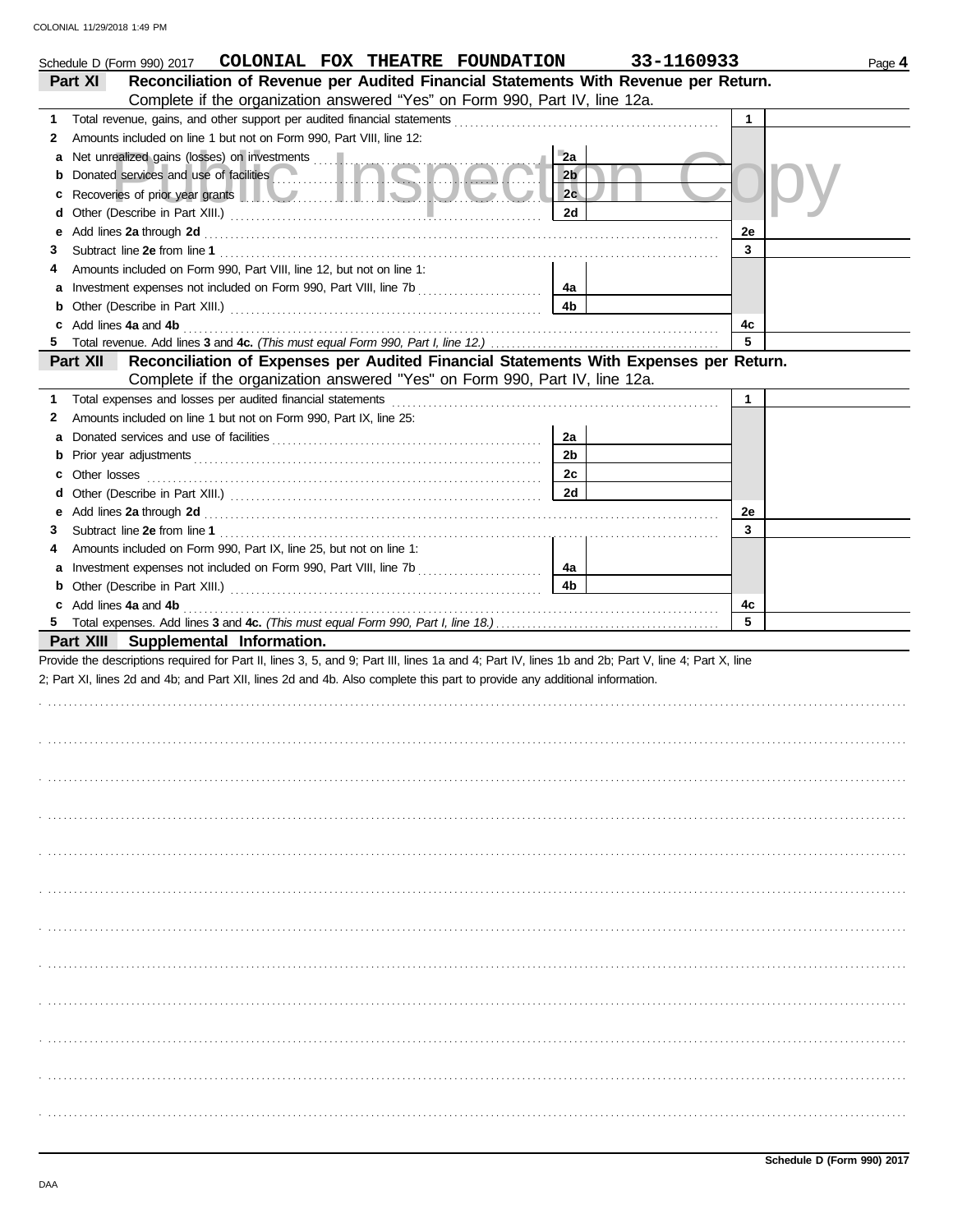| Schedule D (Form 990) 2017 | COLONIAL FOX THEATRE FOUNDATION      |  | 33-1160933             | Page 5 |
|----------------------------|--------------------------------------|--|------------------------|--------|
| Part XIII                  | Supplemental Information (continued) |  |                        |        |
|                            |                                      |  |                        |        |
|                            |                                      |  |                        |        |
|                            |                                      |  | Public Inspection Copy |        |
|                            |                                      |  |                        |        |
|                            |                                      |  |                        |        |
|                            |                                      |  |                        |        |
|                            |                                      |  |                        |        |
|                            |                                      |  |                        |        |
|                            |                                      |  |                        |        |
|                            |                                      |  |                        |        |
|                            |                                      |  |                        |        |
|                            |                                      |  |                        |        |
|                            |                                      |  |                        |        |
|                            |                                      |  |                        |        |
|                            |                                      |  |                        |        |
|                            |                                      |  |                        |        |
|                            |                                      |  |                        |        |
|                            |                                      |  |                        |        |
|                            |                                      |  |                        |        |
|                            |                                      |  |                        |        |
|                            |                                      |  |                        |        |
|                            |                                      |  |                        |        |
|                            |                                      |  |                        |        |
|                            |                                      |  |                        |        |
|                            |                                      |  |                        |        |
|                            |                                      |  |                        |        |
|                            |                                      |  |                        |        |
|                            |                                      |  |                        |        |
|                            |                                      |  |                        |        |
|                            |                                      |  |                        |        |
|                            |                                      |  |                        |        |
|                            |                                      |  |                        |        |
|                            |                                      |  |                        |        |
|                            |                                      |  |                        |        |
|                            |                                      |  |                        |        |
|                            |                                      |  |                        |        |
|                            |                                      |  |                        |        |
|                            |                                      |  |                        |        |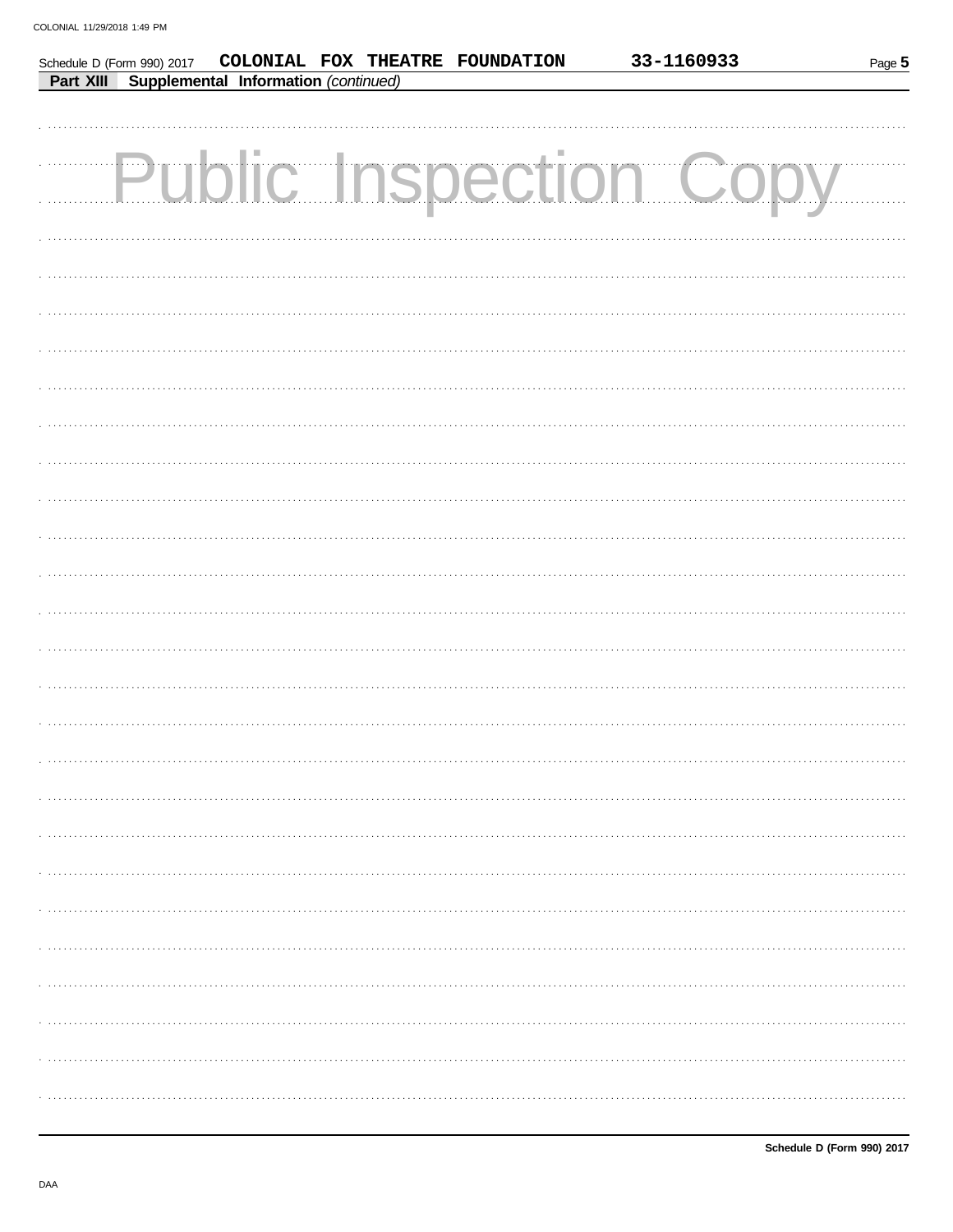| <b>SCHEDULE O</b><br>(Form 990 or 990-EZ)<br>Department of the Treasury<br>Internal Revenue Service<br>Name of the organization    | ш                                                                                                               | Supplemental Information to Form 990 or 990-EZ<br>Complete to provide information for responses to specific questions on<br>Form 990 or 990-EZ or to provide any additional information.<br>u Attach to Form 990 or 990-EZ.<br><b>u</b> Go to www.irs.gov/Form990 for the latest information.    | <b>Employer identification number</b>               | OMB No. 1545-0047<br>2017<br><b>Open to Public</b><br><b>Inspection</b> |
|------------------------------------------------------------------------------------------------------------------------------------|-----------------------------------------------------------------------------------------------------------------|--------------------------------------------------------------------------------------------------------------------------------------------------------------------------------------------------------------------------------------------------------------------------------------------------|-----------------------------------------------------|-------------------------------------------------------------------------|
| <b>COLONIAL</b><br>FORM 990<br>$\sim$<br><b>TO ACOUIRE,</b><br><b>ENRICHING</b><br><b>CENTER</b>                                   | <b>FOX</b><br>THEATRE FOUNDATION<br>ORGANIZATION'S MISSION<br><b>MAINTAIN AND</b><br>QUALITY OF LIFE AND<br>THE | OPERATE THE HISTORICAL COLONIAL FOX THEATRE<br>BUILDING IN PITTSBURG, KS, IN ORDER TO BE AN ENDURING DYANMIC<br><b>ECONOMIC VITALITY OF</b>                                                                                                                                                      | 33-1160933                                          | <b>CULTURAL</b><br>PITTSBURG AND                                        |
| <b>SURROUNDING</b><br><b>ACTIVE MEMBERS</b><br><b>THOSE</b><br>WHO MAKE<br><b>THE BOARD OF</b><br>WILL BE BASED<br><b>PREVIOUS</b> | COMMUNITIES.<br>WILL BE DESIGNATED EACH YEAR BY<br>A MINIMUSM CONTRIBUTION<br>OR CURRENT CALENDAR YEAR.         | FORM 990, PART VI, LINE 6 - CLASSES OF MEMBERS OR STOCKHOLDERS<br>THE<br><b>CORPORATION AS</b><br>TO<br>THE<br>TRUSTEES EACH YEAR AT THE ANNUAL MEETING.<br>IN A CURRENT CALENDAR YEAR ON A MINIMUM GIFT DURING THE                                                                              | BOARD OF<br><b>TRUSTEES AS</b><br><b>MEMBERSHIP</b> | SPECIFIED BY<br><b>RIGHTS</b>                                           |
| FORM 990, PART VI, LINE<br>TRUSTEES ARE ELECTED BY A MAJORITY VOTE OF CURRENT TRUSTEES, NOT MEMBERS;                               | <b>7A - ELECTION OF</b>                                                                                         | <b>MEMBERS AND</b><br>HOWEVER MEMBERS MAY VOTE ON SPECIFIED ISSUES AND DECISIONS.                                                                                                                                                                                                                | THEIR RIGHTS                                        |                                                                         |
|                                                                                                                                    |                                                                                                                 | FORM 990, PART VI, LINE 7B - DECISIONS SUBJECT TO APPROVAL OF MEMBERS<br>AT EVERY MEETING, EACH MEMBER SHALL BE ABLE TO CAST ONE VOTE, WHICH MAY BE<br>CAST EITHER IN PERSON OR BY PROXY. ALL PROXIES SHALL BE FILED IN WRITING<br>WITH THE SECRETARY AND ENTERED IN THE MINUTES OF THE MEETING. |                                                     |                                                                         |
|                                                                                                                                    |                                                                                                                 | FORM 990, PART VI, LINE 11B - ORGANIZATION'S PROCESS TO REVIEW FORM 990<br>FORM 990 IS PREPARD BY AN INDEPENDENT ACCOUNTING FIRM BASED ON INFORMATION<br>PROVIDED BY THE ORGANIZATION. THE FINAL VERSION OF THE FORM 990 IS                                                                      |                                                     |                                                                         |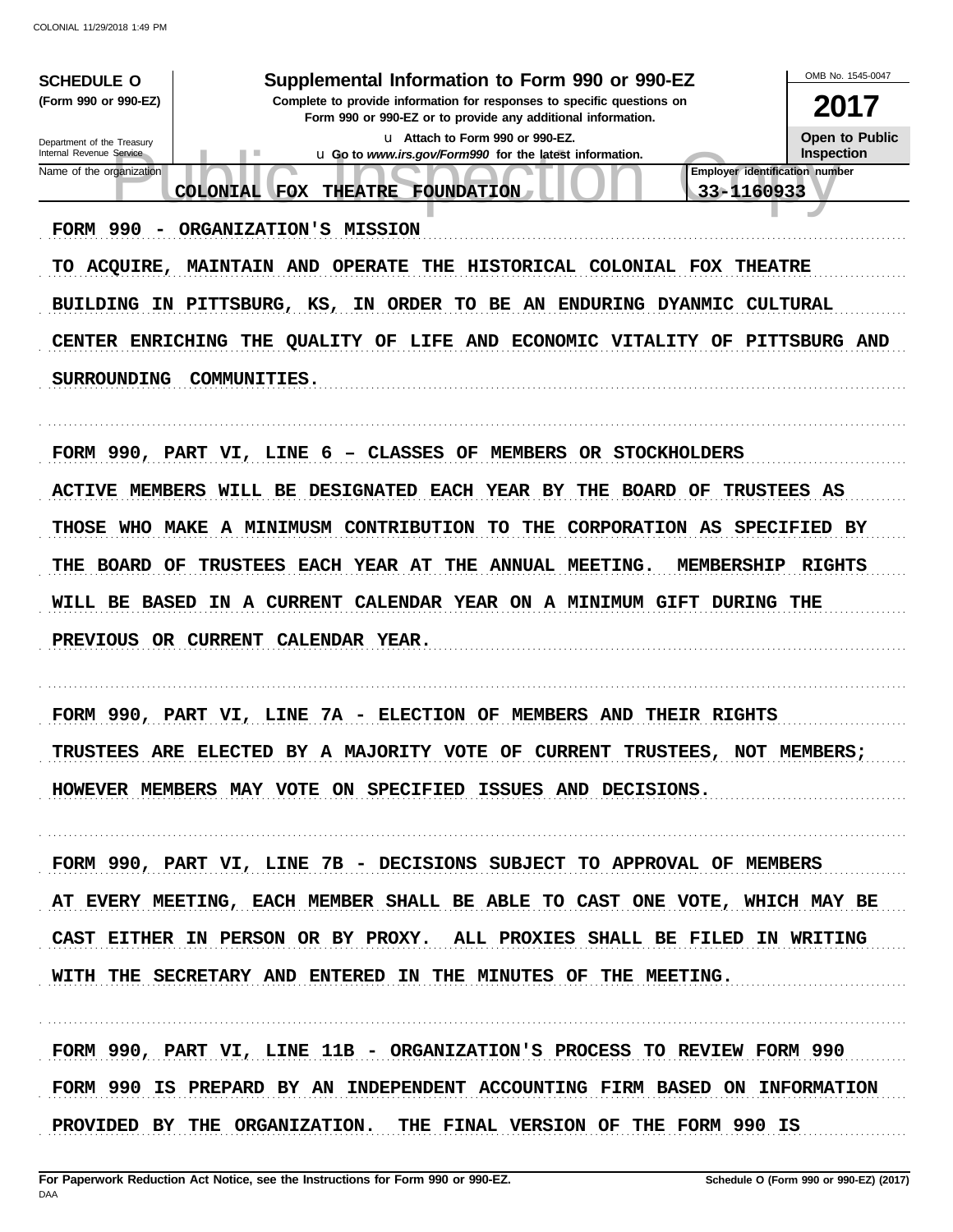| Schedule O (Form 990 or 990-EZ) (2017)                                                                                                                             | Page 2                                       |
|--------------------------------------------------------------------------------------------------------------------------------------------------------------------|----------------------------------------------|
| Name of the organization<br>COLONIAL FOX<br>THEATRE FOUNDATION                                                                                                     | Employer identification number<br>33-1160933 |
| TO EACH BOARD MEMBER BEFORE<br>THE<br><b>FORM</b><br>IS<br><b>PROVIDED</b>                                                                                         | FILED WITH THE IRS.                          |
| ш<br>٠                                                                                                                                                             |                                              |
| FURTHER, THE FORM 990 IS REVIEWED BY THE<br><b>BOARD</b>                                                                                                           | MEMBERS PRIOR TO FILING THE                  |
| IRS.<br>THE<br>THE<br>THE<br>PRESIDENT OF<br><b>FORM WITH</b>                                                                                                      | ORGANIZATION PRESIDES AND THE                |
| THE REVIEW.<br>TREASURER LEADS                                                                                                                                     |                                              |
|                                                                                                                                                                    |                                              |
| FORM 990, PART VI, LINE 12C - ENFORCEMENT OF CONFLICTS POLICY                                                                                                      |                                              |
| BOARD MEMBERS AND ANY PARTIES WITH DELEGATED POWERS ARE REQUIRED                                                                                                   | TO SIGN A                                    |
| INTEREST POLICY ON AN ANNUAL BASIS.<br>WRITTEN CONFLICT OF                                                                                                         | ANY MEMBER WITH A                            |
| CONFLICT OR POTENTIAL CONFLICT OF INTEREST WOULD ABSTAIN FROM VOTING ON ANY                                                                                        |                                              |
|                                                                                                                                                                    |                                              |
|                                                                                                                                                                    |                                              |
| SISSUE RELATED TO THAT CONFLICT.<br>FORM 990, PART VI, LINE 19 - GOVERNING DOCUMENTS DISCLOSURE EXPLANATION<br>THE ORGANIZATION'S GOVERNING DOCUMENTS, CONFLICT OF | INTEREST POLICY, AND                         |
| FINANCIAL STATEMENTS ARE AVAILABLE TO BE VIEWED AT                                                                                                                 | THE ORGANIZATION'S PLACE                     |
| OF BUSINESS.                                                                                                                                                       |                                              |
|                                                                                                                                                                    |                                              |
|                                                                                                                                                                    |                                              |
|                                                                                                                                                                    |                                              |
|                                                                                                                                                                    |                                              |
|                                                                                                                                                                    |                                              |
|                                                                                                                                                                    |                                              |
|                                                                                                                                                                    |                                              |
|                                                                                                                                                                    |                                              |
|                                                                                                                                                                    |                                              |
|                                                                                                                                                                    |                                              |

| <b>PAGE</b> |  |  |  |
|-------------|--|--|--|
|-------------|--|--|--|